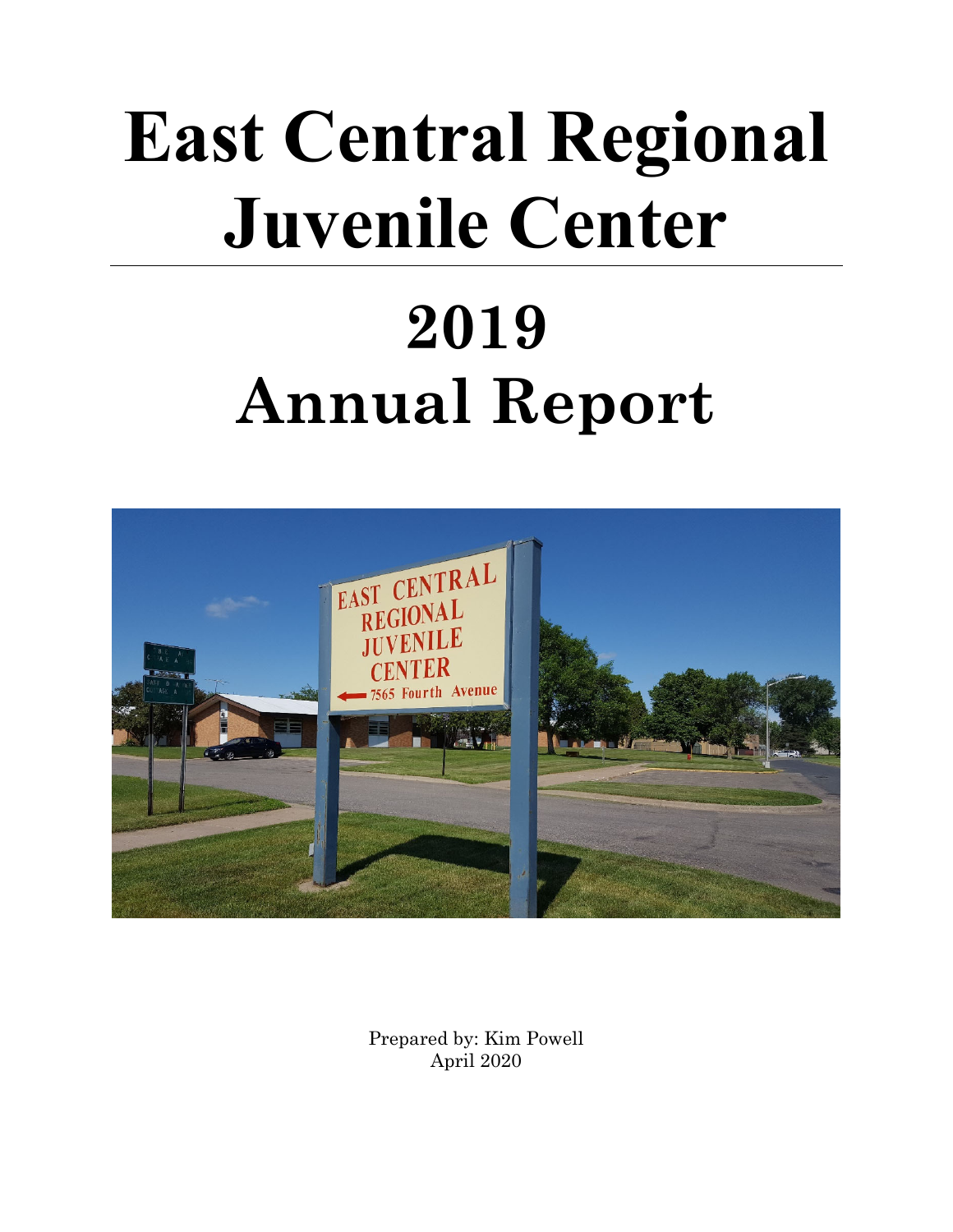## **Table of Contents**

#### **Annual Beds Used by County**

*Note: The RJC Annual Report is generated from a JAIMS service report vs. the budget billing report, which may result in slightly different totals.*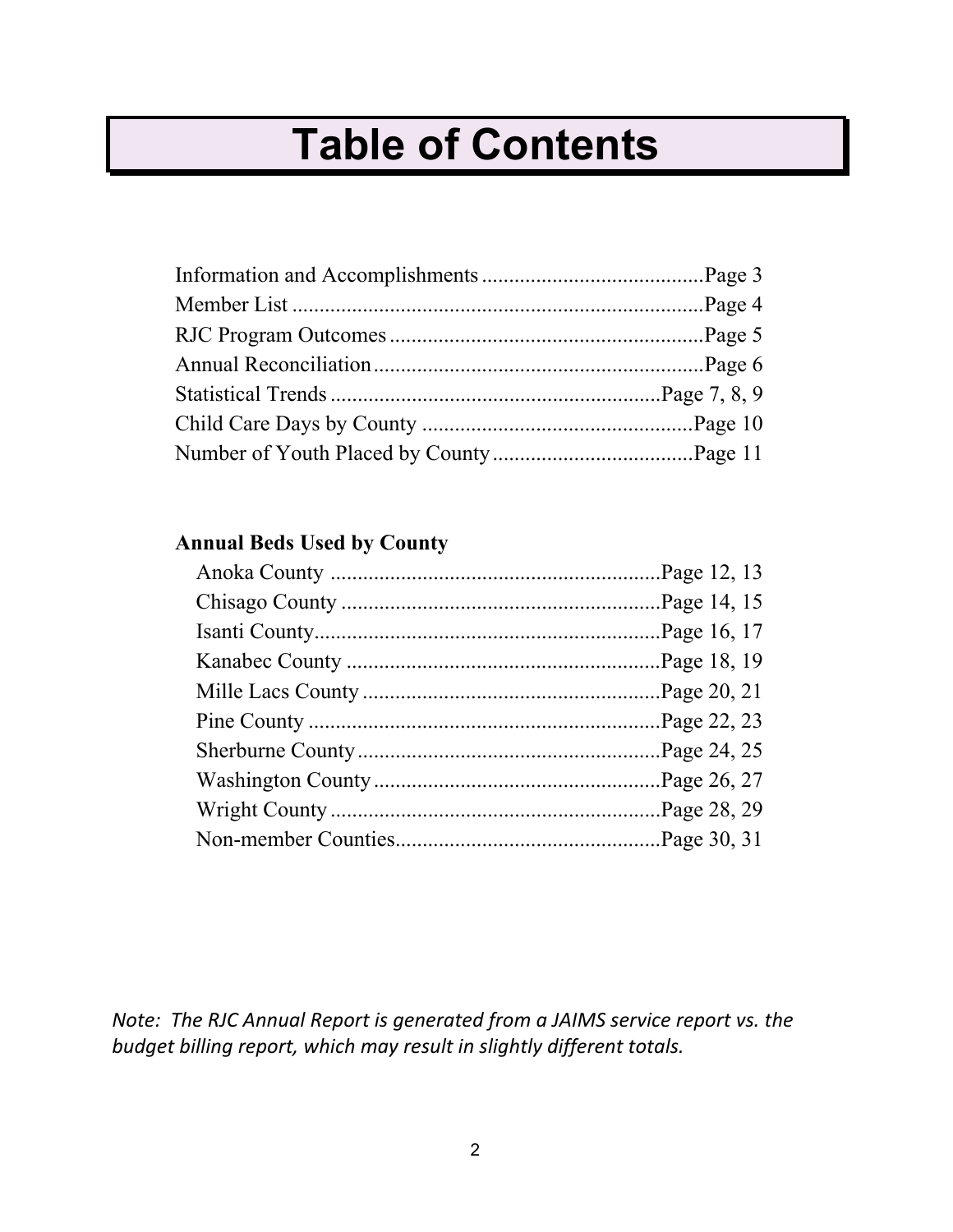

*"To protect the community while providing opportunities to change"* 

#### **Mike Kouri, Supervisor** and **Derrick Johnson, Coordinator**

#### **Probation Officers**

Kaine Dummer, Carter Ellena, Kory Fredrickson, Shelly Hanson, Jim Jacobson, Darin McGowan, Brian Moser, Corey Nelson, Taylor Reinert, Andrew Rohr, David Rystrom, Kelly Zdon

#### **Probation Officer Aides**

Joseph Albert, Thomas Cobb, Emma Davis, Blake Fischer, Brian Hinderks, Matt Hoyhtya, Michel Montalvo-Valdez, Debby Moss, Preston Olson, Kevin Paul, Melissa Pekos, Josh Raymond, Craig Ringness, Tanya Sjoblom, Melanie Steensland

#### *2019 Accomplishments:*

- Completed a staffing plan to synchronize the JC staff from three grade levels to two grade levels. This was accomplished through attrition and restructuring the Juvenile Detention Officers to Probation Officer Aides. This provides significant resource distribution based on population needs and staff function. Further, this model allows for campus-wide staff sharing as needs dictate.
- Several new Probation Officer Aides hired in the facility.
- Completed an onsite DOC license inspection with new inspector. (Note: The new inspector has since resigned to return to residential services and a replacement DOC inspector has recently been hired.)
- Additional Probation Officers were trained in facilitating Decision Points COG programming as well as onsite live Crisis Intervention training. Decision Points is facilitated in all three groups on a rotating basis.
- Ongoing work and focus in reducing use / application / and frequency of resident disciplinary room time annually.
- Restructured all components of the Weekend Program.

*2019 Per Diem: \$251-(member county) / \$282-(non-member county)*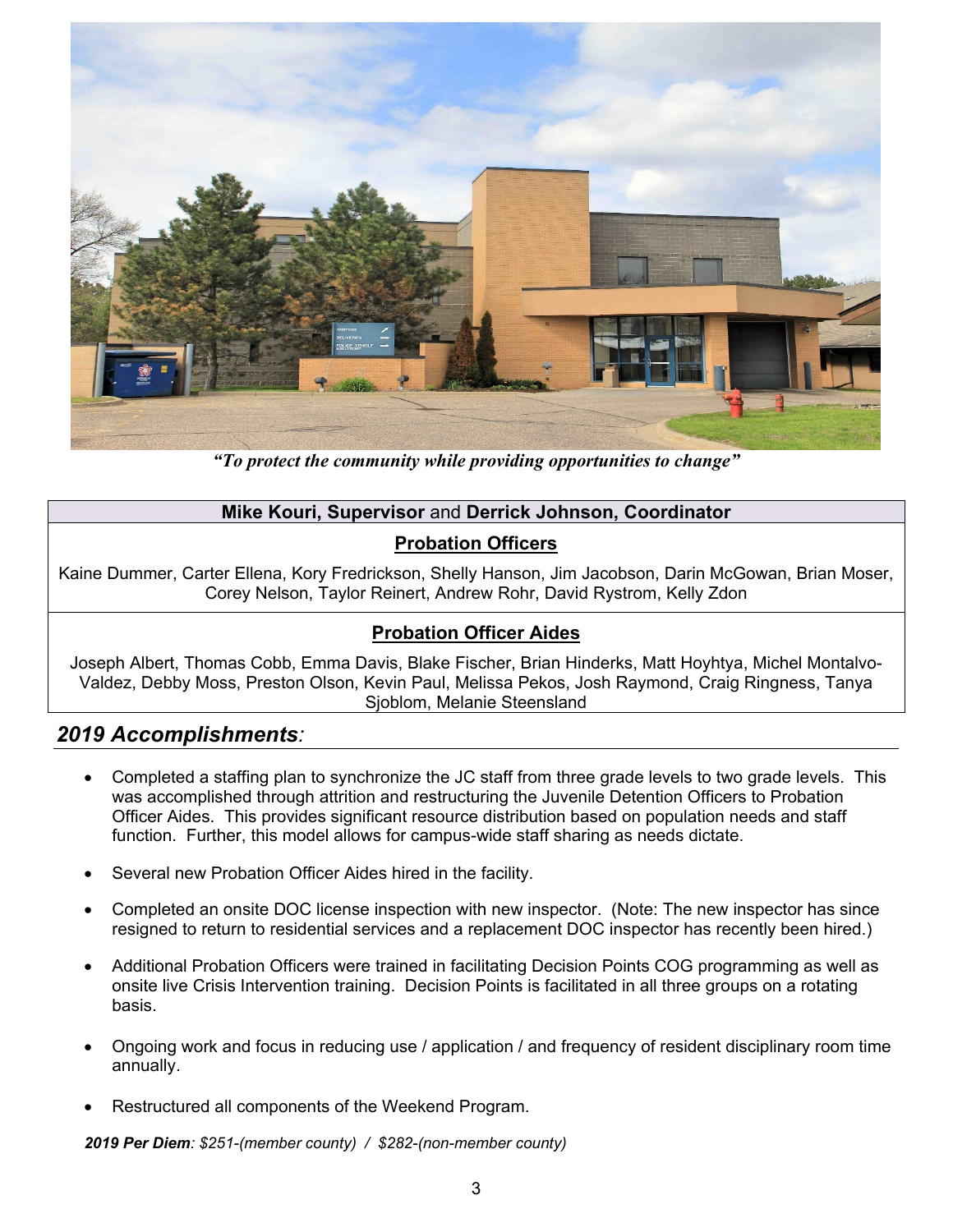## East Central Regional Juvenile Center Joint Powers Committee

#### **Anoka County**

| Mike Gamache         | <b>Anoka County Commissioner</b>                         |
|----------------------|----------------------------------------------------------|
| <b>Mandy Meisner</b> | <b>Anoka County Commissioner</b>                         |
| Dylan Warkentin      | Director, Anoka County Community Corrections (Alternate) |

#### **Chisago County**

| <b>Chris DuBose</b> | <b>Chisago County Commissioner</b>      |
|---------------------|-----------------------------------------|
| Amy Chavez          | Director, Chisago County Court Services |

#### **Isanti County**

| <b>Terry Turnquist</b> | <b>Isanti County Commissioner</b>            |
|------------------------|----------------------------------------------|
| Tim MacMillan          | Director, Isanti County Probation Department |
| Debbie Lawrence        | Supervisor, Isanti County (Alternate)        |

#### **Kanabec County**

| Les Nielsen            | <b>Kanabec County Commissioner</b>      |
|------------------------|-----------------------------------------|
| $\sf {Todd}$ Eustice . | Director, Kanabec County Court Services |

#### **Mille Lacs County**

| Roger Tellinghuisen  | Mille Lacs County Commissioner              |
|----------------------|---------------------------------------------|
| <b>Ben Davis</b>     | Director, Mille Lacs Court Services         |
| <b>Phil Peterson</b> | 'Mille Lacs County Commissioner (Alternate) |

#### **Pine County**

| Matt Ludwig          | <b>Pine County Commissioner</b>      |
|----------------------|--------------------------------------|
| <b>Terry Fawcett</b> | Director, Pine County Court Services |
| John Mikrot, Jr.     | Pine County Commissioner (Alternate) |

#### **Sherburne County**

| Lisa Fobbe           | <b>Sherburne County Commissioner</b>               |
|----------------------|----------------------------------------------------|
| l J. Hancuch i       | Director, Sherburne County Community Corrections   |
| <b>Bobbie Shafer</b> | Supervisor, Sherburne County Probation (Alternate) |

#### **Washington County**

| Tom Adkins | Director, Washington County Community Corrections |
|------------|---------------------------------------------------|
| Fran Miron | Washington County Commissioner (Alternate)        |

#### **Wright County**

| Darek Vetsch   | <b>Wright County Commissioner</b>                    |
|----------------|------------------------------------------------------|
| Mike MacMillan | Director, Wright County Court Services               |
| Abe Abrahamson | Supervisor, Wright County Court Services (Alternate) |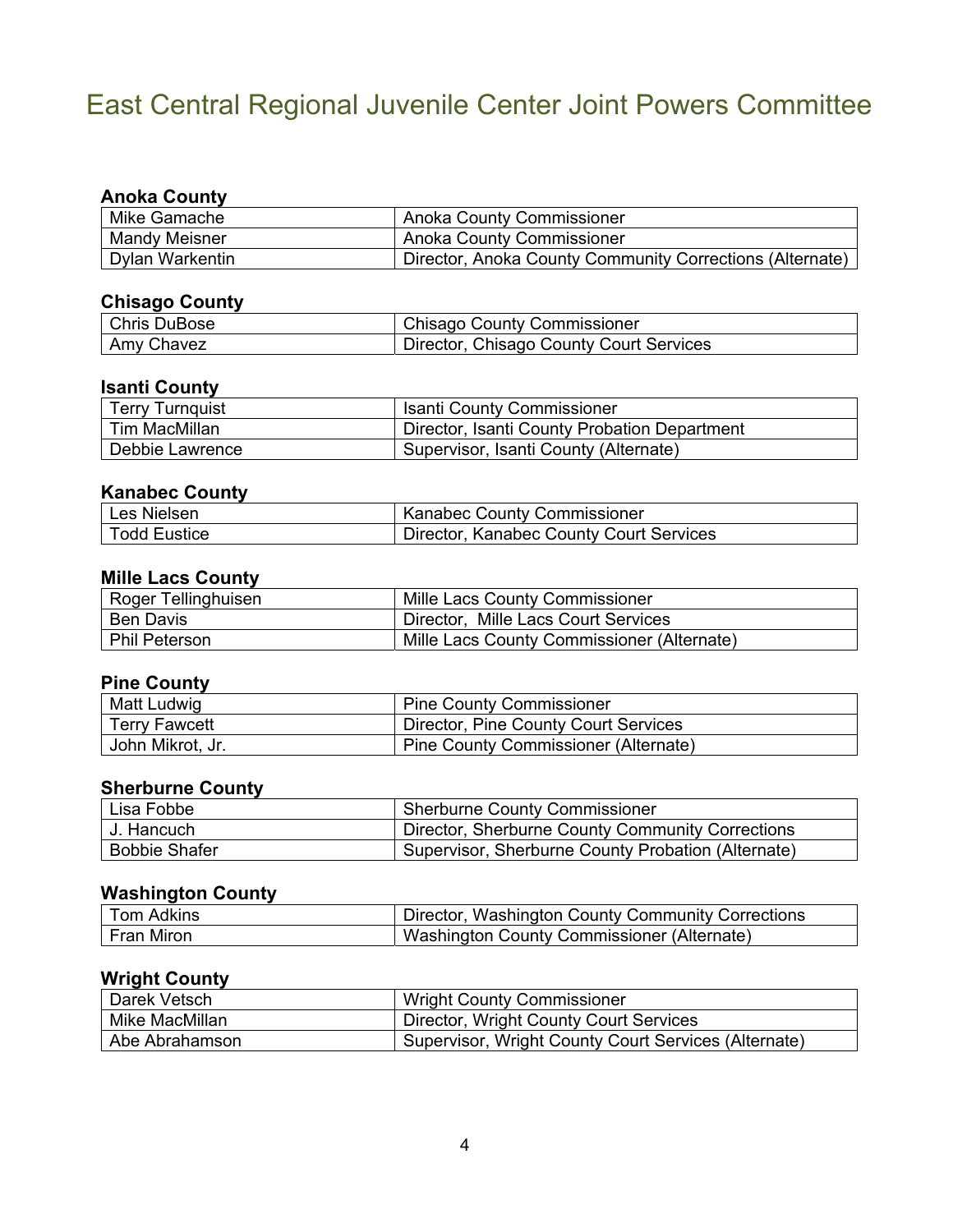

ECRJC court-ordered short-term group residents complete a personal assessment inventory of the seven universally accepted criminogenic risk factors and rank their motivation and confidence to change based on the "cycle of *behavior change" recognized in the motivational interviewing change wheel.*

*ECRJC developed the Pre‐Program Assessment inventory (completed within the first week) and Post‐Program Assessment inventory (completed the last week). Residents initially meet with their primary counselor to review* criminogenic needs to develop a case plan. Then residents follow up with the Program Coordinator to ensure the *accurate criminogenic needs are being targeted based on file review and collateral resources.* 

Criminogenic Risk scores indicate residents risk factors are reduced from the start of their program to their discharge from the program which is reflective of targeting risk factors. Change scores are separated into two subgroups including motivation to change and confidence in ability to change. These scores indicate residents from time of entering RJC to the time of discharge increase their motivation to change their behaviors and confidence *that they can change.* 

#### **RESIDENT/FAMILY SURVEYS: 87 Parent, 106 Resident, and 3 Agent Surveys completed.**

| 87 Parent Surveys:    | 87 parent surveys were completed with 40% of the results received from<br>parents' of 30/15 program youth. During their child's stay, 75% of the parents<br>surveyed believe their child's educational needs were met. 80% of the parents<br>felt their child's behavior improved while in the program, and 96% of the parents<br>felt their child was placed in a safe environment.                                         |
|-----------------------|------------------------------------------------------------------------------------------------------------------------------------------------------------------------------------------------------------------------------------------------------------------------------------------------------------------------------------------------------------------------------------------------------------------------------|
| 106 Resident Surveys: | 89% of the youth surveyed were 15 years and older with 85% being male. 99%<br>of the youth felt they received proper orientation into the program, along with<br>96% stating their basic needs of food, clothing, hygiene, and recreation were<br>met. 95% of the youth felt their primary counselor met with them to address<br>goals and 94% felt that living at RJC had a positive effect on their ability to<br>succeed. |
| 3 Agent Surveys:      | All agents surveyed strongly agree that their client's basic needs were being<br>met. 100% of the agents surveyed agree that their clients are in a safe<br>environment where staff are both helpful and informative.                                                                                                                                                                                                        |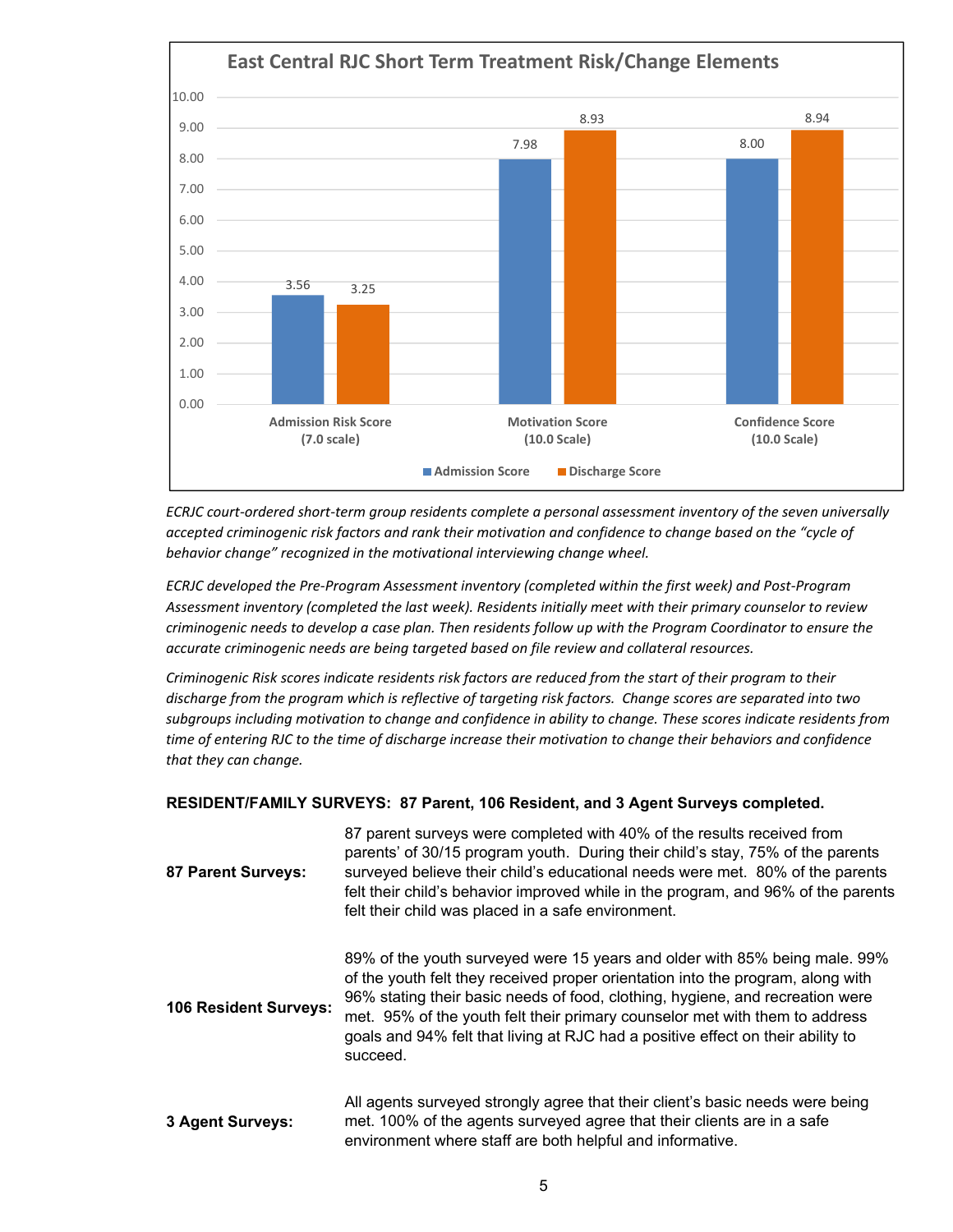## **2019 RJC Annual Reconciliation**

#### **BED RECONCILIATION**

| 2019 Beds Used       | <b>Beds Sold</b> | <b>Per Diem</b> | <b>Billed</b><br><b>Amount</b> | <b>Average Daily</b><br><b>Population</b> |
|----------------------|------------------|-----------------|--------------------------------|-------------------------------------------|
| <b>Members</b>       | 7,691            | \$251           | \$1,930,441                    | 21.1                                      |
| Non-Members          | 2,504            | \$282           | \$706,128                      | 6.9                                       |
| Total                | 10,195           |                 | \$2,636,569                    | 27.9                                      |
| <b>Annual Target</b> | 11,315           |                 | \$2,919,270                    | 31.0                                      |
| <b>Shortfall</b>     | (1, 120)         |                 | (\$282,701)                    | (3.1)                                     |

#### **STEP 1 - MEMBER COUNTY BED RECONCILIATION**

| <b>COUNTY</b>           | <b>YTD BEDS</b><br><b>USED</b> | <b>PER</b><br><b>CONTRACT</b> | <b>UNUSED</b><br><b>CONTRACTED</b> | <b>Billing</b><br><b>Calculation</b> | Year End<br><b>Billing</b> |
|-------------------------|--------------------------------|-------------------------------|------------------------------------|--------------------------------------|----------------------------|
| <b>Members:</b>         |                                |                               |                                    |                                      |                            |
| Anoka (5)               | 1,839                          | 1,825                         | 14                                 |                                      |                            |
| Chisago (2.5)           | 1.434                          | 913                           | 521.5                              |                                      |                            |
| Isanti $(1.5)$          | 209                            | 548                           | (338.5)                            | $338.5 \times $251 =$                | \$84,964                   |
| Kanabec (1)             | 142                            | 365                           | (223)                              | $223 \times $251 =$                  | \$55,973                   |
| Mille Lacs (3)          | 1,255                          | 1,095                         | 160                                |                                      |                            |
| Pine $(1)$              | 227                            | 365                           | (138)                              | $138 \times $251 =$                  | \$34,638                   |
| Sherburne (2)           | 150                            | 730                           | (580)                              | $580 \times $251 =$                  | \$145,580                  |
| Washington (5)          | 1,586                          | 1,825                         | (239)                              | $239 \times $251 =$                  | \$59,989                   |
| Wright (3)              | 849                            | 1,095                         | (246)                              | $246 \times $251 =$                  | \$61,746                   |
| <b>Total Placements</b> | 7,691                          | 8,760                         | (1,069.0)                          | <b>Total Billed</b>                  | \$442,890                  |

#### **BUDGET RECONCILIATION**

| Revenue:                                    |             |                 |
|---------------------------------------------|-------------|-----------------|
| Used Beds Billed                            | \$2,636,569 |                 |
| <b>Other Revenues</b>                       | \$129,342   |                 |
| <b>Total Revenue</b>                        |             | \$2,765,911     |
| <b>Actual RJC Expenditures</b>              |             | \$<br>3,126,070 |
| Shortfall                                   |             | ( \$360, 159)   |
| Unused Member Beds Billed Step 1            |             | \$442,890       |
| <b>Total Surplus 2019</b>                   |             | \$82,730        |
| 2019 SURPLUS Voted 2/6/20 to Operating Fund |             | \$0             |
| 2019 SURPLUS Voted 2/6/20 to Capital Fund   |             | \$82,730        |
| <b>2019 TOTAL SURPLUS</b>                   |             | \$82,730        |
|                                             |             |                 |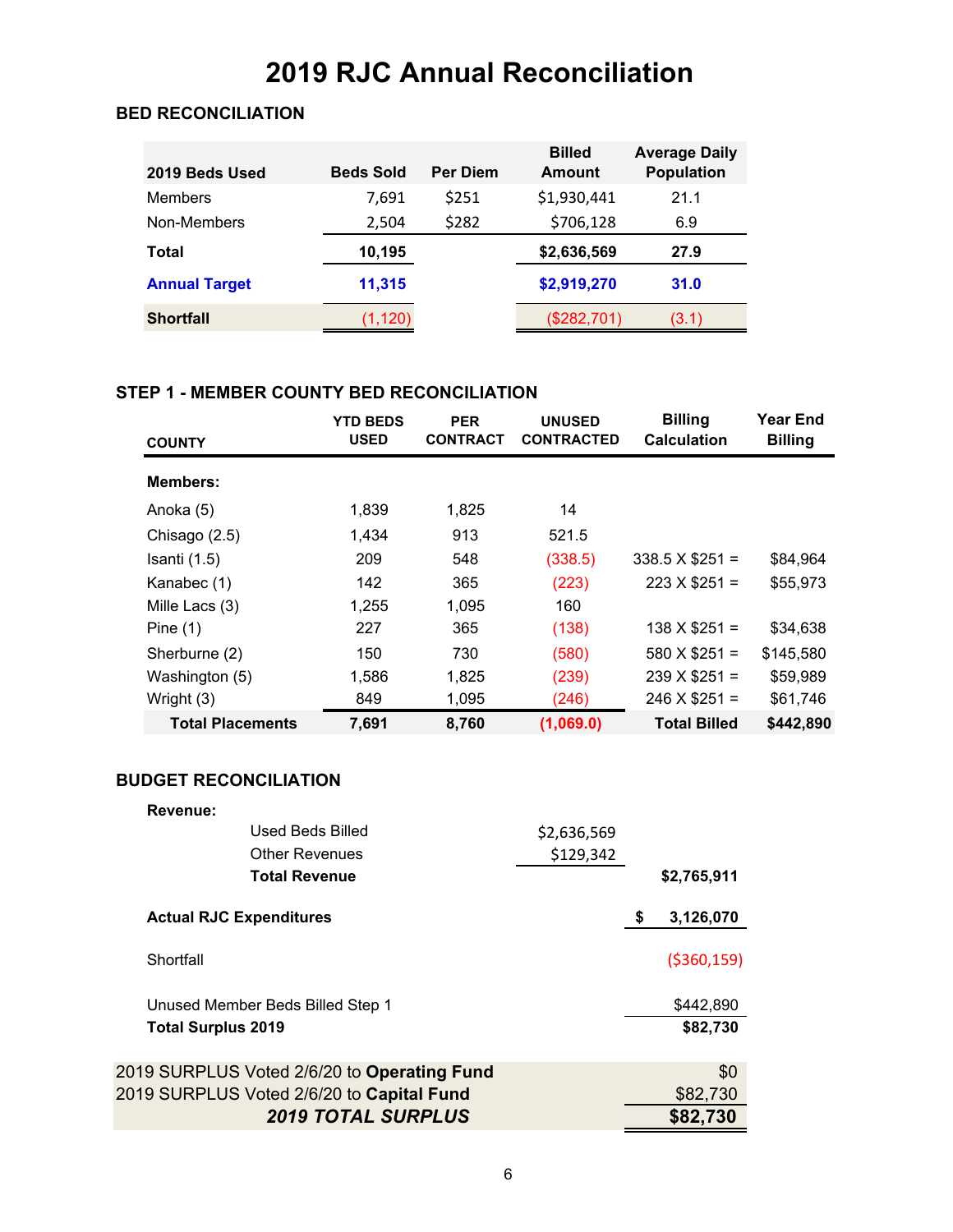**Bed Use by Member County** (before underutilized beds accessed)

| <b>Member County</b> | 2014  | 2015  | 2016  | 2017  | 2018  | 2019  |
|----------------------|-------|-------|-------|-------|-------|-------|
| Anoka                | 1,950 | 1.827 | 1.829 | 1.904 | 1,829 | 1,839 |
| Chisago              | 876   | 733   | 1,044 | 687   | 867   | 1,434 |
| Isanti               | 344   | 500   | 297   | 398   | 336   | 209   |
| Kanabec              | 376   | 252   | 259   | 208   | 283   | 142   |
| <b>Mille Lacs</b>    | 1,786 | 736   | 823   | 898   | 830   | 1,255 |
| Pine                 | 821   | 384   | 461   | 914   | 378   | 227   |
| Sherburne            | 428   | 707   | 560   | 464   | 169   | 150   |
| Washington           | 1,073 | 1,947 | 1,743 | 1,178 | 1,312 | 1,586 |
| Wright               | 1,165 | 1,232 | 1,229 | 1,336 | 1,128 | 849   |
| <b>TOTAL</b>         | 8,819 | 8,318 | 8.245 | 7,987 | 7,132 | 7,691 |

#### **Bed Use by Non-Member County**

| <b>Non Member County</b> | 2014            | 2015             | 2016           | 2017             | 2018            | 2019            |
|--------------------------|-----------------|------------------|----------------|------------------|-----------------|-----------------|
| Aitkin                   | $\mathbf 0$     | 0                | 0              | $\overline{c}$   | 44              | 58              |
| Beltrami                 | 0               | $\mathbf 0$      | $\overline{4}$ | 0                | 1               | 0               |
| Benton                   | 47              | 39               | 439            | 475              | 106             | 317             |
| <b>Blue Earth</b>        | $\mathbf 0$     | $\boldsymbol{9}$ | 20             | 64               | 11              | 109             |
| <b>Brown</b>             | $\pmb{0}$       | $\pmb{0}$        | $\pmb{0}$      | 78               | 64              | 0               |
| Carver                   | 65              | 45               | 51             | 47               | 76              | 96              |
| Clay                     | 0               | $\pmb{0}$        | 0              | 0                | 1               | 6               |
| Crow Wing                | 10              | $\overline{4}$   | 22             | 19               | 158             | 17              |
| Dakota                   | $\overline{7}$  | $\mathbf 0$      | 90             | 190              | 192             | $\mathsf 0$     |
| Dodge                    | $\mathsf 0$     | $\mathbf 0$      | 0              | 0                | 1               | 0               |
| Fillmore                 | 1               | $\mathbf{0}$     | $\overline{0}$ | 0                | $\mathbf 0$     | 31              |
| Freeborn                 | 145             | 447              | 345            | 256              | $\overline{77}$ | 574             |
| Goodhue                  | 157             | 26               | 154            | 78               | 74              | 24              |
| Hennepin                 | $\pmb{0}$       | 0                | $\pmb{0}$      | $\pmb{0}$        | $\pmb{0}$       | 6               |
| Houston                  | $\pmb{0}$       | $\pmb{0}$        | $\pmb{0}$      | 16               | $\mathbf 0$     | 133             |
| Hubbard                  | 22              | $\pmb{0}$        | $\mathbf 0$    | $\mathbf 0$      | $\mathbf 0$     | 0               |
| Itaska                   | 3               | $\mathbf 0$      | $\mathbf 0$    | $\overline{2}$   | $\mathbf 0$     | 0               |
| Jackson                  | $\pmb{0}$       | 32               | $\pmb{0}$      | $\pmb{0}$        | $\pmb{0}$       | 0               |
| LeSueur                  | 0               | 4                | 0              | 7                | 0               | 0               |
| Lyon                     | 191             | 0                | 27             | 0                | 0               | 14              |
| Mahnomen                 | 0               | $\mathbf 0$      | 0              | $\mathbf 0$      | $\overline{4}$  | $\overline{7}$  |
| McLeod                   | $\pmb{0}$       | 0                | $\overline{7}$ | $\pmb{0}$        | $\overline{21}$ | $\overline{17}$ |
| Meeker                   | 98              | $\mathbf 0$      | 83             | 68               | 8               | 0               |
| Morrison                 | 176             | 127              | 163            | 266              | 320             | 132             |
| Mower                    | 298             | 287              | 368            | 293              | 247             | 121             |
| Nicollet                 | $\mathbf 0$     | 0                | 0              | 0                | $\mathbf 0$     | 38              |
| Olmsted                  | 301             | 209              | 153            | 73               | $\pmb{0}$       | 46              |
| <b>Otter Tail</b>        | $\mathbf 0$     | $\mathbf 0$      | 0              | $\pmb{0}$        | $\mathbf 0$     | $\overline{7}$  |
| Pipestone                | $\mathbf 0$     | $\overline{0}$   | $\mathbf 0$    | $\overline{6}$   | $\mathbf 0$     | $\mathbf 0$     |
| Ramsey                   | $\pmb{0}$       | $\mathbf 0$      | $\,6$          | 5                | 117             | 70              |
| Redwood                  | $\pmb{0}$       | $\mathbf 0$      | $\mathsf 0$    | $\boldsymbol{2}$ | $\pmb{0}$       | 0               |
| Rice                     | $\mathbf 0$     | 3                | 1              | $\pmb{0}$        | 26              | 61              |
| Scott                    | 29              | 157              | 75             | 17               | 204             | 68              |
| Sibley                   | $\pmb{0}$       | $\pmb{0}$        | $\pmb{0}$      | 12               | 148             | $\pmb{0}$       |
| St. Louis                | 1               | $\pmb{0}$        | 0              | 0                | $\mathsf 3$     | $\mathbf{1}$    |
| Stearns                  | 405             | 779              | 388            | 565              | 834             | 406             |
| Steele                   | $\pmb{0}$       | 83               | 59             | 0                | 16              | 39              |
| <b>Stevens</b>           | $\mathbf 0$     | $\mathbf 0$      | 0              | 0                | 0               | 3               |
| Todd                     | 0               |                  | 0              | 0                | 0               | $\mathbf{1}$    |
| US Marshal               | 0               | 81               | 0              | 14               | $\pmb{0}$       | 0               |
| Wabasha                  | 20              | 48               | 95             | 0                | $\mathbf 0$     | 32              |
| Waseca                   | 0               | 28               | 0              | 11               | $\overline{25}$ | 0               |
| Watonwan                 | $\overline{0}$  | 0                | $\overline{0}$ | $\pmb{0}$        | 10              | 0               |
| Wisconsin                | $\mathbf 0$     | $\mathbf{1}$     | 0              | 0                | 0               | 0               |
| Winona                   | $\overline{12}$ | $\mathbf 0$      | 0              | 215              | $\mathbf 0$     | $\overline{70}$ |
| <b>TOTAL</b>             | 1,988           | 2,409            | 2,550          | 2,781            | 2,788           | 2,504           |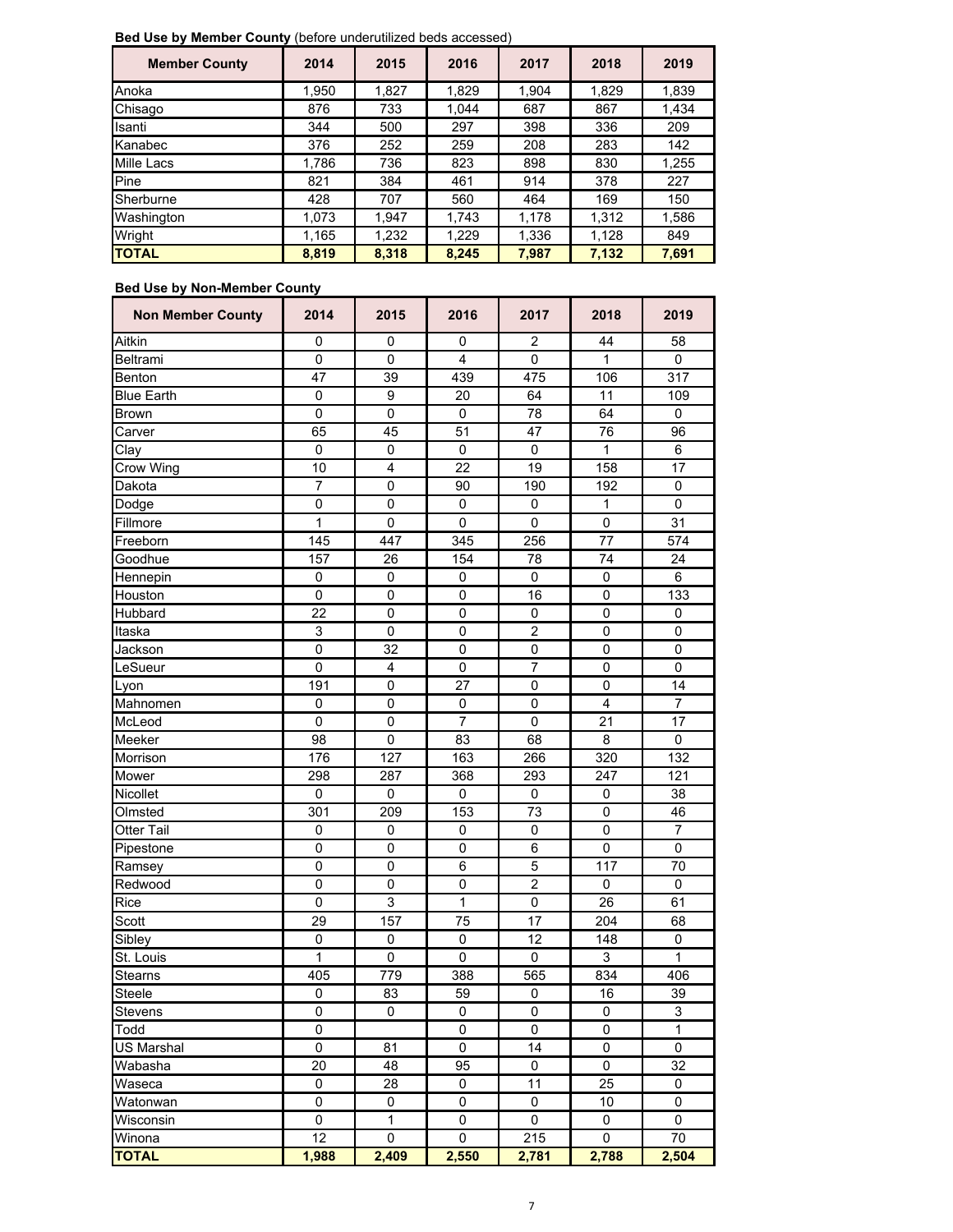#### **Member County Beds Used: Over / (Under)**

| <b>Member County</b> | 2014  | 2015  | 2016          | 2017  | 2018      | 2019      |
|----------------------|-------|-------|---------------|-------|-----------|-----------|
| Anoka                | 125   | 2     | $^{\prime}$ 1 | 79    | 4         | 14        |
| Chisago              | 146   | 3     | 312           | (120) | (45.5)    | 521.5     |
| Isanti               | (386) | (230) | (435)         | (256) | (211.5)   | (338.5)   |
| Kanabec              | 11    | (113) | (107)         | (157) | (82)      | (223)     |
| <b>Mille Lacs</b>    | 691   | (359) | (275)         | (197) | (265)     | 160       |
| Pine                 | 456   | 19    | 95            | 549   | 13        | (138)     |
| Sherburne            | (302) | (23)  | (172)         | (266) | (561)     | (580)     |
| Washington           | (752) | 122   | (87)          | (647) | (513)     | (239)     |
| Wright               | 70    | 137   | 131           | 241   | 33        | (246)     |
| <b>TOTAL</b>         | 59    | (442) | (539)         | (773) | (1,628.0) | (1,069.0) |

#### **Number of Youth Placed by Member County**

| <b>Member County</b> | 2014  | 2015  | 2016  | 2017  | 2018  | 2019  |
|----------------------|-------|-------|-------|-------|-------|-------|
| Anoka                | 227   | 262   | 252   | 252   | 199   | 310   |
| Chisago              | 84    | 92    | 98    | 116   | 126   | 134   |
| Isanti               | 75    | 55    | 53    | 64    | 59    | 41    |
| Kanabec              | 35    | 18    | 34    | 28    | 21    | 13    |
| <b>Mille Lacs</b>    | 172   | 84    | 88    | 119   | 100   | 134   |
| Pine                 | 55    | 35    | 54    | 59    | 41    | 53    |
| Sherburne            | 69    | 92    | 75    | 73    | 48    | 45    |
| Washington           | 74    | 126   | 119   | 107   | 88    | 73    |
| Wright               | 158   | 170   | 153   | 194   | 154   | 157   |
| <b>Non Member</b>    | 130   | 174   | 181   | 210   | 183   | 175   |
| <b>TOTAL</b>         | 1,079 | 1,108 | 1,107 | 1,222 | 1,019 | 1,135 |

#### **Collateral RJC Facility Data**

| <b>Outcome</b>                  | 2014     | 2015   | 2016   | 2017   | 2018  | 2019   |
|---------------------------------|----------|--------|--------|--------|-------|--------|
| <b>Total Childcare Days</b>     | 10,788   | 10,678 | 10,778 | 10,737 | 9,898 | 10,158 |
| Number Youth Placed             | 1.079    | 1,108  | 1.107  | 1.222  | 1.019 | 1,135  |
| <b>Average Daily Population</b> | 29.55616 | 29.25  | 29.45  | 29.42  | 27.12 | 27.83  |
| Average Length of Stay          | 10.00    | 9.64   | 9.74   | 8.79   | 9.71  | 8.95   |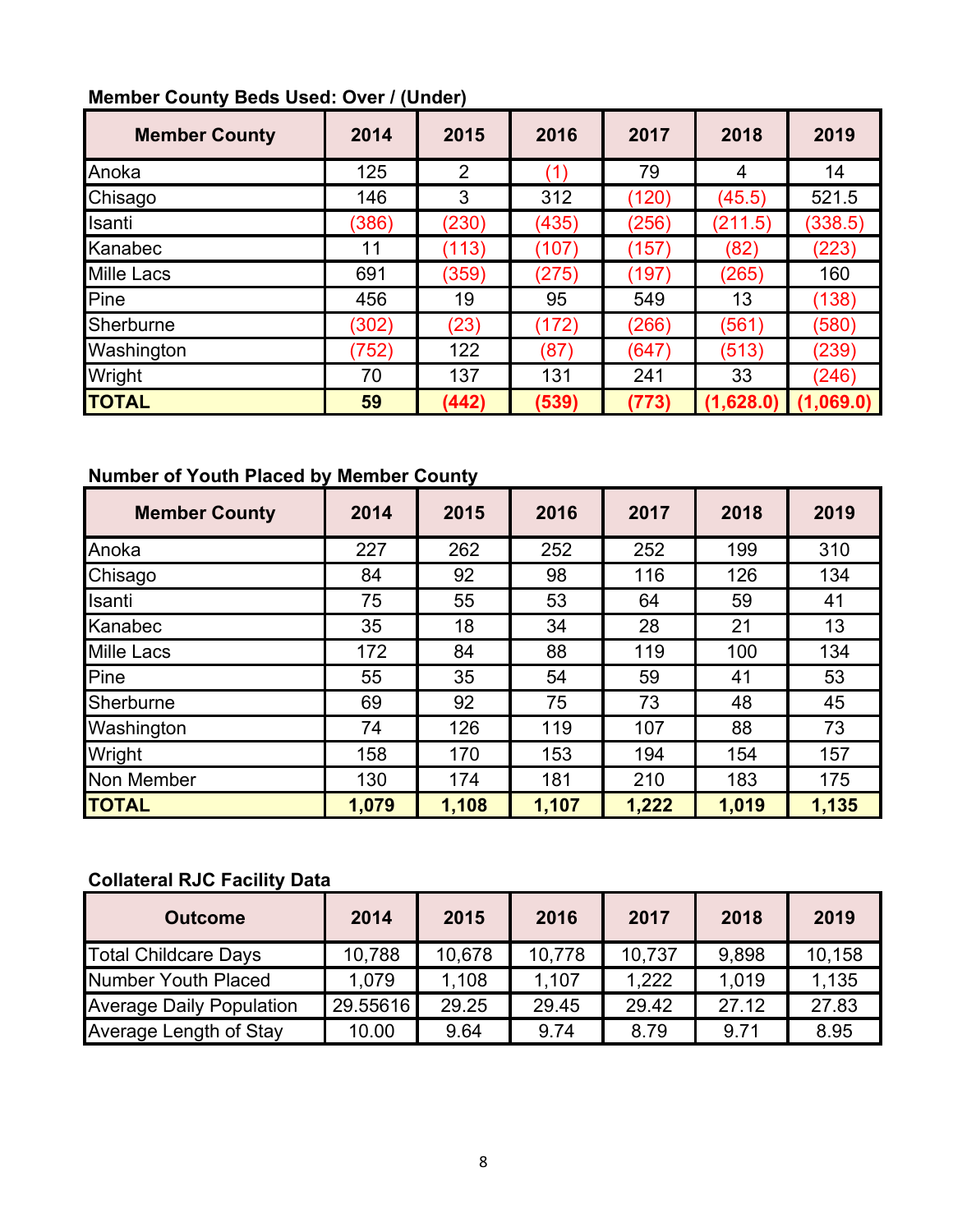| <b>Service</b> | 2014   | 2015   | 2016   | 2017   | 2018  | 2019   |
|----------------|--------|--------|--------|--------|-------|--------|
| 10/5           | 280    | 270    | 349    | 338    | 269   | 235    |
| Assessment     | 369    | 188    | 365    | 233    | 271   | 430    |
| Weekend        | 130    | 165    | 146    | 118    | 75    | 74     |
| 30/15          | 1,475  | 934    | 846    | 1,089  | 744   | 627    |
| 60/30          | 1,227  | 752    | 915    | 687    | 719   | 656    |
| 90/60          | 813    | 1,141  | 1,032  | 704    | 346   | 772    |
| 90/Other       | 205    | 240    | 336    | 305    | 115   | 369    |
| A & D          | 134    | 152    | 153    | 174    | 108   | 63     |
| 90/70 CD       | 2,524  | 2,682  | 1,788  | 1,576  | 2,314 | 2,112  |
| Detention      | 3,163  | 3,616  | 4,248  | 4,796  | 4,446 | 4,219  |
| Other          | 53     | 60     | 91     | 164    | 81    | 22     |
| <b>STP</b>     | 150    | 253    | 182    | 242    | 73    | 175    |
| <b>WP</b>      | 265    | 220    | 327    | 311    | 337   | 404    |
| <b>TOTAL</b>   | 10,788 | 10,673 | 10,778 | 10,737 | 9,898 | 10,158 |

#### **Child Care Days by Service**

#### **Number of Youth Placed by Service**

| <b>Service</b>   | 2014  | 2015  | 2016  | 2017  | 2018           | 2019  |
|------------------|-------|-------|-------|-------|----------------|-------|
| 10/5             | 54    | 54    | 73    | 69    | 55             | 51    |
| Assessment       | 13    | 9     | 14    | 10    | 12             | 16    |
| Weekend          | 65    | 83    | 72    | 61    | 38             | 37    |
| 30/15            | 99    | 64    | 56    | 72    | 52             | 42    |
| 60/30            | 43    | 26    | 31    | 25    | 26             | 23    |
| 90/60            | 14    | 22    | 23    | 13    | $\overline{7}$ | 14    |
| 90/Other         | 39    | 40    | 54    | 51    | 20             | 49    |
| A&D              | 57    | 66    | 80    | 83    | 63             | 42    |
| 90/70 CD         | 43    | 46    | 32    | 29    | 38             | 32    |
| <b>Detention</b> | 599   | 652   | 631   | 746   | 670            | 785   |
| Other            | 10    | 6     | 6     | 11    | 5              | 2     |
| <b>STP</b>       | 8     | 13    | 7     | 9     | 3              | 10    |
| <b>WP</b>        | 35    | 27    | 28    | 43    | 30             | 32    |
| <b>TOTAL</b>     | 1,079 | 1,108 | 1,107 | 1,222 | 1,019          | 1,135 |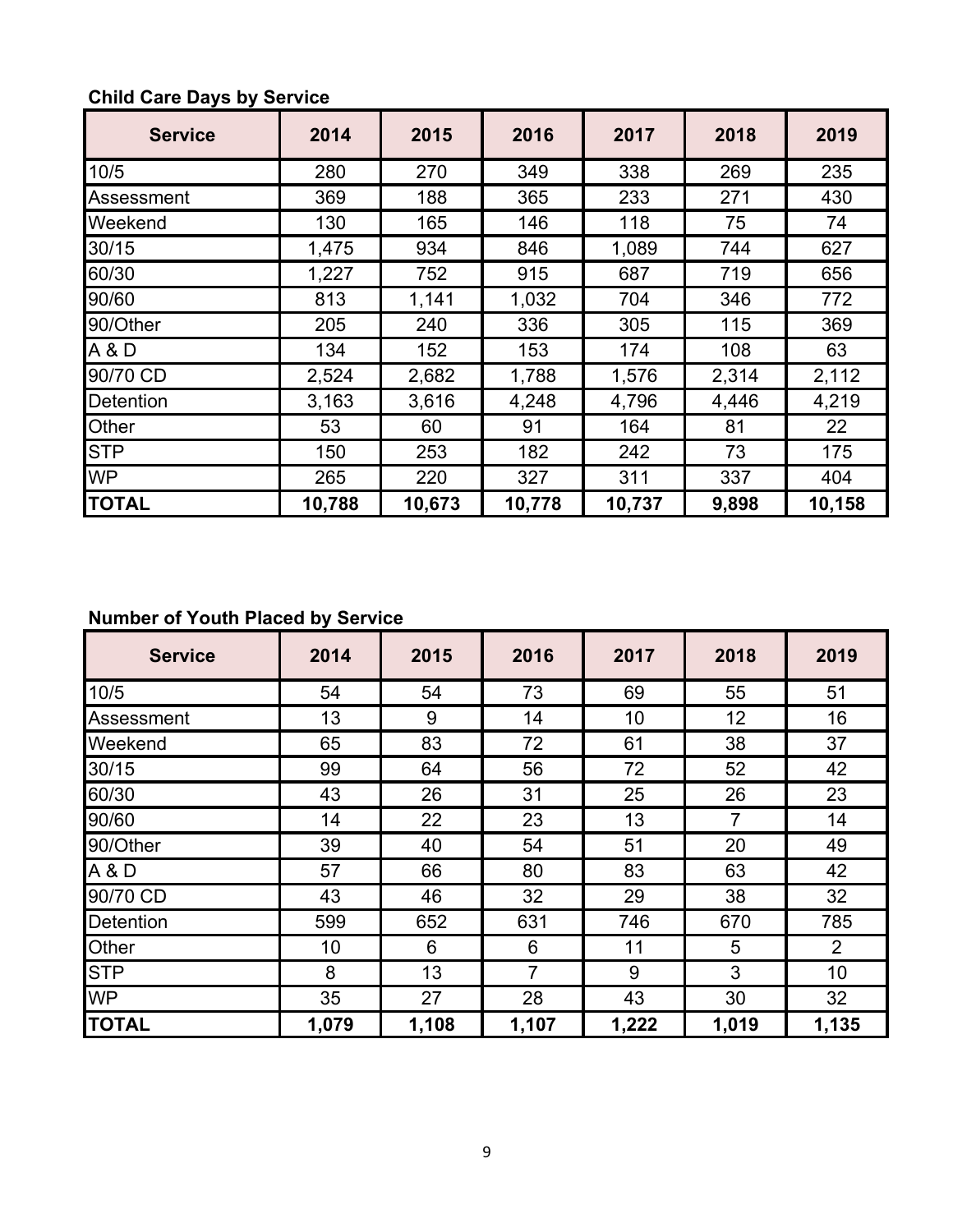|                                | Detention | 90/Other                | 90/60       | 60/30       | 30/15       | 10/5           | 21 Day<br>Assessment | Wknd<br>Program         | Other          | A&D              | 90/70-<br>Chemical<br>Dependency | <b>STP</b>   | <b>WP</b>               | Total  |
|--------------------------------|-----------|-------------------------|-------------|-------------|-------------|----------------|----------------------|-------------------------|----------------|------------------|----------------------------------|--------------|-------------------------|--------|
| Anoka-Males                    | 353       | 180                     | 186         | 64          | 167         | 62             | 32                   | 18                      |                |                  | 103                              | 50           | $\mathbf{1}$            | 1,216  |
| Anoka-Females                  | 123       | 94                      |             | 29          | 57          | 52             | 39                   | 24                      | $\overline{2}$ |                  | 69                               | 116          | 6                       | 611    |
| <b>Anoka Total</b>             | 476       | 274                     | 186         | 93          | 224         | 114            | 71                   | 42                      | $\overline{2}$ | $\mathbf 0$      | 172                              | 166          | $\overline{\mathbf{z}}$ | 1,827  |
| Chisago-Males                  | 832       | 13                      | 184         | 30          | 28          | 20             | 57                   |                         |                | 13               | 122                              |              | 79                      | 1,378  |
| Chisago-Females                | 29        |                         |             |             |             | $\overline{4}$ |                      | $\overline{2}$          |                | $\mathbf{1}$     |                                  |              | 35                      | 71     |
| <b>Chisago Total</b>           | 861       | 13                      | 184         | 30          | 28          | 24             | 57                   | $\mathbf{2}$            | $\mathbf 0$    | 14               | 122                              | $\mathbf 0$  | 114                     | 1,449  |
| Isanti-Males                   | 63        | $\overline{4}$          | 61          | 31          | 14          |                |                      | $\overline{2}$          |                | 4                |                                  |              |                         | 179    |
| Isanti-Females                 | 25        |                         |             |             |             |                |                      | $\overline{2}$          |                | $\overline{2}$   |                                  |              |                         | 29     |
| <b>Isanti Total</b>            | 88        | $\overline{\mathbf{4}}$ | 61          | 31          | 14          | $\mathbf 0$    | $\mathbf 0$          | $\overline{\mathbf{4}}$ | $\mathbf 0$    | $\bf 6$          | $\mathbf 0$                      | $\mathbf 0$  | $\mathbf 0$             | 208    |
| Kanabec-Males                  | 32        |                         | 28          |             |             | 5              |                      | $\overline{2}$          |                |                  |                                  |              | 10                      | 77     |
| Kanabec-Females                |           |                         | 61          |             |             |                |                      |                         |                |                  |                                  |              |                         | 61     |
| <b>Kanabec Total</b>           | 32        | $\mathbf 0$             | 89          | $\mathbf 0$ | $\mathbf 0$ | 5              | $\mathbf 0$          | $\overline{2}$          | $\mathbf 0$    | $\pmb{0}$        | $\mathbf 0$                      | $\mathbf 0$  | 10                      | 138    |
| Mille Lacs-Males               | 676       |                         |             | 30          | 49          | 9              | 79                   |                         |                |                  | 282                              |              |                         | 1,125  |
| Mille Lacs-Females             | 93        |                         |             |             |             |                | 28                   | $\overline{2}$          |                |                  |                                  |              | 6                       | 129    |
| <b>Mille Lacs Total</b>        | 769       | $\mathbf 0$             | $\pmb{0}$   | 30          | 49          | 9              | 107                  | $\mathbf{2}$            | $\mathbf 0$    | $\pmb{0}$        | 282                              | $\mathbf{0}$ | 6                       | 1,254  |
| Pine-Males                     | 85        | 6                       |             |             | 18          |                |                      | $\overline{2}$          |                | $\mathbf{1}$     |                                  |              | 25                      | 137    |
| Pine-Females                   | 76        |                         |             |             |             |                |                      |                         |                | $\overline{4}$   |                                  |              | $\overline{4}$          | 84     |
| <b>Pine County Total</b>       | 161       | 6                       | $\mathbf 0$ | $\mathbf 0$ | 18          | $\mathbf 0$    | $\mathbf{0}$         | $\overline{2}$          | $\mathbf 0$    | 5                | $\mathbf 0$                      | $\mathbf 0$  | 29                      | 221    |
| Sherburne-Males                | 123       |                         |             |             | 14          |                |                      |                         |                | 3                |                                  |              |                         | 140    |
| Sherburne-Females              | 6         |                         |             |             |             |                |                      |                         |                | $\overline{2}$   |                                  |              |                         | 8      |
| <b>Sherburne County Total</b>  | 129       | $\mathbf 0$             | $\mathbf 0$ | $\mathbf 0$ | 14          | $\mathbf 0$    | $\mathbf 0$          | $\mathbf 0$             | $\pmb{0}$      | 5                | $\mathbf 0$                      | $\mathbf 0$  | $\mathbf 0$             | 148    |
| Washington-Males               | 466       |                         |             | 65          | 77          | 15             | 44                   | $6\phantom{1}6$         |                |                  | 627                              |              | 34                      | 1,334  |
| Washington-Females             | 30        | $\overline{2}$          | 62          |             | 44          |                |                      | 12                      |                |                  | 71                               | 9            |                         | 230    |
| <b>Washington County Total</b> | 496       | $\overline{2}$          | 62          | 65          | 121         | 15             | 44                   | 18                      | $\mathbf 0$    | $\mathbf 0$      | 698                              | 9            | 34                      | 1,564  |
| Wright-Males                   | 432       |                         | 6           | 100         | 34          | 29             |                      | $\overline{2}$          |                | 24               | 146                              |              | 28                      | 801    |
| Wright-Females                 | 38        |                         |             |             |             | 8              |                      |                         |                |                  |                                  |              | $\mathbf{1}$            | 47     |
| <b>Wright County Total</b>     | 470       | $\mathbf 0$             | 6           | 100         | 34          | 37             | $\mathbf 0$          | $\overline{2}$          | $\mathbf 0$    | 24               | 146                              | $\mathbf 0$  | 29                      | 848    |
| Other-Male                     | 546       |                         | 184         | 277         | 111         | 31             | 116                  |                         |                | 3                | 692                              |              | 102                     | 2,062  |
| Other-Female                   | 191       | 70                      |             | 30          | 14          |                | 35                   |                         | 20             | $\boldsymbol{6}$ |                                  |              | 73                      | 439    |
| <b>Other Non-Member Total</b>  | 737       | 70                      | 184         | 307         | 125         | 31             | 151                  | $\mathbf 0$             | 20             | $\boldsymbol{9}$ | 692                              | $\mathbf 0$  | 175                     | 2,501  |
| <b>Total Males</b>             | 3,608     | 203                     | 649         | 597         | 512         | 171            | 328                  | 32                      | $\mathbf 0$    | 48               | 1,972                            | 50           | 279                     | 8,449  |
| <b>Total Females</b>           | 611       | 166                     | 123         | 59          | 115         | 64             | 102                  | 42                      | 22             | 15               | 140                              | 125          | 125                     | 1,709  |
| <b>Total</b>                   | 4,219     | 369                     | 772         | 656         | 627         | 235            | 430                  | 74                      | 22             | 63               | 2,112                            | 175          | 404                     | 10,158 |
| Service % Rank                 | 42%       | 4%                      | 8%          | 6%          | 6%          | 2%             | 4%                   | 1%                      | 0%             | 1%               | 21%                              | 2%           | 4%                      |        |

#### **2019 Child Care Days by County, Gender, and Program Type**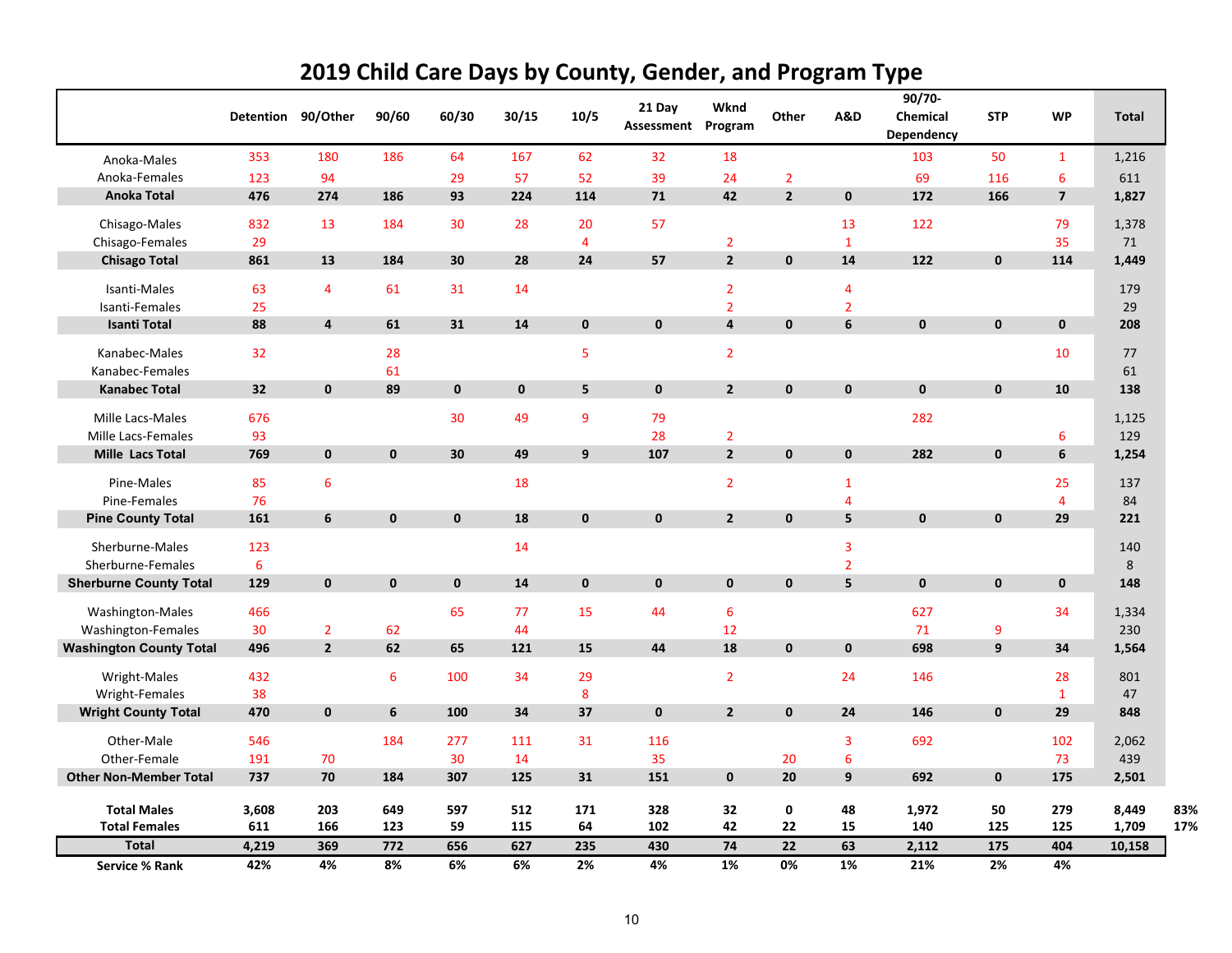|                                         |                |                         |                              |                         |                         |                         | 21 Day                  | Wknd                    |                |                | $90/70 -$               |                  |                                        |                    |
|-----------------------------------------|----------------|-------------------------|------------------------------|-------------------------|-------------------------|-------------------------|-------------------------|-------------------------|----------------|----------------|-------------------------|------------------|----------------------------------------|--------------------|
|                                         |                | Detention 90/Other      | 90/60                        | 60/30                   | 30/15                   | 10/5                    | Assessment Program      |                         | Other          | A&D            | Chemical<br>Dependency  | <b>STP</b>       | <b>WP</b>                              | <b>Total</b>       |
| Anoka-Males                             | 109            | 22                      | $\overline{\mathbf{3}}$      | $\overline{\mathbf{3}}$ | 10                      | 14                      | $\overline{2}$          | $\overline{9}$          |                |                | $\overline{2}$          | $\overline{2}$   | $\mathbf{1}$                           | 177                |
| Anoka-Females                           | 72             | 20                      |                              | $\mathbf{1}$            | $\overline{4}$          | 11                      | $\mathbf 1$             | 12                      | $\mathbf{1}$   |                | $\mathbf{1}$            | $\overline{7}$   | 3                                      | 133                |
| <b>Anoka Total</b>                      | 181            | 42                      | $\overline{\mathbf{3}}$      | $\overline{\mathbf{4}}$ | 14                      | 25                      | $\overline{\mathbf{3}}$ | 21                      | $\mathbf{1}$   | $\mathbf 0$    | $\overline{\mathbf{3}}$ | $\boldsymbol{9}$ | 4                                      | 310                |
| Chisago-Males                           | 81             | $\overline{\mathbf{3}}$ | 3                            | $\mathbf{1}$            | $\overline{2}$          | 5                       | $\overline{2}$          |                         |                | 10             | $\overline{2}$          |                  | 9                                      | 118                |
| Chisago-Females                         | 12             |                         |                              |                         |                         | $\mathbf{1}$            |                         | $\mathbf{1}$            |                | $\mathbf{1}$   |                         |                  | $\mathbf{1}$                           | 16                 |
| <b>Chisago Total</b>                    | 93             | $\mathbf{3}$            | $\mathbf{3}$                 | $\mathbf{1}$            | $\overline{2}$          | 6                       | $\overline{2}$          | ${\bf 1}$               | $\pmb{0}$      | 11             | $\overline{2}$          | $\mathbf 0$      | 10                                     | 134                |
| Isanti-Males                            | 22             | $\mathbf{1}$            | $\mathbf{1}$                 | $\mathbf{1}$            | $\mathbf{1}$            |                         |                         | $\mathbf{1}$            |                | 3              |                         |                  |                                        | 30                 |
| Isanti-Females                          | 9              |                         |                              |                         |                         |                         |                         | $\mathbf{1}$            |                | $\mathbf{1}$   |                         |                  |                                        | 11                 |
| <b>Isanti Total</b>                     | 31             | $\mathbf{1}$            | $\mathbf{1}$                 | $\mathbf{1}$            | $\mathbf{1}$            | $\mathbf{0}$            | $\mathbf 0$             | $\overline{2}$          | $\pmb{0}$      | $\overline{4}$ | $\mathbf{0}$            | $\mathbf 0$      | $\mathbf 0$                            | 41                 |
|                                         |                |                         |                              |                         |                         |                         |                         |                         |                |                |                         |                  |                                        |                    |
| Kanabec-Males                           | 8              |                         | $\mathbf{1}$                 |                         |                         | $\mathbf{1}$            |                         | $\mathbf{1}$            |                |                |                         |                  | $\mathbf{1}$                           | 12                 |
| Kanabec-Females<br><b>Kanabec Total</b> | 8              | $\pmb{0}$               | $\mathbf{1}$<br>$\mathbf{2}$ | $\mathbf 0$             | $\mathbf 0$             | $\mathbf{1}$            | $\mathbf 0$             | $\mathbf{1}$            | $\pmb{0}$      | $\mathbf 0$    | $\mathbf 0$             | $\mathbf 0$      | $\mathbf{1}$                           | $\mathbf{1}$<br>13 |
|                                         |                |                         |                              |                         |                         |                         |                         |                         |                |                |                         |                  |                                        |                    |
| Mille Lacs-Males                        | 97             |                         |                              | $\mathbf{1}$            | $\overline{4}$          | $\overline{2}$          | $\overline{2}$          |                         |                |                | $\overline{4}$          |                  |                                        | 110                |
| Mille Lacs-Females                      | 21             |                         |                              |                         |                         |                         | $\mathbf{1}$            | $\mathbf{1}$            |                |                |                         |                  | $\mathbf{1}$                           | 24                 |
| <b>Mille Lacs Total</b>                 | 118            | $\mathbf 0$             | $\pmb{0}$                    | $\mathbf{1}$            | $\overline{4}$          | $2^{\circ}$             | $\overline{\mathbf{3}}$ | $\mathbf{1}$            | $\mathbf 0$    | $\mathbf 0$    | $\overline{4}$          | $\bf{0}$         | $\mathbf{1}$                           | 134                |
| Pine-Males                              | 29             | $\mathbf{1}$            |                              |                         | $\mathbf{1}$            |                         |                         | $\mathbf{1}$            |                | $\overline{2}$ |                         |                  | $\mathbf{1}$                           | 35                 |
| Pine-Females                            | 15             |                         |                              |                         |                         |                         |                         |                         |                | $\overline{2}$ |                         |                  | $\mathbf{1}$                           | 18                 |
| <b>Pine County Total</b>                | 44             | $\mathbf{1}$            | $\pmb{0}$                    | $\mathbf 0$             | $\mathbf{1}$            | $\mathbf{0}$            | $\pmb{0}$               | ${\bf 1}$               | $\pmb{0}$      | $\pmb{4}$      | $\mathbf 0$             | $\pmb{0}$        | $\mathbf{2}$                           | 53                 |
| Sherburne-Males                         | 34             |                         |                              |                         | $\mathbf{1}$            |                         |                         |                         |                | 4              |                         |                  |                                        | 39                 |
| Sherburne-Females                       | $\overline{3}$ |                         |                              |                         |                         |                         |                         |                         |                | $\overline{2}$ |                         |                  |                                        | 5                  |
| <b>Sherburne County Total</b>           | 37             | $\pmb{0}$               | $\pmb{0}$                    | $\mathbf 0$             | $\mathbf{1}$            | $\mathbf{0}$            | $\mathbf{0}$            | $\mathbf 0$             | $\pmb{0}$      | 6              | $\mathbf{0}$            | $\mathbf 0$      | $\mathbf 0$                            | 44                 |
| Washington-Males                        | 28             |                         |                              | $\overline{2}$          | 5                       | 3                       | $\overline{2}$          | $\overline{\mathbf{3}}$ |                |                | 10                      |                  | 3                                      | 56                 |
| Washington-Females                      | $\overline{4}$ | $\mathbf{1}$            | $\mathbf{1}$                 |                         | $\overline{\mathbf{3}}$ |                         |                         | $6\phantom{1}6$         |                |                | $\mathbf{1}$            | $\mathbf{1}$     |                                        | 17                 |
| <b>Washington County Total</b>          | 32             | $\mathbf 1$             | $\mathbf 1$                  | $\overline{2}$          | $\pmb{8}$               | $\overline{\mathbf{3}}$ | $\overline{2}$          | $\boldsymbol{9}$        | $\pmb{0}$      | $\mathbf 0$    | 11                      | $\mathbf 1$      | $\mathbf{3}$                           | 73                 |
|                                         |                |                         |                              |                         |                         |                         |                         |                         |                |                |                         |                  |                                        |                    |
| Wright-Males<br>Wright-Females          | 110<br>15      |                         | $\mathbf{1}$                 | $\overline{\mathbf{3}}$ | $\overline{2}$          | 6                       |                         | $\mathbf{1}$            |                | 12             | $\overline{2}$          |                  | $\overline{2}$                         | 139<br>18          |
| <b>Wright County Total</b>              | 125            | $\mathbf 0$             | $\mathbf{1}$                 | $\overline{\mathbf{3}}$ | $\overline{2}$          | $\overline{2}$<br>8     | $\mathbf 0$             | $\mathbf{1}$            | $\mathbf 0$    | 12             | $\overline{2}$          | $\mathbf 0$      | $\mathbf 1$<br>$\overline{\mathbf{3}}$ | 157                |
|                                         |                |                         |                              |                         |                         |                         |                         |                         |                |                |                         |                  |                                        |                    |
| Other-Male                              | 80             |                         | 3                            | 10                      | 8                       | 6                       | 5                       |                         |                | $\overline{4}$ | 10                      |                  | $\overline{4}$                         | 130                |
| Other-Female                            | 36             | $\mathbf{1}$            |                              | $\mathbf 1$             | $\mathbf 1$             |                         | $\mathbf 1$             |                         | $\mathbf{1}$   | $\mathbf{1}$   |                         |                  | $\overline{4}$                         | 46                 |
| <b>Other Non-Member Total</b>           | 116            | $\mathbf{1}$            | $\overline{\mathbf{3}}$      | 11                      | 9                       | 6                       | $\bf 6$                 | $\mathbf 0$             | $\mathbf 1$    | 5              | 10                      | $\mathbf 0$      | $\bf{8}$                               | 176                |
| <b>Total Males</b>                      | 598            | 27                      | ${\bf 12}$                   | 21                      | 34                      | 37                      | 13                      | 16                      | 0              | 35             | 30                      | $\mathbf{2}$     | 21                                     | 846                |
| <b>Total Females</b>                    | 187            | 22                      | $\mathbf{2}$                 | $\mathbf{2}$            | 8                       | 14                      | $\overline{\mathbf{3}}$ | 21                      | $\mathbf{2}$   | $\overline{7}$ | $\overline{2}$          | 8                | 11                                     | 289                |
| <b>Total</b>                            | 785            | 49                      | 14                           | $\overline{23}$         | 42                      | 51                      | 16                      | $\overline{37}$         | $\overline{2}$ | 42             | $\overline{32}$         | 10               | $\overline{32}$                        | 1,135              |
| <b>Service % Rank</b>                   | 69%            | 4%                      | 1%                           | 2%                      | 4%                      | 4%                      | 1%                      | 3%                      | 0%             | 4%             | 3%                      | 1%               | 3%                                     |                    |

#### **2019 Number of Youth Placed by County, Gender, and Program Type**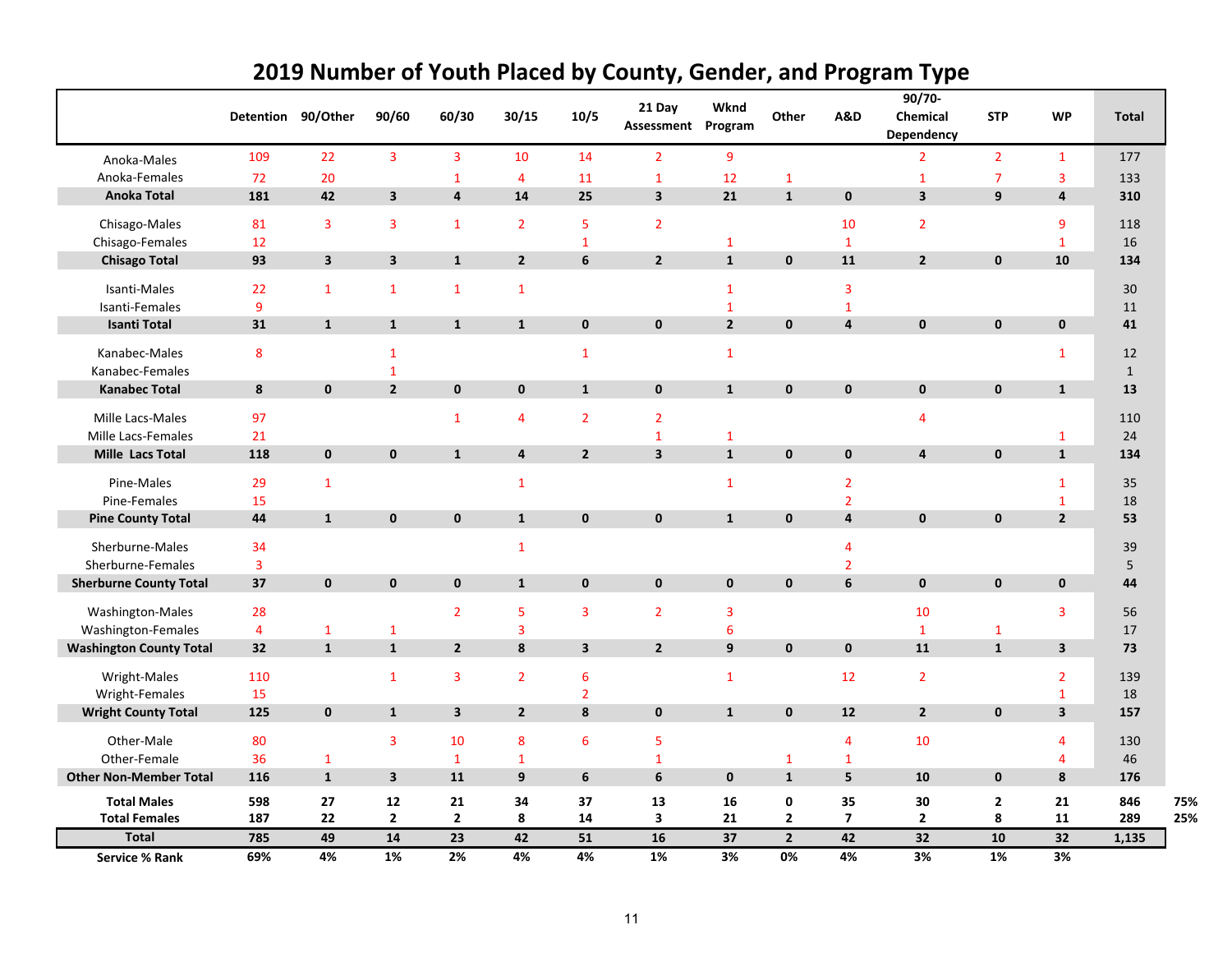## **Anoka County Child Care Days**

|                                    | <u>2014</u>      | <u>2015</u>      | <u>2016</u>      | 2017             | <u>2018</u>      | <u>2019</u>      |
|------------------------------------|------------------|------------------|------------------|------------------|------------------|------------------|
| <b>Average Daily Population</b>    | 5.16             | 4.98             | 5.00             | 5.22             | 5.02             | 5.01             |
| Average Length of Stay             | 8.30             | 6.93             | 7.26             | 7.56             | 9.22             | 5.89             |
| Detention (Males)                  | $\overline{2}$   | 61               | 206              | 127              | 558              | 353              |
| Detention (Females)                | 228              | 326              | 253              | 280              | 135              | 123              |
| Other (Males)                      | $\boldsymbol{0}$ | $\boldsymbol{0}$ | 39               | 69               | 77               | $\boldsymbol{0}$ |
| Other (Females)                    | 8                | 38               | $\mathfrak{Z}$   | 9                | $\mathbf{1}$     | $\overline{2}$   |
| <b>Waiting Placement (Males)</b>   | 13               | 11               | 18               | $\overline{3}$   | 21               | $\mathbf{1}$     |
| <b>Waiting Placement (Females)</b> | 6                | 49               | 80               | 60               | 110              | 6                |
| Weekend (Males)                    | $\boldsymbol{0}$ | $\overline{4}$   | $\overline{4}$   | $\overline{2}$   | 6                | 18               |
| Weekend (Females)                  | 36               | 36               | 36               | 28               | 27               | 24               |
| 90/60 (Males)                      | $\boldsymbol{0}$ | $\boldsymbol{0}$ | 61               | 85               | 111              | 186              |
| 90/60 (Females)                    | 66               | 134              | 102              | 126              | $\boldsymbol{0}$ | $\boldsymbol{0}$ |
| 60/30 (Males)                      | $\boldsymbol{0}$ | $\boldsymbol{0}$ | 29               | $\boldsymbol{0}$ | 39               | 64               |
| $60/30$ (Females)                  | 132              | 90               | 60               | 86               | 32               | 29               |
| 30/15 (Males)                      | $\boldsymbol{0}$ | $\boldsymbol{0}$ | 19               | 31               | 33               | 167              |
| 30/15 (Females)                    | 218              | 66               | 132              | 192              | 83               | 57               |
| 10/5 (Males)                       | $\boldsymbol{0}$ | 9                | 18               | $\boldsymbol{0}$ | 19               | 62               |
| $10/5$ (Females)                   | 60               | 70               | 77               | 52               | 36               | 52               |
| Assessment (Males)                 | 46               | 89               | 25               | $\boldsymbol{0}$ | 16               | 32               |
| <b>Assessment</b> (Females)        | 29               | 26               | 34               | 21               | $\boldsymbol{0}$ | 39               |
| CD Program (Males)                 | 562              | 248              | 128              | 103              | 260              | 103              |
| CD Program (Females)               | 191              | 131              | 135              | 85               | 80               | 69               |
| 90/Other (Males)                   | 1                | 65               | 19               | 28               | 19               | 180              |
| 90/Other (Females)                 | 177              | 140              | 243              | 277              | 96               | 94               |
| A&D (Males)                        | $\pmb{0}$        | 3                | $\boldsymbol{0}$ | $\boldsymbol{0}$ | $\boldsymbol{0}$ | $\boldsymbol{0}$ |
| A&D (Females)                      | $\pmb{0}$        | 9                | 9                | $\boldsymbol{0}$ | $\overline{2}$   | $\boldsymbol{0}$ |
| STP (Males)                        | $\mathbf 0$      | 98               | 29               | 40               | $\boldsymbol{0}$ | 50               |
| STP (Females)                      | 110              | 113              | 70               | 202              | 73               | 116              |
| <b>TOTAL</b>                       | 1,832            | 1,687            | 1,829            | 1,906            | 1,834            | 1,827            |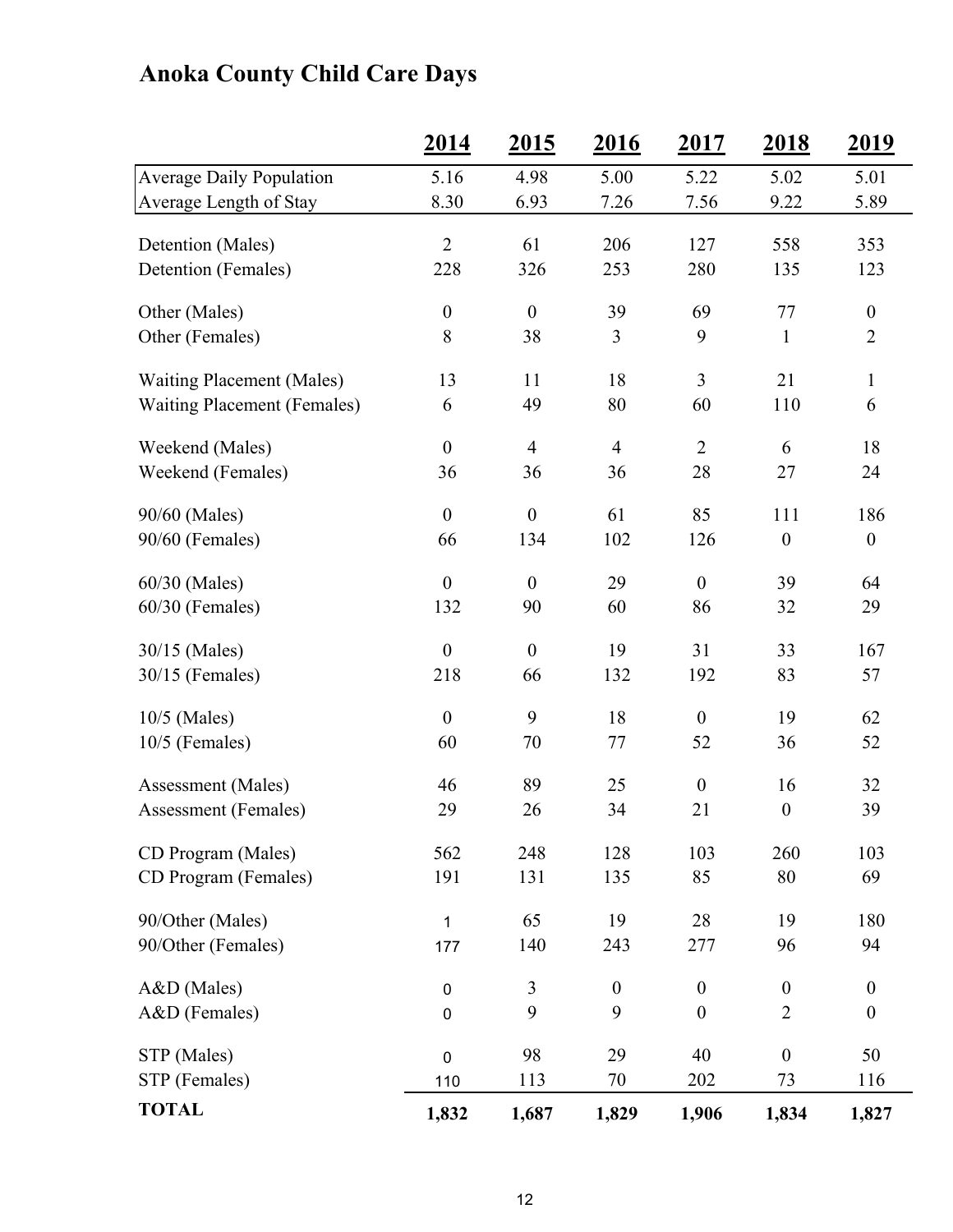## **Anoka County Number of Youth Placed**

|                                    | <u>2014</u>      | <u>2015</u>      | <u>2016</u>      | <u>2017</u>      | 2018             | <u>2019</u>      |
|------------------------------------|------------------|------------------|------------------|------------------|------------------|------------------|
| Detention (Males)                  | 3                | 17               | 24               | 26               | 40               | 109              |
| Detention (Females)                | 105              | 125              | 93               | 101              | 76               | 72               |
| Other (Males                       | $\overline{0}$   | $\boldsymbol{0}$ | $\overline{2}$   | $\overline{2}$   | $\mathbf{1}$     | $\boldsymbol{0}$ |
| Other (Females)                    | $\overline{4}$   | $\overline{2}$   | $\overline{2}$   | $\overline{2}$   | $\mathbf{1}$     | $\mathbf{1}$     |
| <b>Waiting Placement (Males)</b>   | $\mathbf{1}$     | $\mathbf{1}$     | $\mathfrak{Z}$   | $\mathbf{1}$     | $\mathbf{2}$     | $\mathbf{1}$     |
| <b>Waiting Placement (Females)</b> | $\sqrt{2}$       | 3                | $\overline{2}$   | 6                | $\overline{3}$   | 3                |
| Weekend (Males)                    | $\overline{0}$   | $\overline{2}$   | $\overline{2}$   | $\overline{2}$   | $\overline{3}$   | 9                |
| Weekend (Females)                  | 18               | 18               | 18               | 14               | 14               | 12               |
| 90/60 (Males)                      | $\boldsymbol{0}$ | $\boldsymbol{0}$ | $\mathbf{1}$     | $\overline{2}$   | $\overline{2}$   | $\mathfrak{Z}$   |
| 90/60 (Females)                    | $\mathbf{1}$     | 3                | $\overline{2}$   | $\overline{2}$   | $\boldsymbol{0}$ | $\boldsymbol{0}$ |
| 60/30 (Males)                      | $\boldsymbol{0}$ | $\boldsymbol{0}$ | $\mathbf{1}$     | $\boldsymbol{0}$ | $\sqrt{2}$       | $\mathfrak{Z}$   |
| 60/30 (Females)                    | 5                | $\mathfrak{Z}$   | $\overline{2}$   | 3                | $\mathbf{1}$     | $\mathbf{1}$     |
| 30/15 (Males)                      | $\boldsymbol{0}$ | $\boldsymbol{0}$ | $\mathbf{1}$     | $\overline{2}$   | $\overline{2}$   | 10               |
| 30/15 (Females)                    | 17               | 5                | 9                | 13               | $\boldsymbol{7}$ | $\overline{4}$   |
| 10/5 (Males)                       | $\boldsymbol{0}$ | $\overline{2}$   | $\overline{4}$   | $\boldsymbol{0}$ | $\overline{4}$   | 14               |
| 10/5 (Females)                     | 12               | 15               | 16               | 11               | $8\,$            | 11               |
| Assessment (Males)                 | $\overline{2}$   | $\overline{4}$   | $\mathbf{1}$     | $\boldsymbol{0}$ | $\mathbf{1}$     | $\overline{2}$   |
| Assessment (Females)               | $\mathbf{1}$     | $\mathbf{1}$     | $\mathbf{1}$     | $\mathbf{1}$     | $\boldsymbol{0}$ | $\mathbf{1}$     |
| CD Program (Males)                 | 11               | 5                | $\overline{2}$   | $\overline{2}$   | $\overline{4}$   | $\sqrt{2}$       |
| CD Program (Females)               | 3                | $\overline{2}$   | 3                | $\overline{2}$   | $\overline{2}$   | $\mathbf{1}$     |
| 90/Other (Males)                   | 1                | 9                | 6                | $\overline{4}$   | $\overline{3}$   | 22               |
| 90/Other (Females)                 | 34               | 30               | 46               | 47               | 17               | 20               |
| A&D (Males)                        | $\pmb{0}$        | 1                | $\boldsymbol{0}$ | $\boldsymbol{0}$ | $\boldsymbol{0}$ | $\boldsymbol{0}$ |
| A&D (Females)                      | $\pmb{0}$        | 4                | $\tau$           | $\boldsymbol{0}$ | 3                | $\boldsymbol{0}$ |
| STP (Males)                        | $\pmb{0}$        | $\mathbf 5$      | $\mathbf{1}$     | $\overline{3}$   | $\boldsymbol{0}$ | $\overline{2}$   |
| STP (Females)                      | $\overline{7}$   | 5                | 3                | 6                | 3                | $\tau$           |
| <b>TOTAL</b>                       | 227              | 262              | 252              | 252              | 199              | 310              |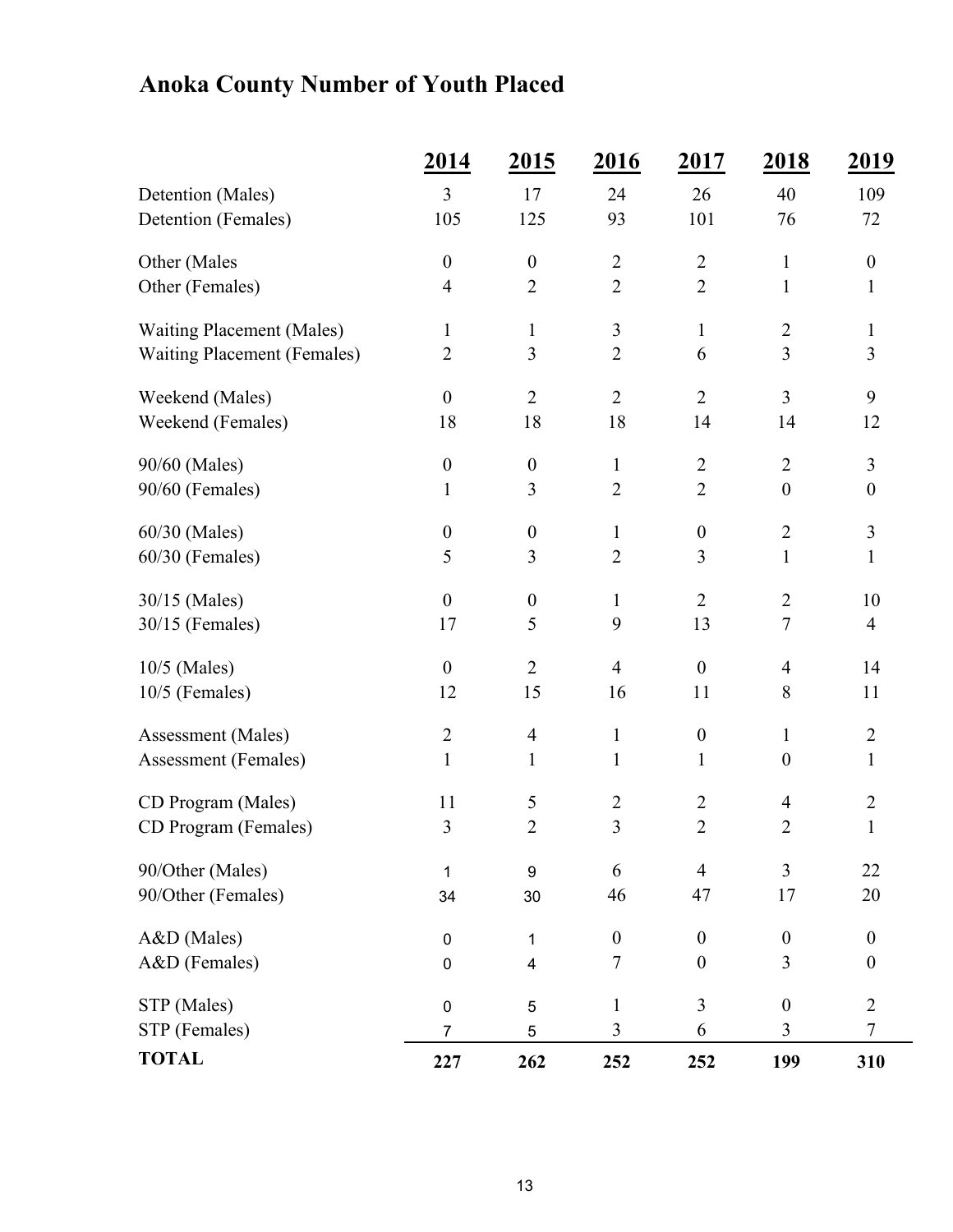## **2014 2015 2016 2017 2018 2019** Average Daily Population 2.39 2.02 2.93 1.87 2.38 3.97 Average Length of Stay 10.38 8.01 10.94 5.88 6.89 10.81 Detention (Males) 156 309 504 202 314 832 Detention (Females) 51 57 86 29 4 29 Other (Males)  $0 \t 0 \t 0 \t 0 \t 0$  0 0 Other (Females)  $0 \t 0 \t 0 \t 0 \t 0$  0 0 Waiting Placement (Males) 12 5 40 73 10 79 Waiting Placement (Females)  $0 \t 0 \t 11 \t 22 \t 0 \t 35$ Weekend (Males)  $0 \t 4 \t 2 \t 2 \t 4 \t 0$ Weekend (Females)  $0 \t 2 \t 2 \t 0 \t 0 \t 2$ 90/60 (Males) 183 184 0 0 0 184  $90/60$  (Females)  $0 \t 0 \t 0 \t 0 \t 0$  0 0 60/30 (Males) 168 30 66 54 43 30 60/30 (Females) 16 31 59 0 0 0 30/15 (Males) 54 0 14 42 10 28 30/15 (Females) 34 4 26 14 0 0 10/5 (Males) 14 15 4 10 20 20 10/5 (Females) 8 5 4 4 0 4 Assessment (Males) 0 0 58 28 143 57 Assessment (Females)  $0 \t 0 \t 0 \t 30 \t 0$ CD Program (Males) 97 81 106 144 288 122 CD Program (Females)  $73$  0 0 0 0 0 90/Other (Males) 0 0 69 0 0 13 90/Other (Females)  $0 \t 0 \t 0 \t 0 \t 0$  0 0 A&D (Males) 6 10 15 21 32 13  $A&D$  (Females)  $0 \t 0 \t 6 \t 7 \t 0 \t 1$  $STP (Males)$  0 0 0 0 0 0  $STP$  (Females)  $0 \t 0 \t 0 \t 0 \t 0$  0 0 **TOTAL 872 737 1,072 682 868 1,449**

#### **Chisago County Child Care Days**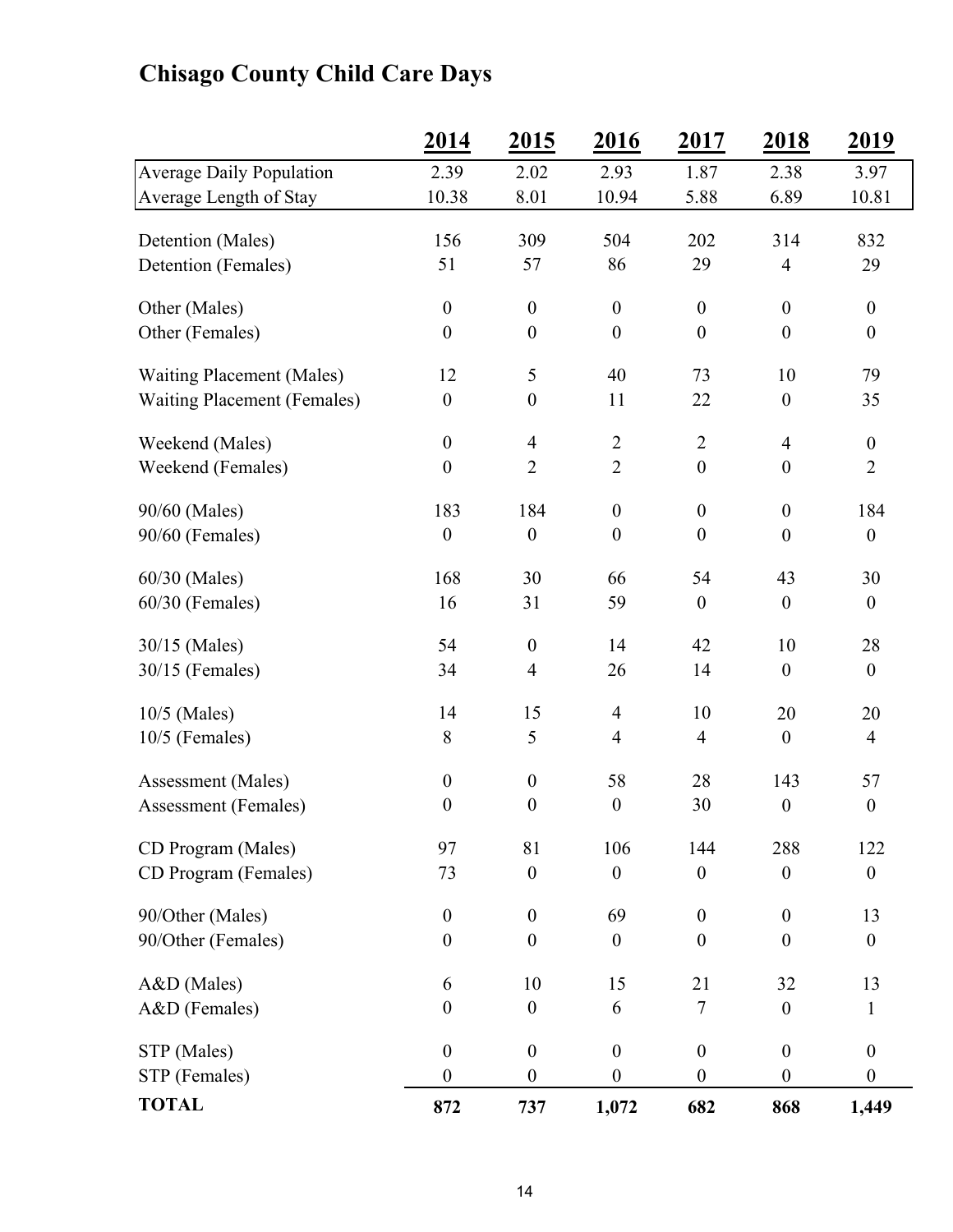## **Chisago County Number of Youth Placed**

|                                    | 2014             | 2015             | 2016             | 2017             | 2018             | <u>2019</u>      |
|------------------------------------|------------------|------------------|------------------|------------------|------------------|------------------|
| Detention (Males)                  | 47               | 56               | 47               | 62               | 75               | 81               |
| Detention (Females)                | 12               | 14               | 18               | 12               | 5                | 12               |
| Other (Males)                      | $\boldsymbol{0}$ | $\boldsymbol{0}$ | $\boldsymbol{0}$ | $\boldsymbol{0}$ | $\boldsymbol{0}$ | $\boldsymbol{0}$ |
| Other (Females)                    | $\boldsymbol{0}$ | $\boldsymbol{0}$ | $\boldsymbol{0}$ | $\boldsymbol{0}$ | $\boldsymbol{0}$ | $\boldsymbol{0}$ |
| <b>Waiting Placement (Males)</b>   | $\overline{2}$   | $\mathbf{1}$     | 3                | 6                | 5                | 9                |
| <b>Waiting Placement (Females)</b> | $\boldsymbol{0}$ | $\boldsymbol{0}$ | $\mathbf{1}$     | 1                | $\boldsymbol{0}$ | 1                |
| Weekend (Males)                    | $\boldsymbol{0}$ | $\overline{2}$   | $\mathbf{1}$     | $\mathbf{1}$     | $\overline{2}$   | $\boldsymbol{0}$ |
| Weekend (Females)                  | $\boldsymbol{0}$ | $\mathbf{1}$     | $\mathbf{1}$     | 1                | $\boldsymbol{0}$ | 1                |
| 90/60 (Males)                      | 3                | 3                | $\boldsymbol{0}$ | $\boldsymbol{0}$ | $\boldsymbol{0}$ | 3                |
| 90/60 (Females)                    | $\boldsymbol{0}$ | $\boldsymbol{0}$ | $\boldsymbol{0}$ | $\boldsymbol{0}$ | $\boldsymbol{0}$ | $\boldsymbol{0}$ |
| 60/30 (Males)                      | 5                | $\mathbf{1}$     | $\mathbf{1}$     | $\overline{2}$   | $\overline{2}$   | 1                |
| 60/30 (Females)                    | $\mathbf{1}$     | $\mathbf{1}$     | $\overline{2}$   | $\boldsymbol{0}$ | $\boldsymbol{0}$ | $\boldsymbol{0}$ |
| 30/15 (Males)                      | 3                | $\boldsymbol{0}$ | $\mathbf{1}$     | 3                | $\mathbf{1}$     | $\overline{2}$   |
| 30/15 (Females)                    | $\overline{2}$   | $\mathbf{1}$     | $\overline{2}$   | 1                | $\boldsymbol{0}$ | $\boldsymbol{0}$ |
| 10/5 (Males)                       | 3                | $\overline{4}$   | $\mathbf{1}$     | $\overline{2}$   | 5                | 5                |
| 10/5 (Females)                     | 1                | $\mathbf{1}$     | $\mathbf{1}$     | $\mathbf{1}$     | $\boldsymbol{0}$ | 1                |
| Assessment (Males)                 | $\mathbf{0}$     | $\boldsymbol{0}$ | $\overline{2}$   | $\mathbf{1}$     | 5                | $\overline{2}$   |
| <b>Assessment</b> (Females)        | $\boldsymbol{0}$ | $\boldsymbol{0}$ | $\boldsymbol{0}$ | $\mathbf{1}$     | $\boldsymbol{0}$ | $\boldsymbol{0}$ |
| CD Program (Males)                 | $\overline{2}$   | $\overline{2}$   | $\overline{2}$   | $\overline{2}$   | 4                | $\overline{2}$   |
| CD Program (Females)               | $\mathbf{1}$     | $\boldsymbol{0}$ | $\boldsymbol{0}$ | $\boldsymbol{0}$ | $\boldsymbol{0}$ | $\boldsymbol{0}$ |
| 90/Other (Males)                   | $\boldsymbol{0}$ | $\boldsymbol{0}$ | $\mathbf{1}$     | $\boldsymbol{0}$ | $\boldsymbol{0}$ | 3                |
| 90/Other (Females)                 | $\boldsymbol{0}$ | $\boldsymbol{0}$ | $\boldsymbol{0}$ | $\boldsymbol{0}$ | $\overline{0}$   | $\theta$         |
| A&D (Males)                        | $\overline{2}$   | 5                | 11               | 16               | 22               | 10               |
| A&D (Females)                      | $\boldsymbol{0}$ | $\boldsymbol{0}$ | $\mathfrak{Z}$   | $\overline{4}$   | $\boldsymbol{0}$ | 1                |
| STP (Males)                        | $\boldsymbol{0}$ | $\boldsymbol{0}$ | $\boldsymbol{0}$ | $\boldsymbol{0}$ | $\boldsymbol{0}$ | $\boldsymbol{0}$ |
| STP (Females)                      | $\boldsymbol{0}$ | $\boldsymbol{0}$ | $\boldsymbol{0}$ | $\boldsymbol{0}$ | $\boldsymbol{0}$ | $\boldsymbol{0}$ |
| <b>TOTAL</b>                       | 84               | 92               | 98               | 116              | 126              | 134              |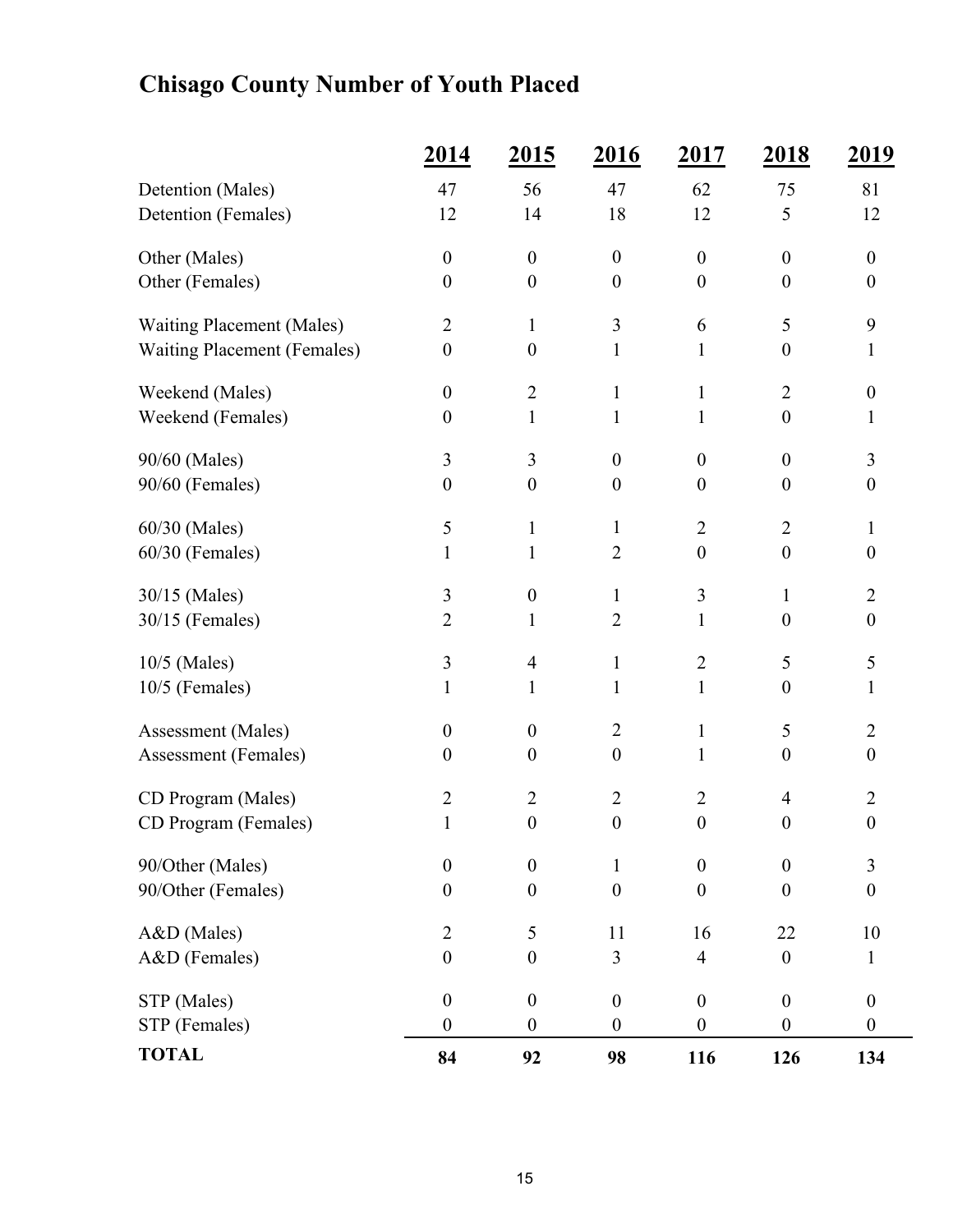## **Isanti County Child Care Days**

|                                    | 2014             | 2015             | 2016             | 2017             | 2018             | 2019             |
|------------------------------------|------------------|------------------|------------------|------------------|------------------|------------------|
| <b>Average Daily Population</b>    | 0.94             | 1.35             | 0.81             | 1.08             | 0.92             | 0.57             |
| Average Length of Stay             | 4.65             | 8.95             | 5.57             | 6.19             | 5.69             | 5.07             |
| Detention (Males)                  | 104              | 173              | 212              | 182              | 162              | 63               |
| Detention (Females)                | 15               | 18               | 5                | $\overline{4}$   | 16               | 25               |
|                                    |                  |                  |                  |                  |                  |                  |
| Other (Males)                      | $\boldsymbol{0}$ | $\boldsymbol{0}$ | $\boldsymbol{0}$ | 10               | $\boldsymbol{0}$ | $\mathbf{0}$     |
| Other (Females)                    | $\boldsymbol{0}$ | $\boldsymbol{0}$ | $\boldsymbol{0}$ | $\boldsymbol{0}$ | $\boldsymbol{0}$ | $\boldsymbol{0}$ |
| <b>Waiting Placement (Males)</b>   | $\overline{4}$   | $\mathbf{1}$     | 3                | $\overline{4}$   | $\overline{4}$   | $\boldsymbol{0}$ |
| <b>Waiting Placement (Females)</b> | $\boldsymbol{0}$ | $\boldsymbol{0}$ | $\boldsymbol{0}$ | $\boldsymbol{0}$ | $\boldsymbol{0}$ | $\boldsymbol{0}$ |
|                                    |                  |                  |                  |                  |                  |                  |
| Weekend (Males)                    | 16               | $\overline{2}$   | 6                | 6                | $\overline{4}$   | $\overline{2}$   |
| Weekend (Females)                  | $\boldsymbol{0}$ | $\boldsymbol{0}$ | $\boldsymbol{0}$ | $\boldsymbol{0}$ | $\boldsymbol{0}$ | $\overline{2}$   |
| 90/60 (Males)                      | $\boldsymbol{0}$ | $\boldsymbol{0}$ | $\boldsymbol{0}$ | $\boldsymbol{0}$ | $\boldsymbol{0}$ | 61               |
| 90/60 (Females)                    | $\boldsymbol{0}$ | $\boldsymbol{0}$ | $\boldsymbol{0}$ | $\boldsymbol{0}$ | $\boldsymbol{0}$ | $\boldsymbol{0}$ |
| 60/30 (Males)                      | 23               | $\,8\,$          | $\boldsymbol{0}$ | 31               | 45               | 31               |
| $60/30$ (Females)                  | $\boldsymbol{0}$ | $\boldsymbol{0}$ | $\boldsymbol{0}$ | $\boldsymbol{0}$ | $\boldsymbol{0}$ | $\overline{0}$   |
|                                    |                  |                  |                  |                  |                  |                  |
| 30/15 (Males)                      | 65               | 45               | 17               | 21               | 14               | 14               |
| 30/15 (Females)                    | $\boldsymbol{0}$ | $\boldsymbol{0}$ | $\boldsymbol{0}$ | $\boldsymbol{0}$ | $\boldsymbol{0}$ | $\boldsymbol{0}$ |
| $10/5$ (Males)                     | 5                | 17               | 10               | 13               | $\boldsymbol{0}$ | $\mathbf{0}$     |
| $10/5$ (Females)                   | $\boldsymbol{0}$ | $\boldsymbol{0}$ | $\boldsymbol{0}$ | $\boldsymbol{0}$ | $\boldsymbol{0}$ | $\overline{0}$   |
| Assessment (Males)                 | 89               | $\mathfrak{Z}$   | 18               | 20               | $\mathbf{1}$     | $\overline{0}$   |
| <b>Assessment</b> (Females)        | $\boldsymbol{0}$ | $\boldsymbol{0}$ | $\boldsymbol{0}$ | $\boldsymbol{0}$ | $\boldsymbol{0}$ | $\boldsymbol{0}$ |
|                                    |                  |                  |                  |                  |                  |                  |
| CD Program (Males)                 | $\boldsymbol{0}$ | 217              | $\boldsymbol{0}$ | 61               | 72               | $\boldsymbol{0}$ |
| CD Program (Females)               | $\boldsymbol{0}$ | $\boldsymbol{0}$ | $\boldsymbol{0}$ | $\theta$         | $\boldsymbol{0}$ | $\overline{0}$   |
| 90/Other (Males)                   | $\boldsymbol{0}$ | $\boldsymbol{0}$ | $\boldsymbol{0}$ | $\boldsymbol{0}$ | $\boldsymbol{0}$ | $\overline{4}$   |
| 90/Other (Females)                 | $\boldsymbol{0}$ | $\boldsymbol{0}$ | $\boldsymbol{0}$ | $\boldsymbol{0}$ | $\boldsymbol{0}$ | $\boldsymbol{0}$ |
|                                    |                  |                  |                  |                  |                  |                  |
| A&D (Males)                        | 23               | $8\,$            | 22               | 44               | 18               | $\overline{4}$   |
| A&D (Females)                      | $\boldsymbol{0}$ | $\boldsymbol{0}$ | $\overline{2}$   | $\boldsymbol{0}$ | $\overline{0}$   | $\overline{2}$   |
| STP (Males)                        | $\boldsymbol{0}$ | $\boldsymbol{0}$ | $\boldsymbol{0}$ | $\boldsymbol{0}$ | $\boldsymbol{0}$ | $\boldsymbol{0}$ |
| STP (Females)                      | $\boldsymbol{0}$ | $\boldsymbol{0}$ | $\boldsymbol{0}$ | $\boldsymbol{0}$ | $\boldsymbol{0}$ | $\overline{0}$   |
| <b>TOTAL</b>                       | 344              | 492              | 295              | 396              | 336              | 208              |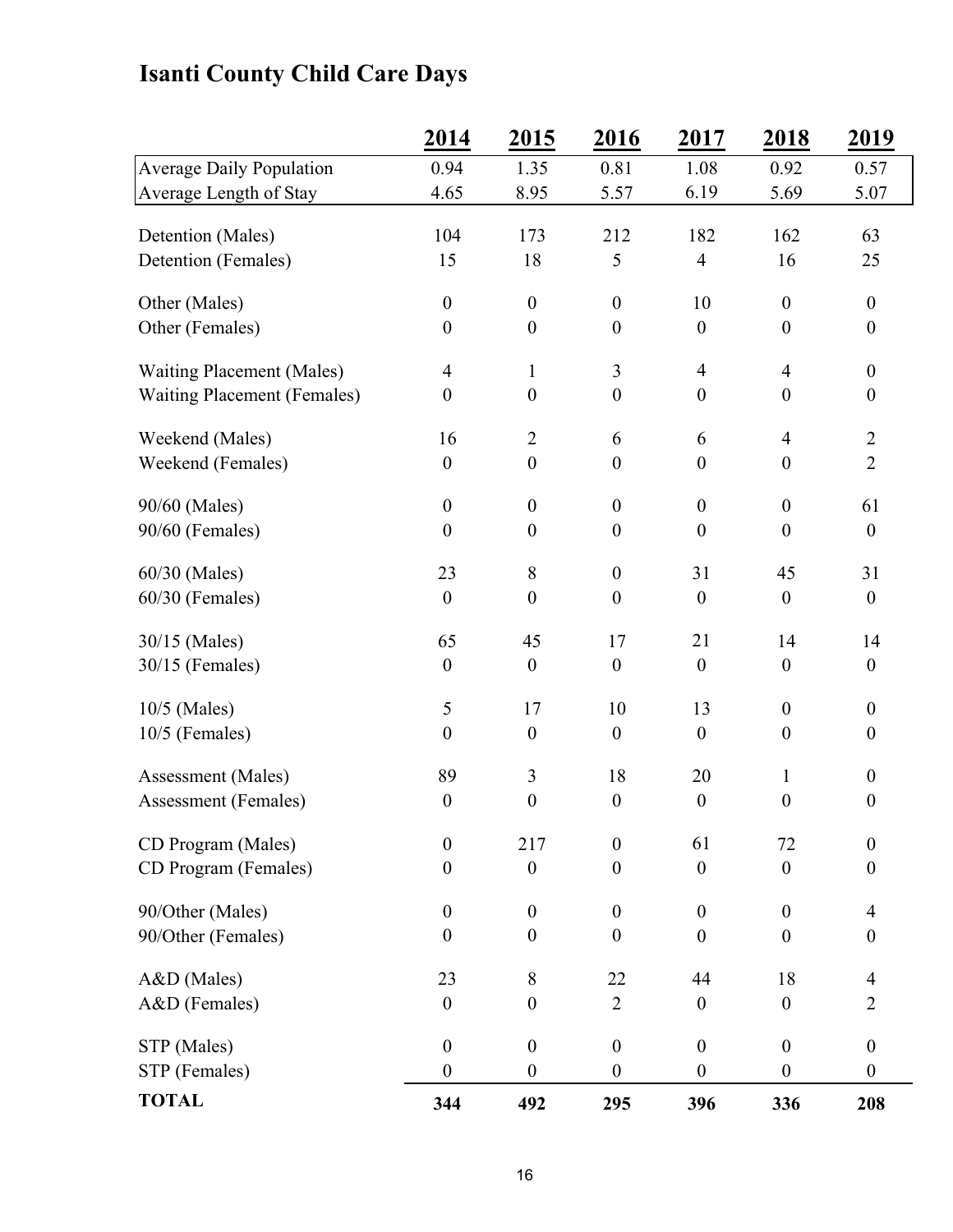## **Isanti County Number of Youth Placed**

|                                    | 2014             | <u>2015</u>      | 2016             | 2017             | <u>2018</u>      | <u>2019</u>      |
|------------------------------------|------------------|------------------|------------------|------------------|------------------|------------------|
| Detention (Males)                  | 35               | 30               | 32               | 32               | 33               | 22               |
| Detention (Females)                | 8                | 8                | 3                | 3                | 8                | 9                |
| Other (Males)                      | $\boldsymbol{0}$ | $\boldsymbol{0}$ | $\boldsymbol{0}$ | $\mathbf{1}$     | $\theta$         | $\boldsymbol{0}$ |
| Other (Females)                    | $\boldsymbol{0}$ | $\boldsymbol{0}$ | $\boldsymbol{0}$ | $\boldsymbol{0}$ | $\theta$         | $\boldsymbol{0}$ |
| <b>Waiting Placement (Males)</b>   | $\overline{2}$   | $\mathbf{1}$     | $\overline{2}$   | $\mathbf{1}$     | 3                | $\boldsymbol{0}$ |
| <b>Waiting Placement (Females)</b> | $\boldsymbol{0}$ | $\boldsymbol{0}$ | $\boldsymbol{0}$ | $\mathbf{0}$     | $\boldsymbol{0}$ | $\boldsymbol{0}$ |
| Weekend (Males)                    | 8                | $\mathbf{1}$     | 3                | 3                | $\overline{2}$   | $\mathbf{1}$     |
| Weekend (Females)                  | $\boldsymbol{0}$ | $\boldsymbol{0}$ | $\boldsymbol{0}$ | $\overline{0}$   | $\boldsymbol{0}$ | $\mathbf{1}$     |
| 90/60 (Males)                      | $\boldsymbol{0}$ | $\boldsymbol{0}$ | $\boldsymbol{0}$ | $\boldsymbol{0}$ | $\theta$         | $\mathbf{1}$     |
| 90/60 (Females)                    | $\boldsymbol{0}$ | $\boldsymbol{0}$ | $\boldsymbol{0}$ | $\boldsymbol{0}$ | $\boldsymbol{0}$ | $\boldsymbol{0}$ |
| 60/30 (Males)                      | $\mathbf{1}$     | $\mathbf{1}$     | $\boldsymbol{0}$ | $\mathbf{1}$     | $\overline{2}$   | 1                |
| 60/30 (Females)                    | $\boldsymbol{0}$ | $\boldsymbol{0}$ | $\boldsymbol{0}$ | $\boldsymbol{0}$ | $\boldsymbol{0}$ | $\boldsymbol{0}$ |
| 30/15 (Males)                      | 4                | 3                | $\mathbf{1}$     | $\mathbf{1}$     | 1                | 1                |
| 30/15 (Females)                    | $\boldsymbol{0}$ | $\boldsymbol{0}$ | $\boldsymbol{0}$ | $\boldsymbol{0}$ | $\boldsymbol{0}$ | $\boldsymbol{0}$ |
| $10/5$ (Males)                     | $\mathbf{1}$     | 3                | $\overline{2}$   | 3                | $\theta$         | $\boldsymbol{0}$ |
| 10/5 (Females)                     | $\boldsymbol{0}$ | $\boldsymbol{0}$ | $\boldsymbol{0}$ | $\boldsymbol{0}$ | $\boldsymbol{0}$ | $\boldsymbol{0}$ |
| Assessment (Males)                 | $\overline{2}$   | $\mathbf 1$      | $\mathbf{1}$     | $\mathbf{1}$     | 1                | $\boldsymbol{0}$ |
| Assessment (Females)               | $\boldsymbol{0}$ | $\boldsymbol{0}$ | $\boldsymbol{0}$ | $\boldsymbol{0}$ | $\boldsymbol{0}$ | $\boldsymbol{0}$ |
| CD Program (Males)                 | $\boldsymbol{0}$ | 3                | $\boldsymbol{0}$ | $\mathbf{1}$     | 1                | $\boldsymbol{0}$ |
| CD Program (Females)               | $\boldsymbol{0}$ | $\boldsymbol{0}$ | $\boldsymbol{0}$ | $\boldsymbol{0}$ | $\boldsymbol{0}$ | $\boldsymbol{0}$ |
| 90/Other (Males)                   | $\boldsymbol{0}$ | $\boldsymbol{0}$ | $\boldsymbol{0}$ | $\boldsymbol{0}$ | $\theta$         | $\mathbf{1}$     |
| 90/Other (Females)                 | $\boldsymbol{0}$ | $\boldsymbol{0}$ | $\mathbf{0}$     | $\boldsymbol{0}$ | $\boldsymbol{0}$ | $\boldsymbol{0}$ |
| A&D (Males)                        | 13               | $\overline{4}$   | 7                | 17               | 8                | 3                |
| A&D (Females)                      | $\boldsymbol{0}$ | $\boldsymbol{0}$ | $\overline{2}$   | $\boldsymbol{0}$ | $\boldsymbol{0}$ | $\mathbf{1}$     |
| STP (Males)                        | $\boldsymbol{0}$ | $\boldsymbol{0}$ | $\boldsymbol{0}$ | $\boldsymbol{0}$ | $\boldsymbol{0}$ | $\boldsymbol{0}$ |
| STP (Females)                      | $\boldsymbol{0}$ | $\boldsymbol{0}$ | $\boldsymbol{0}$ | $\boldsymbol{0}$ | $\boldsymbol{0}$ | $\boldsymbol{0}$ |
| <b>TOTAL</b>                       | 74               | 55               | 53               | 64               | 59               | 41               |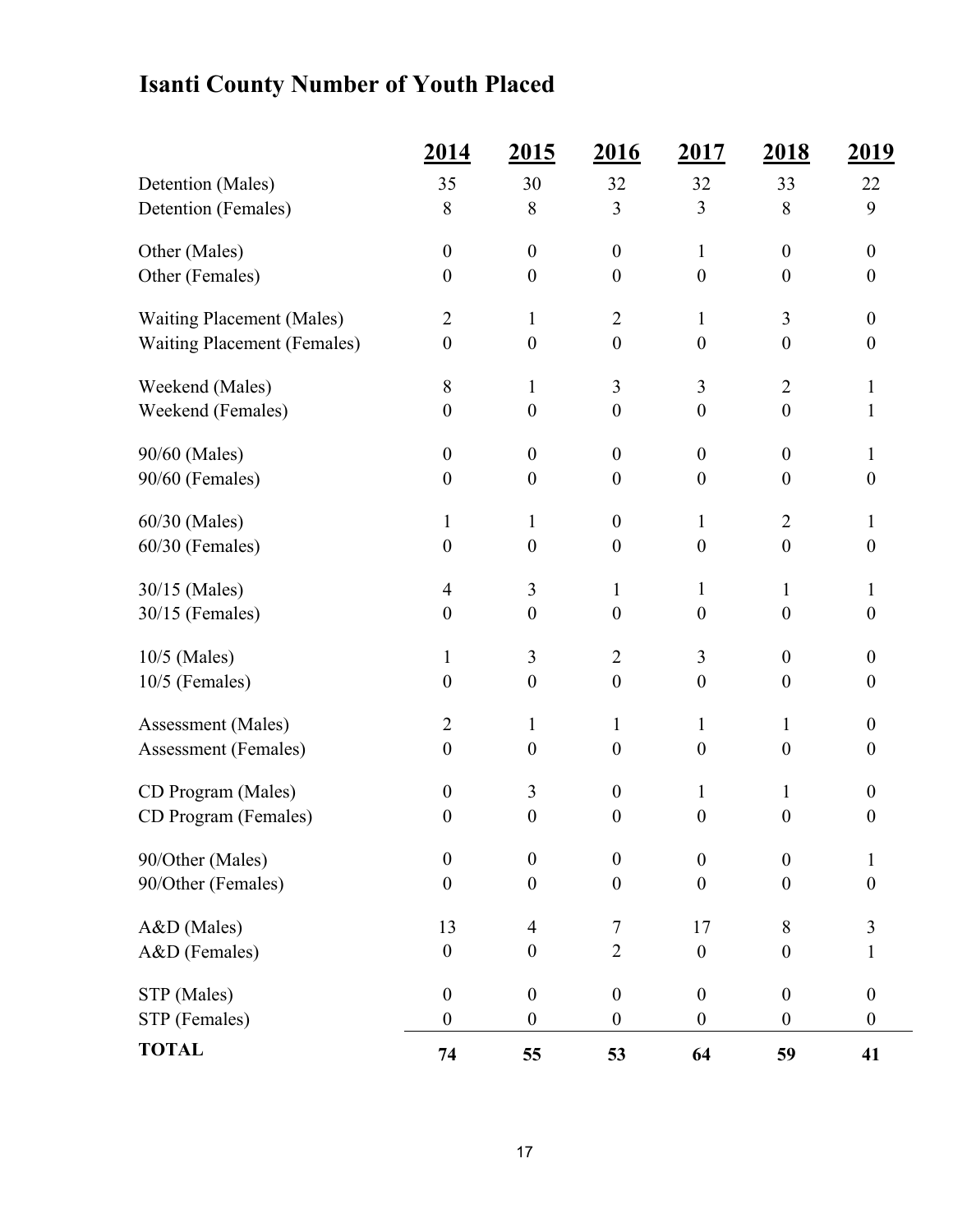## **2014 2015 2016 2017 2018 2019** Average Daily Population 1.02 0.69 0.62 0.57 0.78 0.38 Average Length of Stay 9.51 13.94 6.68 7.43 13.48 10.62 Detention (Males) 125 26 69 71 22 32 Detention (Females) 0 1 2 2 96 0 Other (Males)  $0 \t 0 \t 0 \t 0 \t 0$  0 0 Other (Females)  $0 \t 0 \t 0 \t 0 \t 0$  0 0 Waiting Placement (Males) 8 18 7 2 0 10 Waiting Placement (Females)  $0 \t 0 \t 0 \t 0$  0 6 0 Weekend (Males) 4 0 6 10 2 2 Weekend (Females)  $4 \t 0 \t 0 \t 0 \t 2 \t 0$ 90/60 (Males) 0 114 52 65 33 28 90/60 (Females) 0 0 0 0 0 61  $60/30$  (Males) 99 0 0 0 0 0 60/30 (Females) 0 0 0 0 0 0 0 30/15 (Males) 0 16 45 48 31 0 30/15 (Females) 0 0 0 0 0 0 10/5 (Males) 15 0 9 10 14 5 10/5 (Females) 0 0 0 0 0 0 0 Assessment (Males) 28 0 34 0 0 0 Assessment (Females)  $0 \t 0 \t 0 \t 0 \t 0$  0 CD Program (Males)  $78$   $70$  0 0  $77$  0  $CD$  Program (Females)  $0$   $0$   $0$   $0$   $0$ 90/Other (Males)  $0 \t 0 \t 0 \t 0 \t 0$  0 0 90/Other (Females)  $0 \t 0 \t 0 \t 0 \t 0$  0 0 A&D (Males) 7 6 3 0 0 0  $A&D$  (Females)  $3$  0 0 0 0 0  $STP (Males)$  0 0 0 0 0 0  $STP$  (Females)  $0 \t 0 \t 0 \t 0 \t 0$  0 0 **TOTAL 371 251 227 208 283 138**

#### **Kanabec County Child Care Days**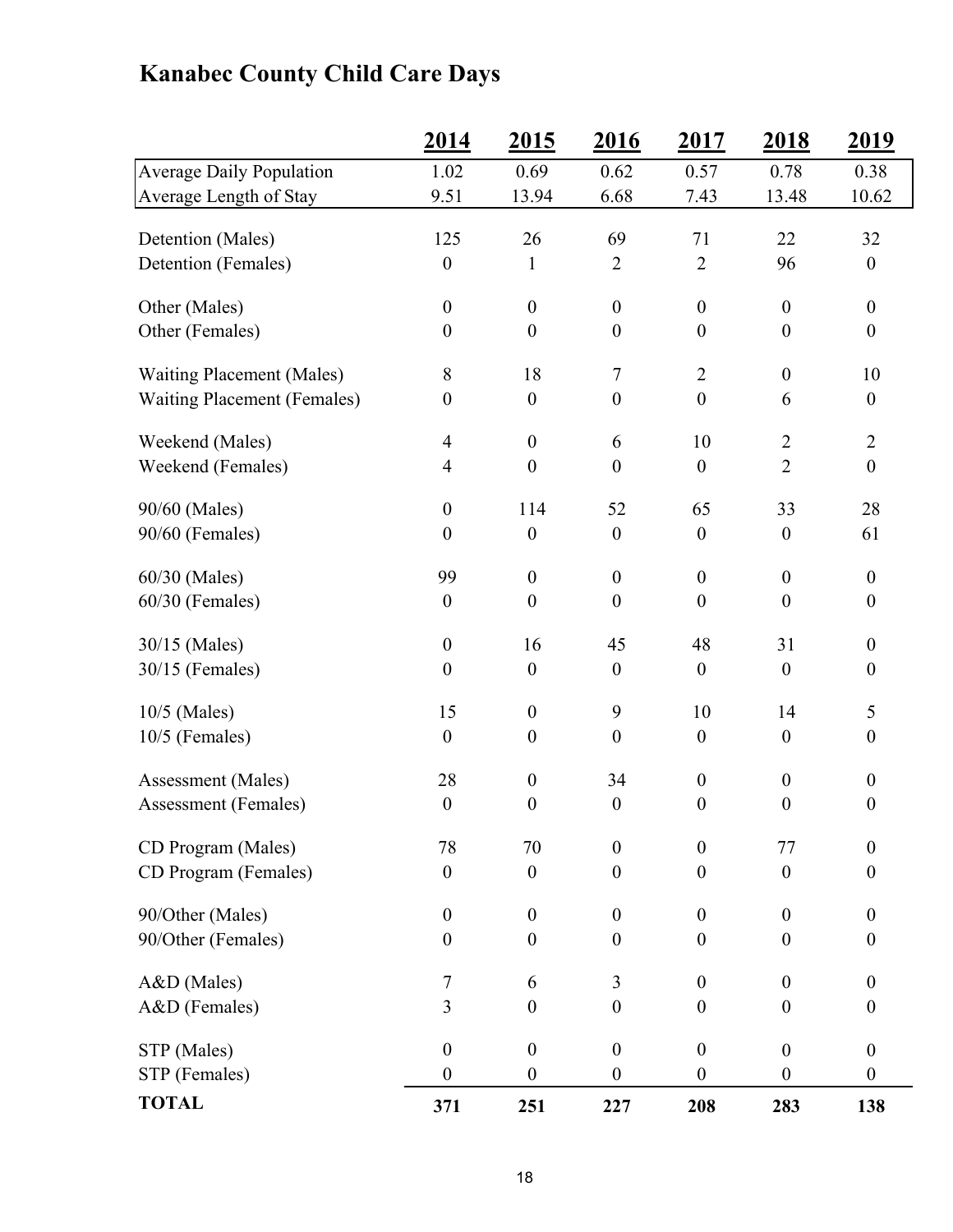## **Kanabec County Number of Youth Placed**

|                                    | 2014             | <u>2015</u>      | 2016             | 2017             | <u>2018</u>      | <u>2019</u>      |
|------------------------------------|------------------|------------------|------------------|------------------|------------------|------------------|
| Detention (Males)                  | 16               | 9                | 17               | 15               | 9                | 8                |
| Detention (Females)                | $\boldsymbol{0}$ | 1                | $\overline{2}$   | $\mathbf{1}$     | $\overline{2}$   | $\boldsymbol{0}$ |
| Other (Males)                      | $\boldsymbol{0}$ | $\theta$         | $\boldsymbol{0}$ | $\overline{0}$   | $\theta$         | $\overline{0}$   |
| Other (Females)                    | $\boldsymbol{0}$ | $\boldsymbol{0}$ | $\theta$         | $\theta$         | $\boldsymbol{0}$ | $\boldsymbol{0}$ |
| <b>Waiting Placement (Males)</b>   | $\overline{2}$   | $\overline{2}$   | $\mathbf{1}$     | $\mathbf{1}$     | $\boldsymbol{0}$ | $\mathbf{1}$     |
| <b>Waiting Placement (Females)</b> | $\boldsymbol{0}$ | $\boldsymbol{0}$ | $\boldsymbol{0}$ | $\theta$         | 1                | $\boldsymbol{0}$ |
| Weekend (Males)                    | $\overline{2}$   | $\boldsymbol{0}$ | 3                | 5                | 1                | 1                |
| Weekend (Females)                  | $\overline{2}$   | $\boldsymbol{0}$ | $\boldsymbol{0}$ | $\boldsymbol{0}$ | 1                | $\boldsymbol{0}$ |
| 90/60 (Males)                      | $\boldsymbol{0}$ | $\overline{2}$   | $\overline{2}$   | $\mathbf{1}$     | 1                | 1                |
| 90/60 (Females)                    | $\boldsymbol{0}$ | $\boldsymbol{0}$ | $\boldsymbol{0}$ | $\theta$         | $\theta$         | 1                |
| 60/30 (Males)                      | 3                | $\boldsymbol{0}$ | $\mathbf{1}$     | $\overline{0}$   | $\theta$         | $\boldsymbol{0}$ |
| 60/30 (Females)                    | $\boldsymbol{0}$ | $\boldsymbol{0}$ | $\boldsymbol{0}$ | $\boldsymbol{0}$ | $\boldsymbol{0}$ | $\boldsymbol{0}$ |
| 30/15 (Males)                      | $\boldsymbol{0}$ | $\mathbf{1}$     | 3                | 3                | $\overline{2}$   | $\boldsymbol{0}$ |
| 30/15 (Females)                    | $\boldsymbol{0}$ | $\boldsymbol{0}$ | $\boldsymbol{0}$ | $\boldsymbol{0}$ | $\boldsymbol{0}$ | $\boldsymbol{0}$ |
| 10/5 (Males)                       | 3                | $\boldsymbol{0}$ | $\overline{2}$   | $\overline{2}$   | $\overline{3}$   | $\mathbf{1}$     |
| $10/5$ (Females)                   | $\boldsymbol{0}$ | $\boldsymbol{0}$ | $\boldsymbol{0}$ | $\boldsymbol{0}$ | $\boldsymbol{0}$ | $\boldsymbol{0}$ |
| Assessment (Males)                 | 1                | $\boldsymbol{0}$ | $\mathbf{1}$     | $\boldsymbol{0}$ | $\theta$         | $\boldsymbol{0}$ |
| Assessment (Females)               | $\boldsymbol{0}$ | $\boldsymbol{0}$ | $\boldsymbol{0}$ | $\overline{0}$   | $\boldsymbol{0}$ | $\boldsymbol{0}$ |
| CD Program (Males)                 | 6                | $\mathbf 1$      | $\boldsymbol{0}$ | $\overline{0}$   | 1                | $\overline{0}$   |
| CD Program (Females)               | $\boldsymbol{0}$ | $\boldsymbol{0}$ | $\boldsymbol{0}$ | $\boldsymbol{0}$ | $\boldsymbol{0}$ | $\boldsymbol{0}$ |
| 90/Other (Males)                   | $\boldsymbol{0}$ | $\mathbf{0}$     | $\boldsymbol{0}$ | $\boldsymbol{0}$ | $\theta$         | $\boldsymbol{0}$ |
| 90/Other (Females)                 | $\boldsymbol{0}$ | $\overline{0}$   | $\theta$         | $\boldsymbol{0}$ | $\theta$         | $\boldsymbol{0}$ |
| A&D (Males)                        | $\mathfrak{Z}$   | $\overline{2}$   | $\overline{2}$   | $\boldsymbol{0}$ | $\boldsymbol{0}$ | $\boldsymbol{0}$ |
| A&D (Females)                      | $\mathbf{1}$     | $\boldsymbol{0}$ | $\boldsymbol{0}$ | $\boldsymbol{0}$ | $\boldsymbol{0}$ | $\boldsymbol{0}$ |
| STP (Males)                        | $\boldsymbol{0}$ | $\boldsymbol{0}$ | $\boldsymbol{0}$ | $\boldsymbol{0}$ | $\boldsymbol{0}$ | $\boldsymbol{0}$ |
| STP (Females)                      | $\boldsymbol{0}$ | $\boldsymbol{0}$ | $\boldsymbol{0}$ | $\boldsymbol{0}$ | $\boldsymbol{0}$ | $\boldsymbol{0}$ |
| <b>TOTAL</b>                       | 39               | 18               | 34               | 28               | 21               | 13               |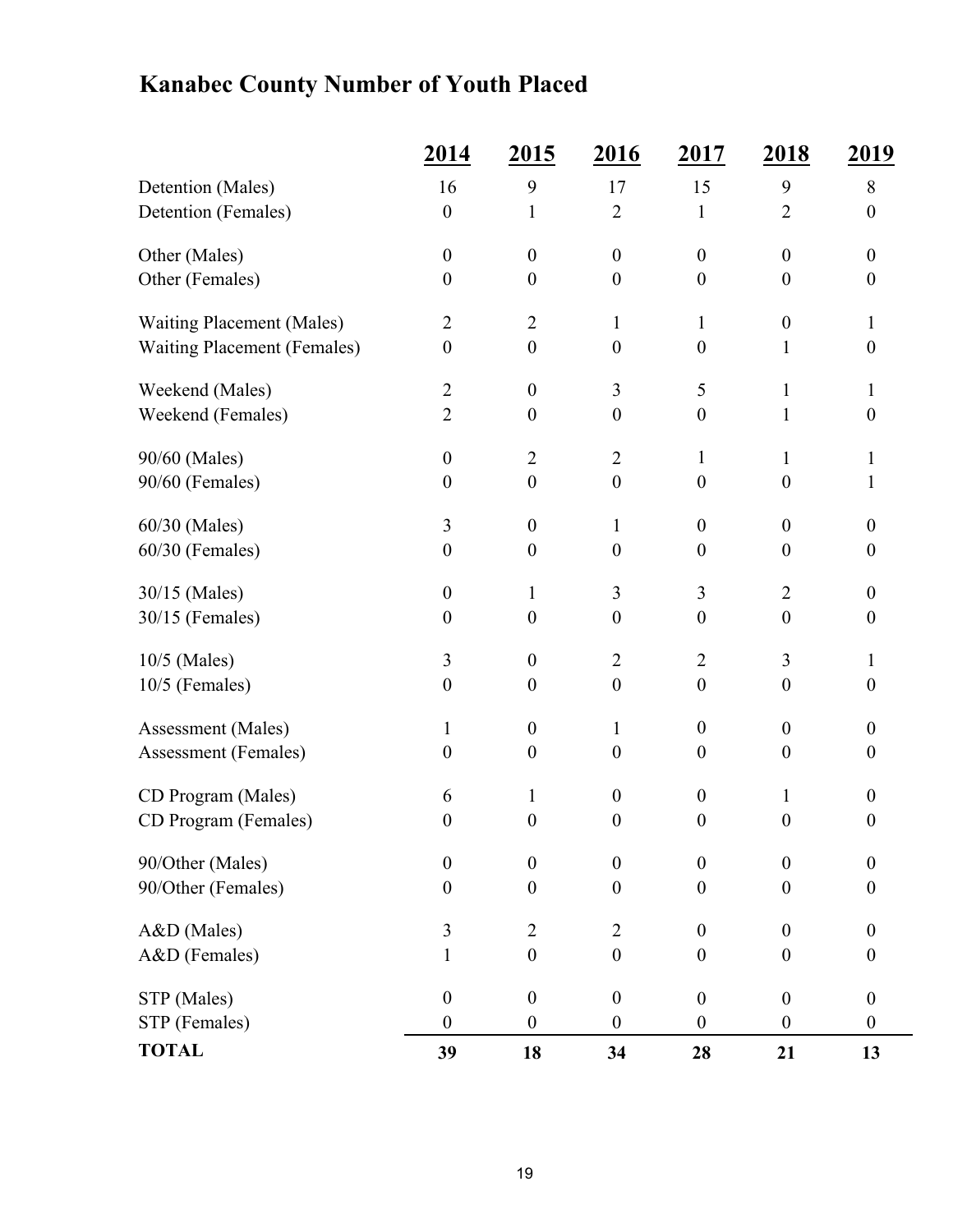|                                      | 2014             | <u>2015</u>      | <u>2016</u>      | <u>2017</u>      | <u>2018</u>              | <u>2019</u>      |
|--------------------------------------|------------------|------------------|------------------|------------------|--------------------------|------------------|
| Average Daily Population             | 4.90             | 2.01             | 2.40             | 2.45             | 2.27                     | 3.44             |
| Average Length of Stay               | 10.41            | 8.75             | 9.98             | 7.51             | 8.29                     | 9.36             |
|                                      | 807              | 384              | 369              | 271              | 379                      | 676              |
| Detention (Males)                    |                  |                  |                  | 226              |                          |                  |
| Detention (Females)                  | 157              | 92               | 81               |                  | 101                      | 93               |
| Other (Males)                        | $\boldsymbol{0}$ | $\boldsymbol{0}$ | $\boldsymbol{0}$ | $\boldsymbol{0}$ | $\boldsymbol{0}$         | $\overline{0}$   |
| Other (Females)                      | $\boldsymbol{0}$ | $\boldsymbol{0}$ | $\boldsymbol{0}$ | $\boldsymbol{0}$ | $\boldsymbol{0}$         | $\boldsymbol{0}$ |
| <b>Waiting Placement (Males)</b>     | 72               | $\mathbf{1}$     | 21               | $\overline{2}$   | $\mathbf{1}$             | $\overline{0}$   |
| <b>Waiting Placement (Females)</b>   | 19               | 10               | $\boldsymbol{0}$ | $\boldsymbol{0}$ | $\mathbf{1}$             | 6                |
|                                      | 10               | $\, 8$           | $\overline{2}$   | $\overline{4}$   | $\boldsymbol{0}$         | $\boldsymbol{0}$ |
| Weekend (Males)<br>Weekend (Females) | $\overline{2}$   | $\boldsymbol{0}$ | $\overline{2}$   | $\overline{2}$   |                          | $\overline{2}$   |
|                                      |                  |                  |                  |                  | $\overline{\mathcal{L}}$ |                  |
| 90/60 (Males)                        | 124              | $\boldsymbol{0}$ | 70               | $\boldsymbol{0}$ | $\boldsymbol{0}$         | $\overline{0}$   |
| 90/60 (Females)                      | $\boldsymbol{0}$ | $\boldsymbol{0}$ | $\boldsymbol{0}$ | $\theta$         | $\boldsymbol{0}$         | $\overline{0}$   |
| 60/30 (Males)                        | 71               | 30               | 54               | 78               | 30                       | 30               |
| $60/30$ (Females)                    | $\boldsymbol{0}$ | 31               | 6                | 25               | $\boldsymbol{0}$         | $\overline{0}$   |
|                                      |                  |                  |                  |                  |                          |                  |
| 30/15 (Males)                        | 222              | 122              | 76               | 54               | 94                       | 49               |
| $30/15$ (Females)                    | 48               | 32               | 31               | 29               | $\boldsymbol{0}$         | $\boldsymbol{0}$ |
| $10/5$ (Males)                       | 19               | $\boldsymbol{0}$ | 11               | 21               | 6                        | 9                |
| $10/5$ (Females)                     | 22               | $\boldsymbol{0}$ | 10               | 19               | 9                        | $\overline{0}$   |
| Assessment (Males)                   | $\boldsymbol{0}$ | $\boldsymbol{0}$ | $\boldsymbol{0}$ | $\boldsymbol{0}$ | $\boldsymbol{0}$         | 79               |
| Assessment (Females)                 | $\boldsymbol{0}$ | 25               | $\boldsymbol{0}$ | $\boldsymbol{0}$ | $\boldsymbol{0}$         | 28               |
| CD Program (Males)                   | 145              | $\boldsymbol{0}$ | 145              | 69               | 204                      | 282              |
| CD Program (Females)                 | 71               | $\boldsymbol{0}$ | $\boldsymbol{0}$ | 94               | $\boldsymbol{0}$         | $\boldsymbol{0}$ |
|                                      |                  |                  |                  |                  |                          |                  |
| 90/Other (Males)                     | $\boldsymbol{0}$ | $\boldsymbol{0}$ | $\boldsymbol{0}$ | $\boldsymbol{0}$ | $\boldsymbol{0}$         | $\overline{0}$   |
| 90/Other (Females)                   | $\boldsymbol{0}$ | $\boldsymbol{0}$ | $\boldsymbol{0}$ | $\boldsymbol{0}$ | $\boldsymbol{0}$         | $\boldsymbol{0}$ |
| A&D (Males)                          | $\mathbf{1}$     | $\boldsymbol{0}$ | $\boldsymbol{0}$ | $\boldsymbol{0}$ | $\boldsymbol{0}$         | $\overline{0}$   |
| A&D (Females)                        | $\boldsymbol{0}$ | $\boldsymbol{0}$ | $\boldsymbol{0}$ | $\boldsymbol{0}$ | $\boldsymbol{0}$         | $\overline{0}$   |
| STP (Males)                          | $\boldsymbol{0}$ | $\boldsymbol{0}$ | $\boldsymbol{0}$ | $\boldsymbol{0}$ | $\boldsymbol{0}$         | $\mathbf{0}$     |
| STP (Females)                        | $\boldsymbol{0}$ | $\boldsymbol{0}$ | $\boldsymbol{0}$ | $\boldsymbol{0}$ | $\boldsymbol{0}$         | $\boldsymbol{0}$ |
|                                      |                  |                  |                  |                  |                          |                  |
| <b>TOTAL</b>                         | 1,790            | 735              | 878              | 894              | 829                      | 1,254            |

## **Mille Lacs County Child Care Days**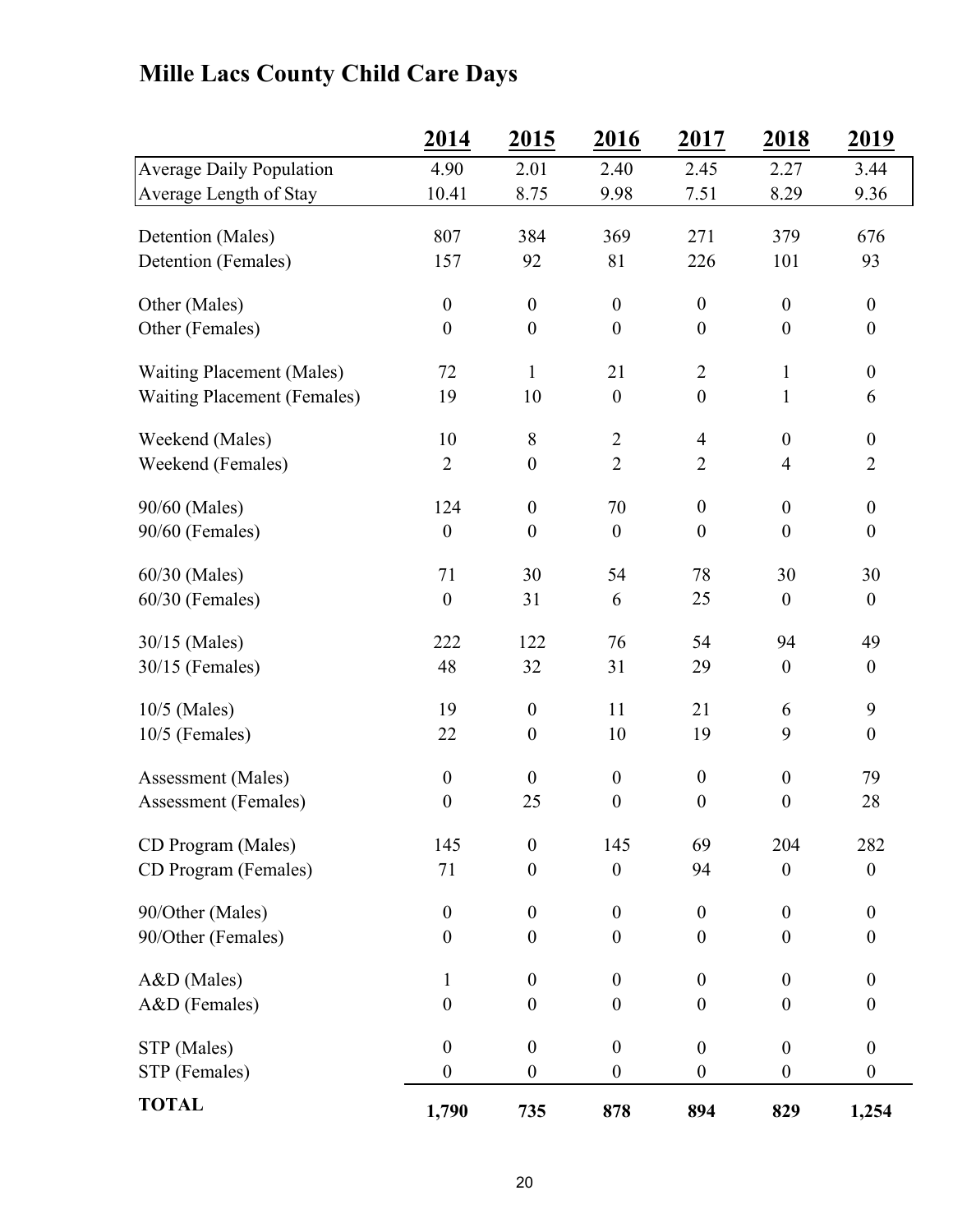## **Mille Lacs County Number of Youth Placed**

|                                    | 2014             | <u>2015</u>      | 2016             | 2017             | <u>2018</u>      | <u> 2019 </u>    |
|------------------------------------|------------------|------------------|------------------|------------------|------------------|------------------|
| Detention (Males)                  | 94               | 49               | 54               | 64               | 61               | 97               |
| Detention (Females)                | 27               | 15               | 15               | 31               | 22               | 21               |
| Other (Males)                      | $\boldsymbol{0}$ | $\boldsymbol{0}$ | $\boldsymbol{0}$ | $\boldsymbol{0}$ | $\boldsymbol{0}$ | $\boldsymbol{0}$ |
| Other (Females)                    | $\boldsymbol{0}$ | $\boldsymbol{0}$ | $\boldsymbol{0}$ | $\boldsymbol{0}$ | $\boldsymbol{0}$ | $\boldsymbol{0}$ |
| <b>Waiting Placement (Males)</b>   | 8                | $\mathbf{1}$     | $\mathbf{1}$     | $\overline{2}$   | $\mathbf{1}$     | $\boldsymbol{0}$ |
| <b>Waiting Placement (Females)</b> | 3                | $\overline{2}$   | $\boldsymbol{0}$ | $\boldsymbol{0}$ | $\mathbf{1}$     | $\mathbf{1}$     |
| Weekend (Males)                    | 5                | $\overline{4}$   | 1                | $\overline{2}$   | $\overline{2}$   | $\boldsymbol{0}$ |
| Weekend (Females)                  | $\mathbf{1}$     | $\boldsymbol{0}$ | 1                | $\mathbf{1}$     | $\boldsymbol{0}$ | 1                |
| 90/60 (Males)                      | $\overline{2}$   | $\boldsymbol{0}$ | $\mathbf{1}$     | $\boldsymbol{0}$ | $\boldsymbol{0}$ | $\boldsymbol{0}$ |
| 90/60 (Females)                    | $\boldsymbol{0}$ | $\boldsymbol{0}$ | $\boldsymbol{0}$ | $\boldsymbol{0}$ | $\boldsymbol{0}$ | $\boldsymbol{0}$ |
| 60/30 (Males)                      | 3                | $\mathbf{1}$     | 1                | 3                | $\mathbf{1}$     | 1                |
| 60/30 (Females)                    | $\boldsymbol{0}$ | 1                | 1                | 1                | $\boldsymbol{0}$ | $\boldsymbol{0}$ |
| 30/15 (Males)                      | 14               | 8                | 5                | $\overline{3}$   | 6                | $\overline{4}$   |
| 30/15 (Females)                    | $\overline{3}$   | $\overline{2}$   | $\overline{2}$   | $\overline{2}$   | $\boldsymbol{0}$ | $\boldsymbol{0}$ |
| 10/5 (Males)                       | $\overline{4}$   | $\boldsymbol{0}$ | $\overline{2}$   | 3                | 1                | $\overline{2}$   |
| 10/5 (Females)                     | $\overline{4}$   | $\boldsymbol{0}$ | $\overline{2}$   | 4                | $\overline{2}$   | $\boldsymbol{0}$ |
| Assessment (Males)                 | $\boldsymbol{0}$ | $\boldsymbol{0}$ | $\boldsymbol{0}$ | $\boldsymbol{0}$ | $\boldsymbol{0}$ | $\overline{2}$   |
| Assessment (Females)               | $\boldsymbol{0}$ | 1                | $\boldsymbol{0}$ | $\boldsymbol{0}$ | $\boldsymbol{0}$ | $\mathbf{1}$     |
| CD Program (Males)                 | $\overline{2}$   | $\boldsymbol{0}$ | $\overline{2}$   | $\mathbf{1}$     | 3                | 4                |
| CD Program (Females)               | 1                | $\boldsymbol{0}$ | $\boldsymbol{0}$ | $\overline{2}$   | $\boldsymbol{0}$ | $\boldsymbol{0}$ |
| 90/Other (Males)                   | $\boldsymbol{0}$ | $\boldsymbol{0}$ | $\boldsymbol{0}$ | $\boldsymbol{0}$ | $\boldsymbol{0}$ | $\boldsymbol{0}$ |
| 90/Other (Females)                 | $\boldsymbol{0}$ | $\mathbf{0}$     | $\boldsymbol{0}$ | $\boldsymbol{0}$ | $\boldsymbol{0}$ | $\boldsymbol{0}$ |
| A&D (Males)                        | $\mathbf{1}$     | $\boldsymbol{0}$ | $\boldsymbol{0}$ | $\boldsymbol{0}$ | $\boldsymbol{0}$ | $\boldsymbol{0}$ |
| A&D (Females)                      | $\boldsymbol{0}$ | $\boldsymbol{0}$ | $\boldsymbol{0}$ | $\boldsymbol{0}$ | $\boldsymbol{0}$ | $\boldsymbol{0}$ |
| STP (Males)                        | $\boldsymbol{0}$ | $\boldsymbol{0}$ | $\boldsymbol{0}$ | $\boldsymbol{0}$ | $\boldsymbol{0}$ | $\boldsymbol{0}$ |
| STP (Females)                      | $\boldsymbol{0}$ | $\boldsymbol{0}$ | $\boldsymbol{0}$ | $\boldsymbol{0}$ | $\boldsymbol{0}$ | $\boldsymbol{0}$ |
| <b>TOTAL</b>                       | 172              | 84               | 88               | 119              | 100              | 134              |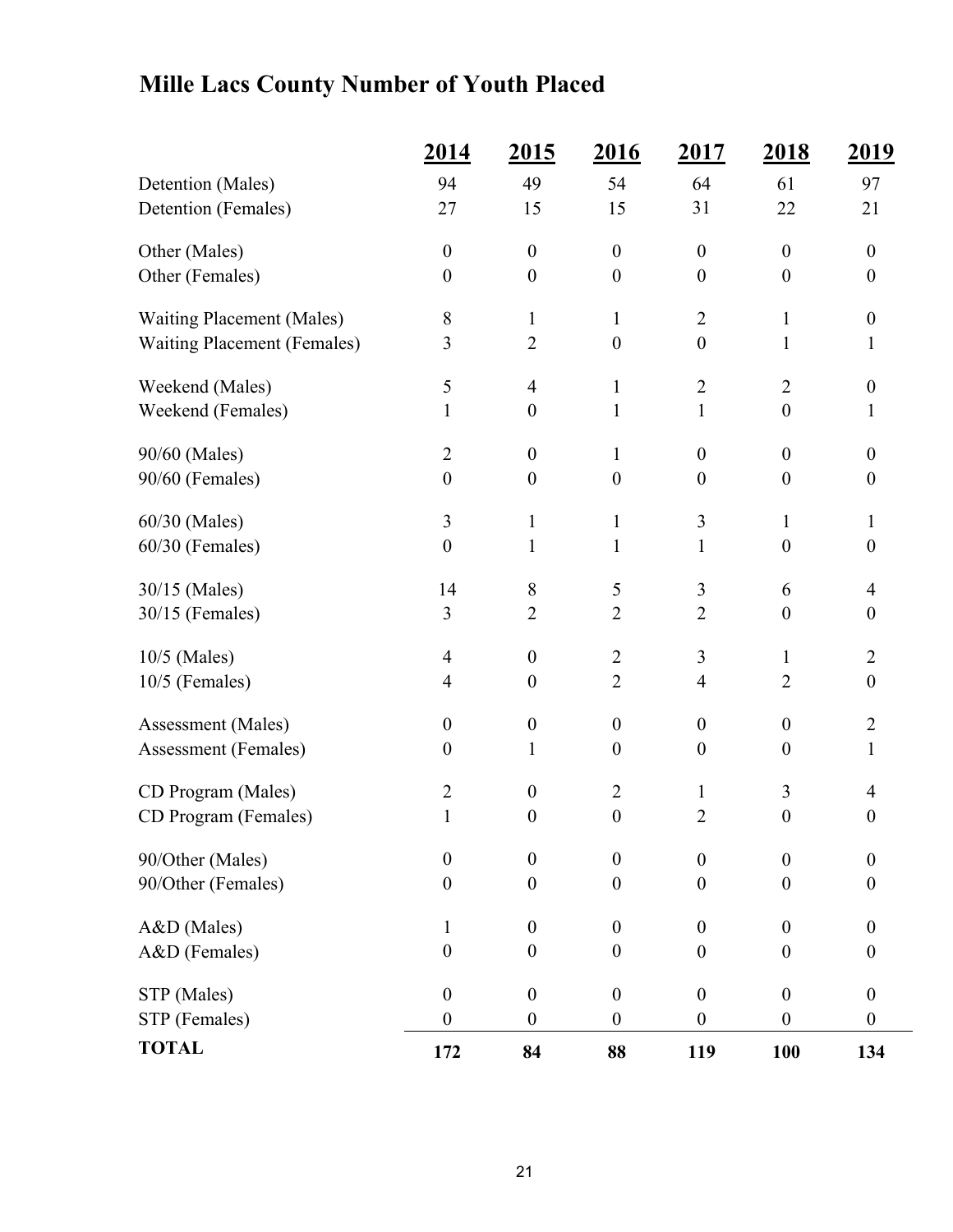## **Pine County Child Care Days**

|                                    | 2014             | 2015                     | 2016             | 2017             | 2018             | 2019             |
|------------------------------------|------------------|--------------------------|------------------|------------------|------------------|------------------|
| <b>Average Daily Population</b>    | 2.25             | 1.05                     | 1.09             | 2.50             | 1.04             | 0.61             |
| Average Length of Stay             | 14.93            | 10.97                    | 7.39             | 15.46            | 9.22             | 4.17             |
|                                    | 358              | 206                      | 60               | 505              | 184              | 85               |
| Detention (Males)                  |                  | 74                       |                  |                  |                  |                  |
| Detention (Females)                | 36               |                          | 134              | 337              | 39               | 76               |
| Other (Males)                      | $\boldsymbol{0}$ | $\boldsymbol{0}$         | $\boldsymbol{0}$ | $\boldsymbol{0}$ | $\boldsymbol{0}$ | $\boldsymbol{0}$ |
| Other (Females)                    | $\boldsymbol{0}$ | $\boldsymbol{0}$         | $\boldsymbol{0}$ | $\boldsymbol{0}$ | $\boldsymbol{0}$ | $\boldsymbol{0}$ |
| <b>Waiting Placement (Males)</b>   | 42               | $\boldsymbol{0}$         | 30               | 23               | $\boldsymbol{0}$ | 25               |
| <b>Waiting Placement (Females)</b> | 13               | $\boldsymbol{0}$         | 74               | $\mathfrak{Z}$   | $\boldsymbol{0}$ | $\overline{4}$   |
|                                    |                  |                          |                  |                  |                  |                  |
| Weekend (Males)                    | $\boldsymbol{0}$ | $\overline{\mathcal{A}}$ | $\boldsymbol{0}$ | $\overline{4}$   | $\overline{4}$   | $\overline{2}$   |
| Weekend (Females)                  | $\boldsymbol{0}$ | $\boldsymbol{0}$         | $\boldsymbol{0}$ | $\boldsymbol{0}$ | $\boldsymbol{0}$ | $\boldsymbol{0}$ |
| 90/60 (Males)                      | $\boldsymbol{0}$ | $\boldsymbol{0}$         | $\boldsymbol{0}$ | $\boldsymbol{0}$ | $\boldsymbol{0}$ | $\boldsymbol{0}$ |
| 90/60 (Females)                    | $\boldsymbol{0}$ | $\boldsymbol{0}$         | $\boldsymbol{0}$ | $\boldsymbol{0}$ | $\boldsymbol{0}$ | $\boldsymbol{0}$ |
|                                    |                  |                          |                  |                  |                  |                  |
| 60/30 (Males)                      | 48               | 16                       | $\boldsymbol{0}$ | $\boldsymbol{0}$ | 31               | $\boldsymbol{0}$ |
| 60/30 (Females)                    | 33               | $\boldsymbol{0}$         | $\boldsymbol{0}$ | $\boldsymbol{0}$ | $\boldsymbol{0}$ | $\boldsymbol{0}$ |
| 30/15 (Males)                      | 74               | $\boldsymbol{0}$         | $\boldsymbol{0}$ | 18               | 32               | 18               |
| 30/15 (Females)                    | 15               | $\boldsymbol{0}$         | $\boldsymbol{0}$ | 14               | $\boldsymbol{0}$ | $\boldsymbol{0}$ |
|                                    |                  |                          |                  |                  |                  |                  |
| $10/5$ (Males)                     | $\boldsymbol{0}$ | $\tau$                   | 4                | 6                | $\boldsymbol{0}$ | $\boldsymbol{0}$ |
| 10/5 (Females)                     | $\overline{4}$   | $\boldsymbol{0}$         | $\boldsymbol{0}$ | $\boldsymbol{0}$ | $\boldsymbol{0}$ | $\boldsymbol{0}$ |
| Assessment (Males)                 | 45               | $\boldsymbol{0}$         | $\boldsymbol{0}$ | $\boldsymbol{0}$ | $\boldsymbol{0}$ | $\boldsymbol{0}$ |
| <b>Assessment</b> (Females)        | $\boldsymbol{0}$ | $\boldsymbol{0}$         | 21               | $\boldsymbol{0}$ | $\boldsymbol{0}$ | $\boldsymbol{0}$ |
|                                    |                  |                          |                  |                  |                  |                  |
| CD Program (Males)                 | 71               | 73                       | $\boldsymbol{0}$ | $\boldsymbol{0}$ | 78               | $\boldsymbol{0}$ |
| CD Program (Females)               | 70               | $\boldsymbol{0}$         | 72               | $\theta$         | $\boldsymbol{0}$ | $\boldsymbol{0}$ |
| 90/Other (Males)                   | $\boldsymbol{0}$ | $\boldsymbol{0}$         | $\boldsymbol{0}$ | $\boldsymbol{0}$ | $\boldsymbol{0}$ | 6                |
| 90/Other (Females)                 | $\boldsymbol{0}$ | $\boldsymbol{0}$         | $\boldsymbol{0}$ | $\boldsymbol{0}$ | $\boldsymbol{0}$ | $\boldsymbol{0}$ |
|                                    |                  |                          |                  |                  |                  |                  |
| A&D (Males)                        | 12               | 3                        | $\overline{3}$   | $\overline{2}$   | 9                | $\mathbf{1}$     |
| A&D (Females)                      | $\boldsymbol{0}$ | $\mathbf{1}$             | $\mathbf{1}$     | $\boldsymbol{0}$ | $\mathbf{1}$     | $\overline{4}$   |
| STP (Males)                        | $\boldsymbol{0}$ | $\boldsymbol{0}$         | $\boldsymbol{0}$ | $\boldsymbol{0}$ | $\boldsymbol{0}$ | $\boldsymbol{0}$ |
| STP (Females)                      | $\boldsymbol{0}$ | $\boldsymbol{0}$         | $\boldsymbol{0}$ | $\boldsymbol{0}$ | $\boldsymbol{0}$ | $\boldsymbol{0}$ |
| <b>TOTAL</b>                       | 821              | 384                      | 399              | 912              | 378              | 221              |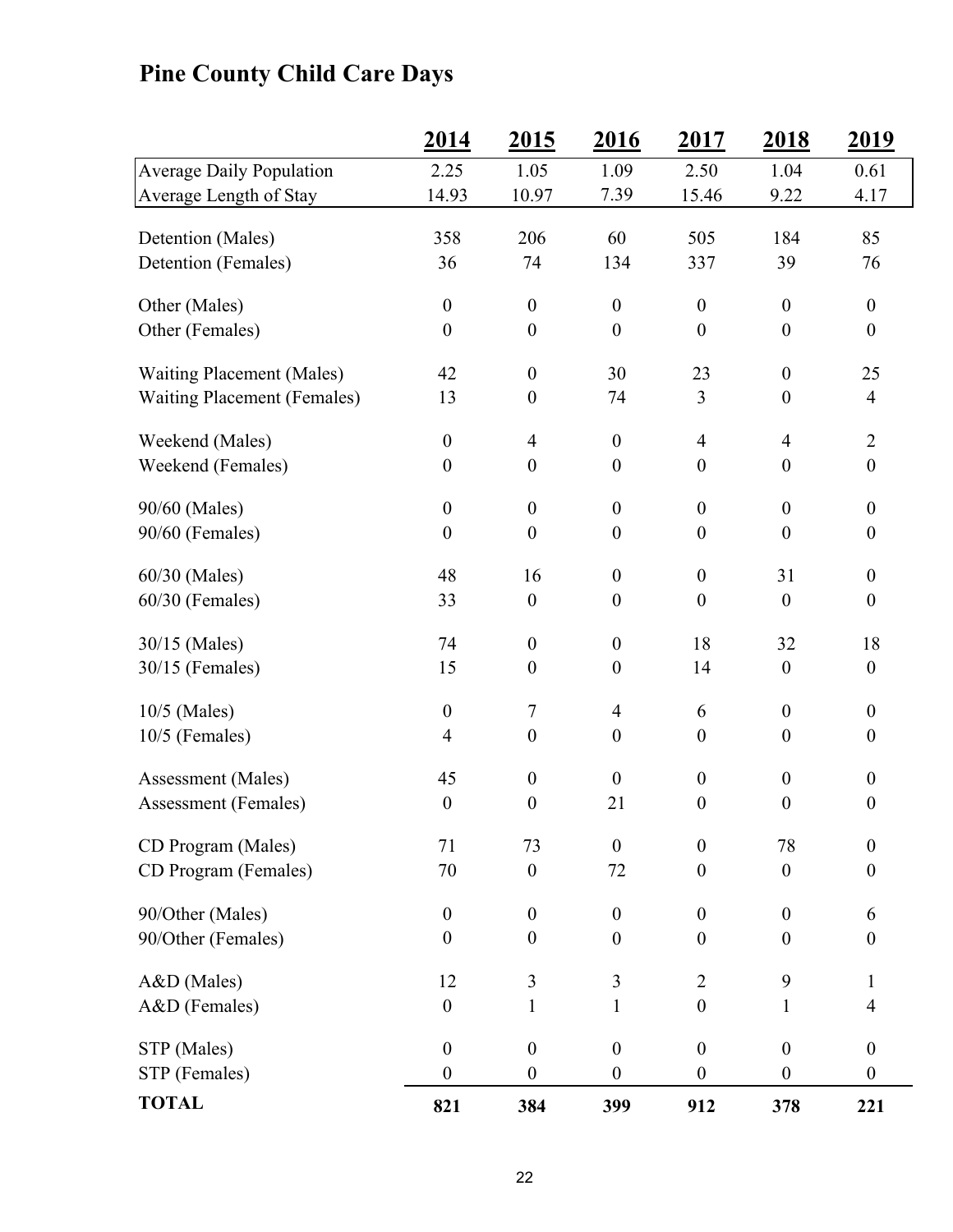## **Pine County Number of Youth Placed**

|                                    | 2014             | 2015             | 2016             | <u>2017</u>      | 2018             | <u>2019</u>      |
|------------------------------------|------------------|------------------|------------------|------------------|------------------|------------------|
| Detention (Males)                  | 28               | 16               | 15               | 32               | 24               | 29               |
| Detention (Females)                | 6                | 10               | 24               | 16               | 6                | 15               |
| Other (Males)                      | $\boldsymbol{0}$ | $\theta$         | $\boldsymbol{0}$ | $\boldsymbol{0}$ | $\theta$         | $\overline{0}$   |
| Other (Females)                    | $\boldsymbol{0}$ | $\boldsymbol{0}$ | $\boldsymbol{0}$ | $\boldsymbol{0}$ | $\boldsymbol{0}$ | $\boldsymbol{0}$ |
| <b>Waiting Placement (Males)</b>   | 3                | $\boldsymbol{0}$ | 3                | 3                | $\theta$         | 1                |
| <b>Waiting Placement (Females)</b> | $\mathbf{1}$     | $\boldsymbol{0}$ | 4                | $\overline{2}$   | $\theta$         | 1                |
| Weekend (Males)                    | $\boldsymbol{0}$ | $\overline{2}$   | $\boldsymbol{0}$ | $\overline{2}$   | $\overline{2}$   | 1                |
| Weekend (Females)                  | $\boldsymbol{0}$ | $\boldsymbol{0}$ | $\boldsymbol{0}$ | $\overline{0}$   | $\theta$         | $\theta$         |
| 90/60 (Males)                      | $\boldsymbol{0}$ | $\boldsymbol{0}$ | $\boldsymbol{0}$ | $\overline{0}$   | $\mathbf{0}$     | $\boldsymbol{0}$ |
| 90/60 (Females)                    | $\boldsymbol{0}$ | $\boldsymbol{0}$ | $\boldsymbol{0}$ | $\boldsymbol{0}$ | $\theta$         | $\boldsymbol{0}$ |
| 60/30 (Males)                      | $\overline{2}$   | $\mathbf{1}$     | 1                | $\boldsymbol{0}$ | 1                | $\overline{0}$   |
| 60/30 (Females)                    | $\mathbf{1}$     | $\boldsymbol{0}$ | $\boldsymbol{0}$ | $\boldsymbol{0}$ | $\overline{0}$   | $\boldsymbol{0}$ |
| 30/15 (Males)                      | 5                | $\boldsymbol{0}$ | $\boldsymbol{0}$ | 1                | $\overline{2}$   | 1                |
| 30/15 (Females)                    | $\mathbf{1}$     | $\boldsymbol{0}$ | $\boldsymbol{0}$ | $\mathbf{1}$     | $\boldsymbol{0}$ | $\boldsymbol{0}$ |
| 10/5 (Males)                       | $\boldsymbol{0}$ | $\mathbf{1}$     | 1                | $\mathbf{1}$     | $\theta$         | $\boldsymbol{0}$ |
| 10/5 (Females)                     | 1                | $\boldsymbol{0}$ | $\boldsymbol{0}$ | $\boldsymbol{0}$ | $\theta$         | $\boldsymbol{0}$ |
| Assessment (Males)                 | $\overline{2}$   | $\boldsymbol{0}$ | $\boldsymbol{0}$ | $\boldsymbol{0}$ | $\boldsymbol{0}$ | $\boldsymbol{0}$ |
| Assessment (Females)               | $\boldsymbol{0}$ | $\boldsymbol{0}$ | 1                | $\boldsymbol{0}$ | $\boldsymbol{0}$ | $\boldsymbol{0}$ |
| CD Program (Males)                 | $\mathbf{1}$     | $\mathbf{1}$     | $\boldsymbol{0}$ | $\boldsymbol{0}$ | $\boldsymbol{0}$ | $\overline{0}$   |
| CD Program (Females)               | $\mathbf{1}$     | $\boldsymbol{0}$ | 1                | $\boldsymbol{0}$ | 1                | $\boldsymbol{0}$ |
| 90/Other (Males)                   | $\boldsymbol{0}$ | $\boldsymbol{0}$ | $\boldsymbol{0}$ | $\boldsymbol{0}$ | $\theta$         | 1                |
| 90/Other (Females)                 | $\boldsymbol{0}$ | $\overline{0}$   | $\overline{0}$   | $\overline{0}$   | $\theta$         | $\boldsymbol{0}$ |
| A&D (Males)                        | 3                | 3                | 3                | $\mathbf{1}$     | $\overline{4}$   | $\overline{c}$   |
| A&D (Females)                      | $\boldsymbol{0}$ | $\mathbf{1}$     | $\mathbf{1}$     | $\boldsymbol{0}$ | $\mathbf{1}$     | $\sqrt{2}$       |
| STP (Males)                        | $\boldsymbol{0}$ | $\boldsymbol{0}$ | $\boldsymbol{0}$ | $\boldsymbol{0}$ | $\boldsymbol{0}$ | $\boldsymbol{0}$ |
| STP (Females)                      | $\boldsymbol{0}$ | $\boldsymbol{0}$ | $\boldsymbol{0}$ | $\boldsymbol{0}$ | $\theta$         | $\boldsymbol{0}$ |
| <b>TOTAL</b>                       | 55               | 35               | 54               | 59               | 41               | 53               |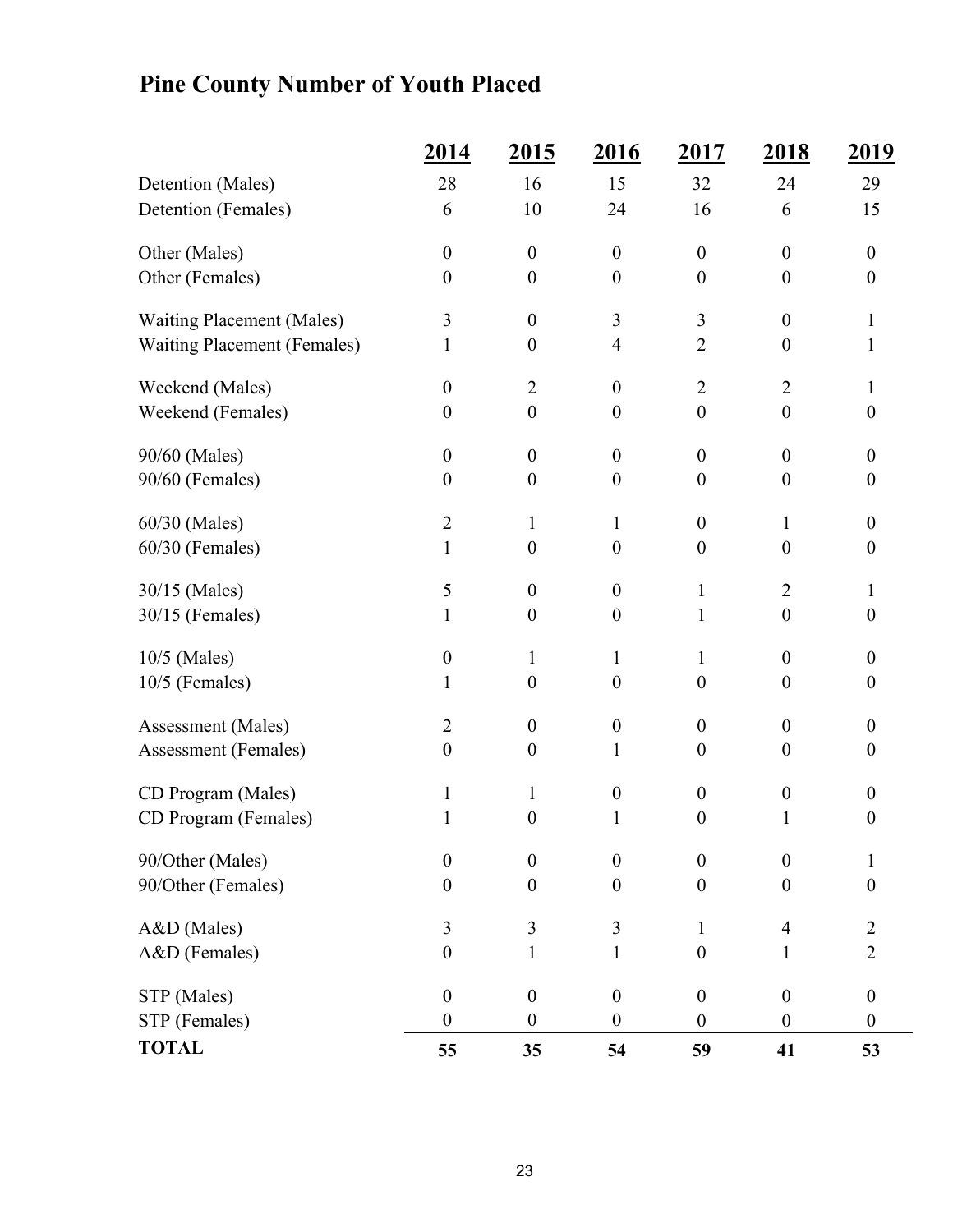## **2014 2015 2016 2017 2018 2019** Average Daily Population 1.16 1.94 1.53 1.11 0.44 0.41 Average Length of Stay 6.24 7.68 7.45 5.56 3.33 3.36 Detention (Males) 119 160 355 281 80 123 Detention (Females) 27 144 97 59 36 6 Other (Males)  $0 \t 0 \t 0 \t 0 \t 0 \t 0$ Other (Females)  $0 \t 0 \t 0 \t 0 \t 0$  0 0 Waiting Placement (Males) 19 2 0 37 6 0 Waiting Placement (Females)  $0 \t 2 \t 4 \t 0 \t 0$ Weekend (Males)  $4$   $4$   $2$   $0$   $0$ Weekend (Females)  $0 \t 0 \t 0 \t 0 \t 0$  0 0 90/60 (Males) 47 52 9 0 0 0 90/60 (Females) 0 61 0 0 0 0 60/30 (Males) 32 29 0 0 30 0 60/30 (Females) 0 0 0 0 0 0 0 30/15 (Males) 37 62 31 0 0 14 30/15 (Females) 0 44 17 0 0 0 10/5 (Males) 9 5 7 14 0 0 10/5 (Females) 0 0 0 4 0 0 Assessment (Males)  $0 \t 0 \t 29 \t 0 \t 0$ Assessment (Females)  $0 \t 0 \t 0 \t 0 \t 0$  0 0 CD Program (Males) 96 119 0 0 0 0  $CD$  Program (Females)  $0$   $0$   $0$   $0$   $0$   $0$ 90/Other (Males)  $0 \t 0 \t 0 \t 0 \t 0$  0 0 90/Other (Females)  $0 \t 0 \t 0 \t 0 \t 0$  0 0 A&D (Males) 29 16 6 5 7 3 A&D (Females)  $5 \t 7 \t 2 \t 6 \t 1 \t 2$  $STP (Males)$  0 0 0 0 0 0  $STP$  (Females)  $0 \t 0 \t 0 \t 0 \t 0$  0 0 **TOTAL 424 707 559 406 160 148**

### **Sherburne County Child Care Days**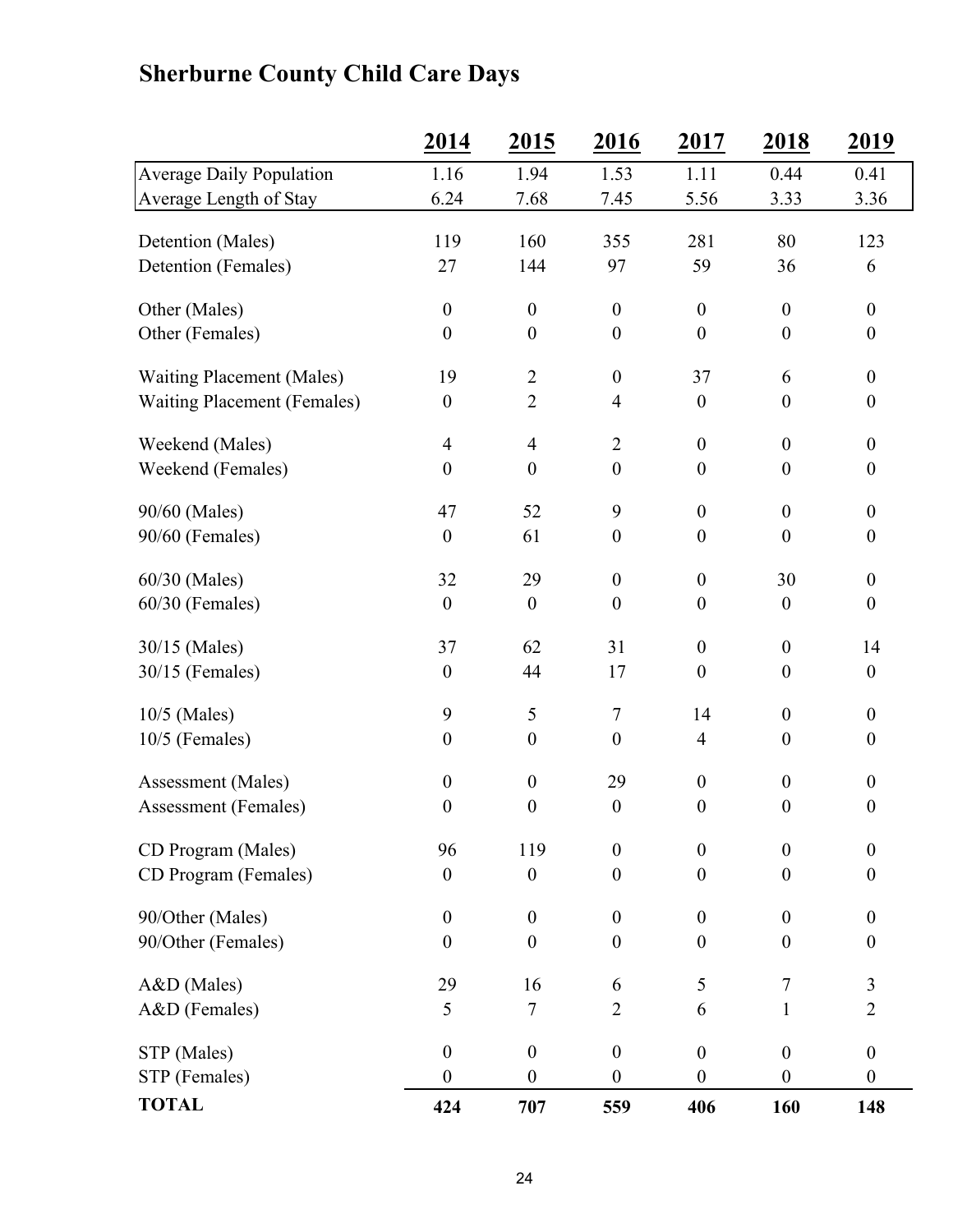## **Sherburne County Number of Youth Placed**

|                                    | <u>2014</u>      | <u>2015</u>      | <u>2016</u>      | <u>2017</u>      | <u>2018</u>      | <u> 2019 </u>    |
|------------------------------------|------------------|------------------|------------------|------------------|------------------|------------------|
| Detention (Males)                  | 28               | 36               | 43               | 37               | 27               | 34               |
| Detention (Females)                | 12               | 26               | 18               | 21               | 15               | 3                |
| Other (Males)                      | $\boldsymbol{0}$ | $\boldsymbol{0}$ | $\boldsymbol{0}$ | $\boldsymbol{0}$ | $\boldsymbol{0}$ | $\boldsymbol{0}$ |
| Other (Females)                    | $\boldsymbol{0}$ | $\boldsymbol{0}$ | $\boldsymbol{0}$ | $\boldsymbol{0}$ | $\boldsymbol{0}$ | $\boldsymbol{0}$ |
| <b>Waiting Placement (Males)</b>   | $\overline{2}$   | $\mathbf{1}$     | $\boldsymbol{0}$ | 5                | $\mathbf{1}$     | $\boldsymbol{0}$ |
| <b>Waiting Placement (Females)</b> | $\boldsymbol{0}$ | $\mathbf{1}$     | $\mathbf{1}$     | $\boldsymbol{0}$ | $\boldsymbol{0}$ | $\boldsymbol{0}$ |
| Weekend (Males)                    | $\overline{2}$   | $\overline{2}$   | $\mathbf{1}$     | $\boldsymbol{0}$ | $\overline{0}$   | $\boldsymbol{0}$ |
| Weekend (Females)                  | $\boldsymbol{0}$ | $\boldsymbol{0}$ | $\boldsymbol{0}$ | $\boldsymbol{0}$ | $\boldsymbol{0}$ | $\boldsymbol{0}$ |
| 90/60 (Males)                      | $\mathbf{1}$     | $\mathbf{1}$     | $\mathbf{1}$     | $\boldsymbol{0}$ | $\boldsymbol{0}$ | $\boldsymbol{0}$ |
| 90/60 (Females)                    | $\boldsymbol{0}$ | $\mathbf{1}$     | $\boldsymbol{0}$ | $\theta$         | $\boldsymbol{0}$ | $\boldsymbol{0}$ |
| 60/30 (Males)                      | $\overline{2}$   | $\mathbf{1}$     | $\mathbf{1}$     | $\boldsymbol{0}$ | $\mathbf{1}$     | $\boldsymbol{0}$ |
| 60/30 (Females)                    | $\boldsymbol{0}$ | $\boldsymbol{0}$ | $\boldsymbol{0}$ | $\boldsymbol{0}$ | $\boldsymbol{0}$ | $\boldsymbol{0}$ |
| 30/15 (Males)                      | 3                | $\overline{4}$   | $\overline{2}$   | $\boldsymbol{0}$ | $\mathbf{0}$     | 1                |
| 30/15 (Females)                    | $\boldsymbol{0}$ | 3                | $\mathbf{1}$     | $\overline{0}$   | $\boldsymbol{0}$ | $\boldsymbol{0}$ |
| 10/5 (Males)                       | $\overline{2}$   | $\mathbf{1}$     | $\mathbf{1}$     | 3                | $\boldsymbol{0}$ | $\boldsymbol{0}$ |
| $10/5$ (Females)                   | $\boldsymbol{0}$ | $\boldsymbol{0}$ | $\boldsymbol{0}$ | $\mathbf{1}$     | $\boldsymbol{0}$ | $\boldsymbol{0}$ |
| Assessment (Males)                 | $\boldsymbol{0}$ | $\overline{0}$   | $\mathbf{1}$     | $\boldsymbol{0}$ | $\boldsymbol{0}$ | $\boldsymbol{0}$ |
| Assessment (Females)               | $\boldsymbol{0}$ | $\theta$         | $\boldsymbol{0}$ | $\theta$         | $\boldsymbol{0}$ | $\boldsymbol{0}$ |
| CD Program (Males)                 | $\overline{2}$   | $\overline{2}$   | $\boldsymbol{0}$ | $\boldsymbol{0}$ | $\boldsymbol{0}$ | $\boldsymbol{0}$ |
| CD Program (Females)               | $\boldsymbol{0}$ | $\boldsymbol{0}$ | $\boldsymbol{0}$ | $\boldsymbol{0}$ | $\boldsymbol{0}$ | $\boldsymbol{0}$ |
| 90/Other (Males)                   | $\boldsymbol{0}$ | $\boldsymbol{0}$ | $\boldsymbol{0}$ | $\boldsymbol{0}$ | $\boldsymbol{0}$ | $\boldsymbol{0}$ |
| 90/Other (Females)                 | $\boldsymbol{0}$ | $\overline{0}$   | $\boldsymbol{0}$ | $\boldsymbol{0}$ | $\boldsymbol{0}$ | $\boldsymbol{0}$ |
| A&D (Males)                        | 9                | 10               | 3                | 5                | $\overline{2}$   | $\overline{4}$   |
| A&D (Females)                      | 5                | 3                | $\overline{2}$   | $\mathbf{1}$     | $\overline{2}$   | $\overline{2}$   |
| STP (Males)                        | $\boldsymbol{0}$ | $\boldsymbol{0}$ | $\boldsymbol{0}$ | $\boldsymbol{0}$ | $\boldsymbol{0}$ | $\boldsymbol{0}$ |
| STP (Females)                      | $\boldsymbol{0}$ | $\boldsymbol{0}$ | $\boldsymbol{0}$ | $\boldsymbol{0}$ | $\boldsymbol{0}$ | $\boldsymbol{0}$ |
| <b>TOTAL</b>                       | 68               | 92               | 75               | 73               | 48               | 44               |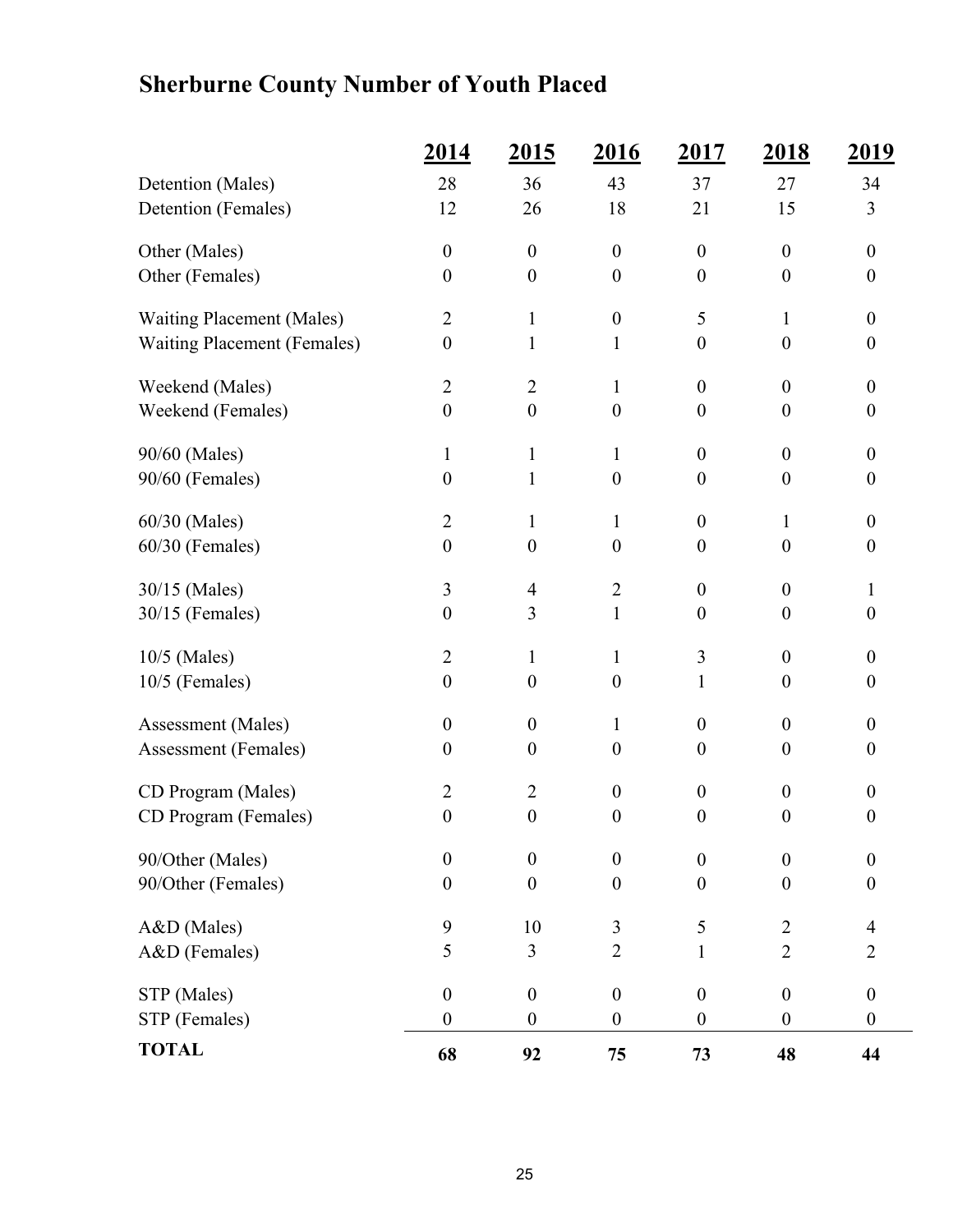|                                    | 2014             | 2015             | 2016             | 2017             | 2018             | 2019             |
|------------------------------------|------------------|------------------|------------------|------------------|------------------|------------------|
| <b>Average Daily Population</b>    | 2.93             | 5.28             | 4.75             | 3.23             | 3.59             | 4.28             |
| Average Length of Stay             | 14.47            | 15.30            | 14.62            | 11.02            | 14.91            | 21.42            |
| Detention (Males)                  | 187              | 413              | 445              | 288              | 246              | 466              |
| Detention (Females)                | 22               | 127              | 142              | 39               | 63               | 30               |
|                                    |                  |                  |                  |                  |                  |                  |
| Other (Males)                      | $\boldsymbol{0}$ | $\boldsymbol{0}$ | $\boldsymbol{0}$ | $\overline{2}$   | $\boldsymbol{0}$ | $\boldsymbol{0}$ |
| Other (Females)                    | $\boldsymbol{0}$ | $\boldsymbol{0}$ | $\boldsymbol{0}$ | 23               | $\boldsymbol{0}$ | $\boldsymbol{0}$ |
| <b>Waiting Placement (Males)</b>   | 15               | 8                | $\mathfrak{S}$   | $\overline{2}$   | 55               | 34               |
| <b>Waiting Placement (Females)</b> | $\boldsymbol{0}$ | 11               | $\boldsymbol{0}$ | $\overline{3}$   | 12               | $\boldsymbol{0}$ |
| Weekend (Males)                    | 30               | 48               | 36               | 40               | 14               | 6                |
| Weekend (Females)                  | $\boldsymbol{0}$ | 26               | 20               | 3                | $\overline{2}$   | 12               |
|                                    |                  |                  |                  |                  |                  |                  |
| 90/60 (Males)                      | 64               | 18               | $\boldsymbol{0}$ | $\boldsymbol{0}$ | 66               | $\boldsymbol{0}$ |
| 90/60 (Females)                    | $\boldsymbol{0}$ | $\boldsymbol{0}$ | $\boldsymbol{0}$ | $\boldsymbol{0}$ | $\boldsymbol{0}$ | 62               |
| 60/30 (Males)                      | 39               | 128              | 97               | 67               | 63               | 65               |
| $60/30$ (Females)                  | 33               | $\boldsymbol{0}$ | 30               | $\boldsymbol{0}$ | $\boldsymbol{0}$ | $\boldsymbol{0}$ |
| 30/15 (Males)                      | 283              | 183              | 130              | 230              | 140              | 77               |
| $30/15$ (Females)                  | 32               | 135              | 70               | 17               | 49               | 44               |
| 10/5 (Males)                       | 34               | 65               | 56               | 67               | 68               | 15               |
| $10/5$ (Females)                   | $\boldsymbol{0}$ | $\boldsymbol{0}$ | 12               | 5                | 15               | $\boldsymbol{0}$ |
| Assessment (Males)                 | $\boldsymbol{0}$ | $\boldsymbol{0}$ | 50               | 27               | 20               | 44               |
| Assessment (Females)               | $\boldsymbol{0}$ | $\boldsymbol{0}$ | $\boldsymbol{0}$ | $\boldsymbol{0}$ | $\boldsymbol{0}$ | $\boldsymbol{0}$ |
|                                    |                  |                  |                  |                  |                  |                  |
| CD Program (Males)                 | 292              | 450              | 594              | 363              | 425              | 627              |
| CD Program (Females)               | $\boldsymbol{0}$ | 296              | $\boldsymbol{0}$ | $\boldsymbol{0}$ | 70               | 71               |
| 90/Other (Males)                   | $\boldsymbol{0}$ | $\boldsymbol{0}$ | $\boldsymbol{0}$ | $\boldsymbol{0}$ | $\boldsymbol{0}$ | $\boldsymbol{0}$ |
| 90/Other (Females)                 | $\boldsymbol{0}$ | $\boldsymbol{0}$ | $\boldsymbol{0}$ | $\boldsymbol{0}$ | $\boldsymbol{0}$ | $\overline{2}$   |
| A&D (Males)                        | $\boldsymbol{0}$ | $\overline{2}$   | $\boldsymbol{0}$ | $\boldsymbol{0}$ | 3                | $\boldsymbol{0}$ |
| A&D (Females)                      | $\boldsymbol{0}$ | $\boldsymbol{0}$ | $\boldsymbol{0}$ | 3                | 1                | $\boldsymbol{0}$ |
|                                    |                  |                  |                  |                  |                  |                  |
| STP (Males)                        | 40               | $\boldsymbol{0}$ | $\mathbf{0}$     | $\boldsymbol{0}$ | $\boldsymbol{0}$ | $\boldsymbol{0}$ |
| STP (Females)                      | $\boldsymbol{0}$ | 18               | 53               | $\boldsymbol{0}$ | $\boldsymbol{0}$ | 9                |
| <b>TOTAL</b>                       | 1,071            | 1,928            | 1,740            | 1,179            | 1,312            | 1,564            |

## **Washington County Child Care Days**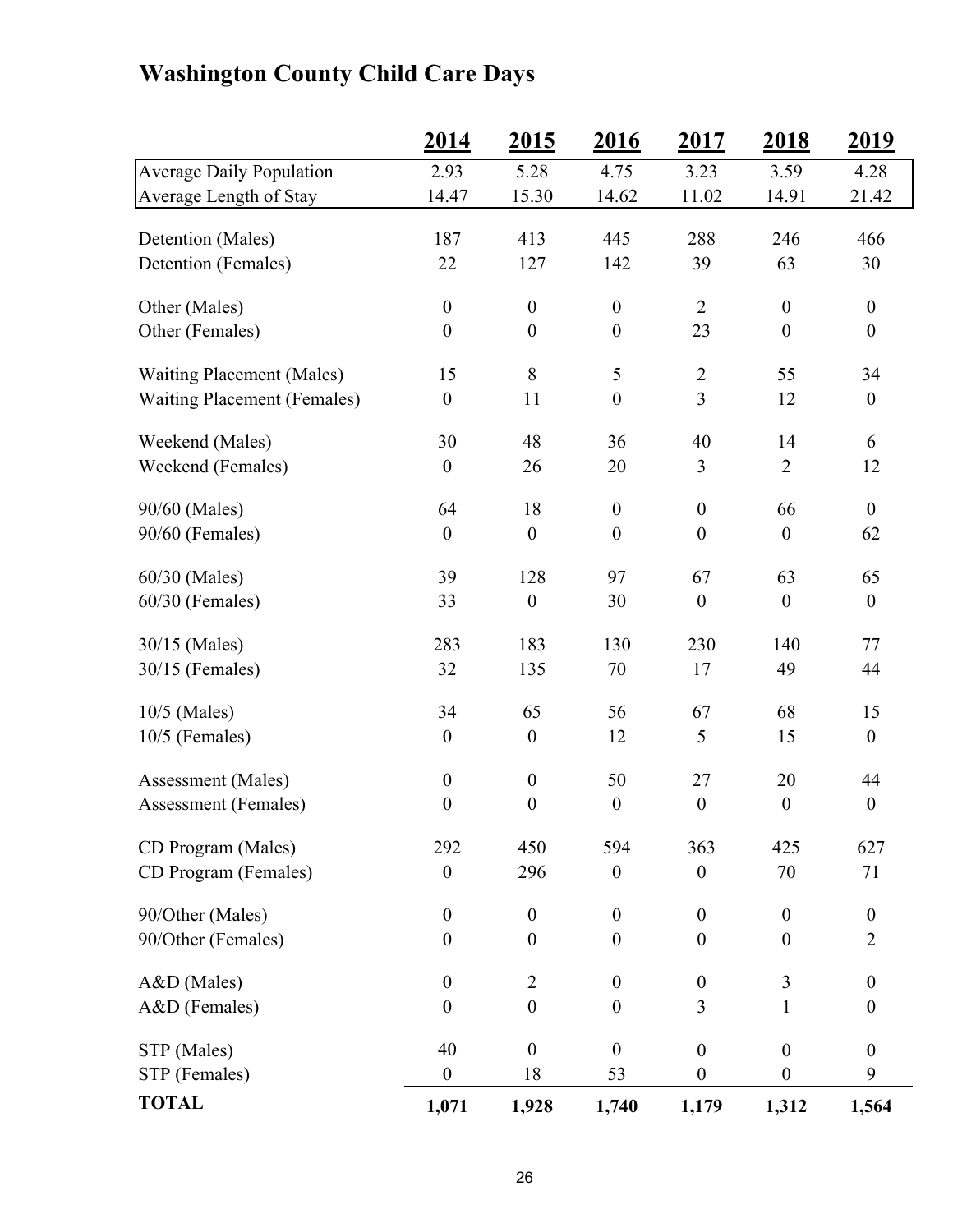## **Washington County Number of Youth Placed**

|                                    | 2014             | 2015             | 2016             | 2017             | <u>2018</u>      | <u>2019</u>      |
|------------------------------------|------------------|------------------|------------------|------------------|------------------|------------------|
| Detention (Males)                  | 14               | 20               | 33               | 29               | 23               | 28               |
| Detention (Females)                | 6                | 11               | 8                | 9                | 5                | $\overline{4}$   |
| Other (Males)                      | $\boldsymbol{0}$ | $\boldsymbol{0}$ | $\boldsymbol{0}$ | $\mathbf{1}$     | $\mathbf{1}$     | $\boldsymbol{0}$ |
| Other (Females)                    | $\boldsymbol{0}$ | $\boldsymbol{0}$ | $\boldsymbol{0}$ | $\mathbf{1}$     | $\theta$         | $\boldsymbol{0}$ |
| <b>Waiting Placement (Males)</b>   | $\overline{4}$   | $\mathfrak{Z}$   | $\mathbf{1}$     | $\mathbf{1}$     | $\overline{2}$   | 3                |
| <b>Waiting Placement (Females)</b> | $\boldsymbol{0}$ | $\overline{2}$   | $\boldsymbol{0}$ | $\overline{2}$   | $\overline{2}$   | $\boldsymbol{0}$ |
| Weekend (Males)                    | 15               | 24               | 18               | 20               | $\tau$           | 3                |
| Weekend (Females)                  | $\boldsymbol{0}$ | 13               | 10               | $\mathbf{1}$     | $\mathbf{1}$     | 6                |
| 90/60 (Males)                      | $\overline{2}$   | $\mathbf{1}$     | $\boldsymbol{0}$ | $\boldsymbol{0}$ | $\mathbf{1}$     | $\boldsymbol{0}$ |
| 90/60 (Females)                    | $\boldsymbol{0}$ | $\boldsymbol{0}$ | $\boldsymbol{0}$ | $\boldsymbol{0}$ | $\boldsymbol{0}$ | 1                |
| 60/30 (Males)                      | $\mathbf{1}$     | $\overline{4}$   | $\mathfrak{Z}$   | 3                | $\overline{2}$   | $\overline{2}$   |
| 60/30 (Females)                    | $\sqrt{2}$       | $\boldsymbol{0}$ | $\mathbf 1$      | $\boldsymbol{0}$ | $\boldsymbol{0}$ | $\boldsymbol{0}$ |
| 30/15 (Males)                      | 16               | 12               | 10               | 16               | 11               | 5                |
| 30/15 (Females)                    | 3                | 11               | 5                | $\mathbf{1}$     | $\overline{4}$   | 3                |
| 10/5 (Males)                       | 6                | 12               | 13               | 14               | 13               | $\mathfrak{Z}$   |
| 10/5 (Females)                     | $\boldsymbol{0}$ | $\boldsymbol{0}$ | $\overline{2}$   | $\mathbf{1}$     | 3                | $\boldsymbol{0}$ |
| Assessment (Males)                 | $\boldsymbol{0}$ | $\boldsymbol{0}$ | $\overline{2}$   | $\mathbf{1}$     | $\mathbf{1}$     | $\overline{2}$   |
| Assessment (Females)               | $\boldsymbol{0}$ | $\boldsymbol{0}$ | $\boldsymbol{0}$ | $\boldsymbol{0}$ | $\boldsymbol{0}$ | $\boldsymbol{0}$ |
| CD Program (Males)                 | $\overline{4}$   | $\tau$           | 10               | 6                | 8                | 10               |
| CD Program (Females)               | $\boldsymbol{0}$ | $\overline{4}$   | $\boldsymbol{0}$ | $\boldsymbol{0}$ | $\mathbf{1}$     | $\mathbf{1}$     |
| 90/Other (Males)                   | $\boldsymbol{0}$ | $\boldsymbol{0}$ | $\boldsymbol{0}$ | $\boldsymbol{0}$ | $\mathbf{0}$     | $\overline{0}$   |
| 90/Other (Females)                 | $\boldsymbol{0}$ | $\boldsymbol{0}$ | $\boldsymbol{0}$ | $\boldsymbol{0}$ | $\boldsymbol{0}$ | 1                |
| A&D (Males)                        | $\boldsymbol{0}$ | $\mathbf{1}$     | 1                | $\boldsymbol{0}$ | $\overline{2}$   | $\overline{0}$   |
| A&D (Females)                      | $\boldsymbol{0}$ | $\boldsymbol{0}$ | $\boldsymbol{0}$ | $\mathbf{1}$     | $\mathbf{1}$     | $\boldsymbol{0}$ |
| STP (Males)                        | $\mathbf{1}$     | $\boldsymbol{0}$ | $\boldsymbol{0}$ | $\boldsymbol{0}$ | $\boldsymbol{0}$ | $\boldsymbol{0}$ |
| STP (Females)                      | $\boldsymbol{0}$ | 1                | $\overline{2}$   | $\boldsymbol{0}$ | $\boldsymbol{0}$ | 1                |
| <b>TOTAL</b>                       | 74               | 126              | 119              | 107              | 88               | 73               |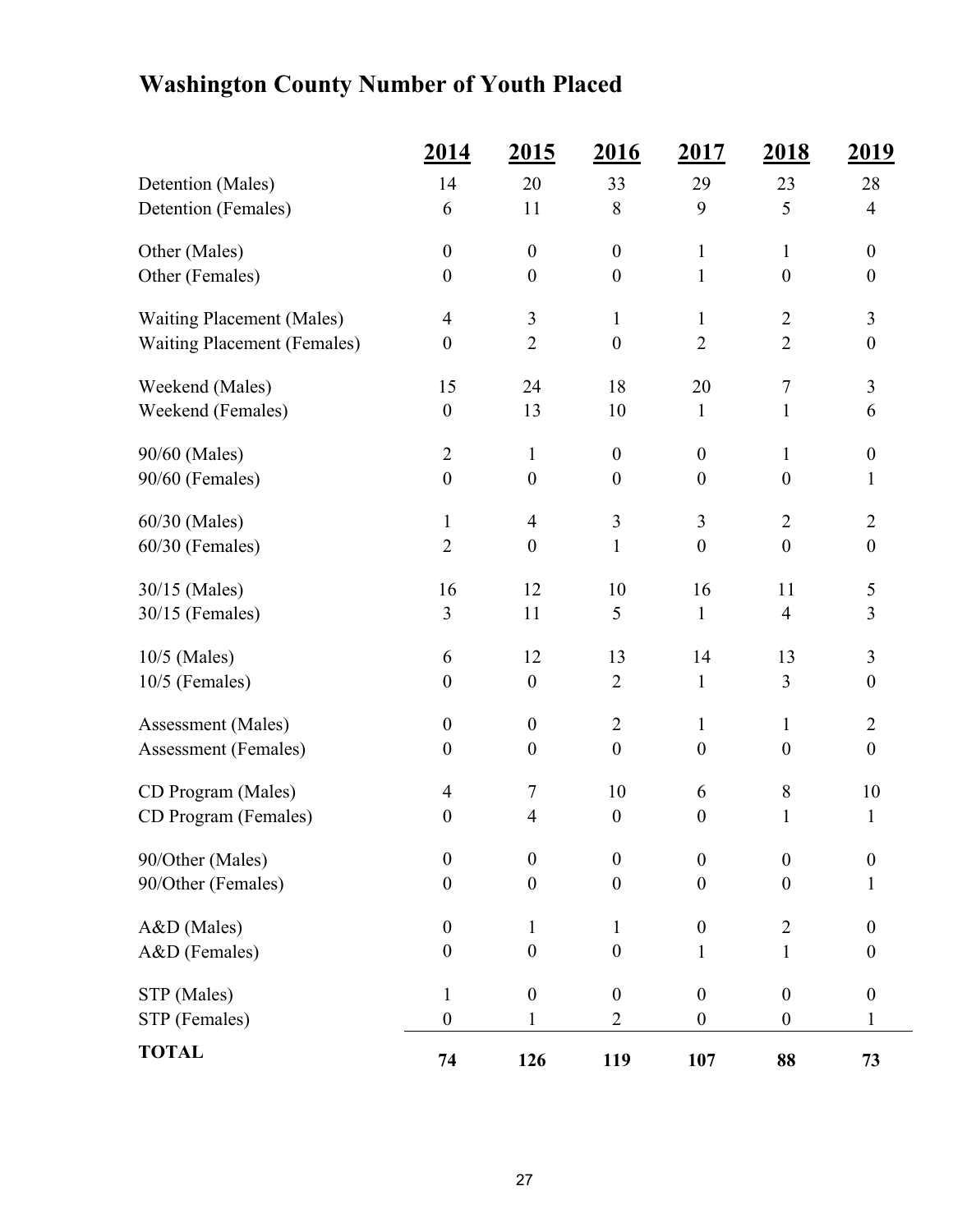## **2014 2015 2016 2017 2018 2019** Average Daily Population 3.17 3.28 3.35 3.78 3.07 2.32 Average Length of Stay 7.33 7.04 8.01 7.11 7.27 5.40 Detention (Males) 306 352 468 531 669 432 Detention (Females) 41 36 75 64 59 38 Other (Males)  $0 \t 9 \t 0 \t 0 \t 0$ Other (Females)  $0 \t 0 \t 0 \t 0 \t 1 \t 0$ Waiting placement (Males)  $0 \t 42 \t 1 \t 21 \t 2 \t 28$ Waiting Placement (Females)  $0 \t 0 \t 4 \t 1 \t 0 \t 1$ Weekend (Males) 16 19 14 17 2 2 Weekend (Females)  $0 \t 0 \t 0 \t 0 \t 0$  0 0 90/60 (Males) 0 124 145 104 69 6  $90/60$  (Females)  $0 \t 0 \t 0 \t 0 \t 0$  0 0 60/30 (Males) 210 228 63 105 91 100 60/30 (Females) 32 0 0 0 0 0 30/15 (Males) 194 81 66 122 16 34 30/15 (Females) 16 17 0 12 0 0 10/5 (Males) 39 27 35 43 14 29 10/5 (Females) 6 4 5 0 0 8 Assessment (Males) 20 0 19 21 15 0 Assessment (Females)  $0 \t 0 \t 0 \t 20 \t 0 \t 0$ CD Program (Males) 165 200 289 281 157 146 CD Program (Females) 76 00000 90/Other (Males)  $0 \t 0 \t 0 \t 0 \t 0$  0 0 90/Other (Females)  $0 \t 0 \t 0 \t 0 \t 0$  0 0 A&D (Males) 30 39 35 34 24 24

## **Wright County Child Care Days**

A&D (Females) 7 4 6 4 0 0  $STP (Males)$  0 0 0 0 0 0  $STP$  (Females)  $0 \t 14 \t 0 \t 0 \t 0$ **TOTAL 1,158 1,196 1,225 1,380 1,119 848**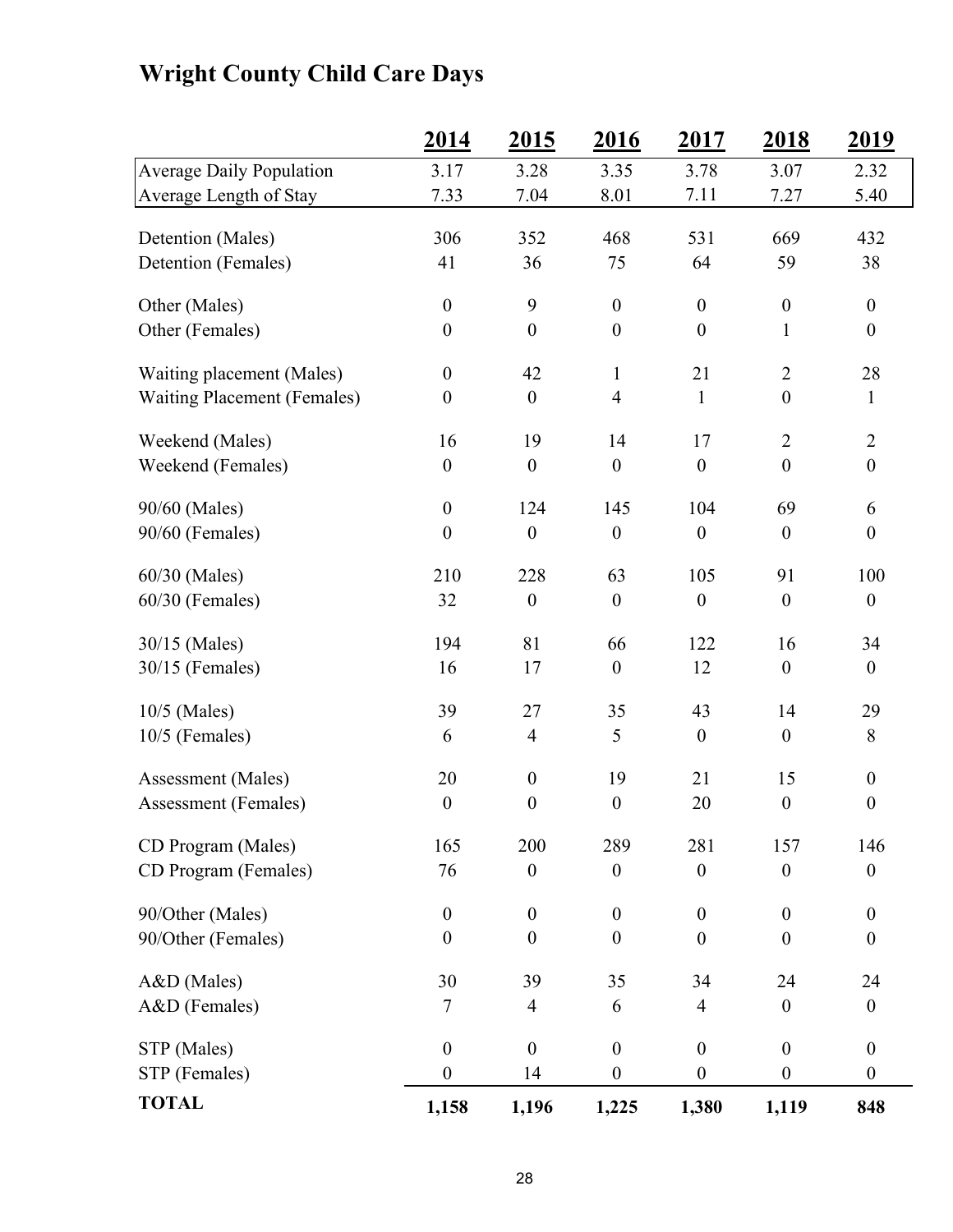## **Wright County Number of Youth Placed**

|                                    | 2014             | <u>2015</u>      | <u>2016</u>      | 2017             | <u>2018</u>      | <u>2019</u>      |
|------------------------------------|------------------|------------------|------------------|------------------|------------------|------------------|
| Detention (Males)                  | 79               | 91               | 79               | 107              | 112              | 110              |
| Detention (Females)                | 20               | 18               | 22               | 22               | 14               | 15               |
| Other (Males)                      | $\boldsymbol{0}$ | $\mathbf{1}$     | $\boldsymbol{0}$ | $\boldsymbol{0}$ | $\boldsymbol{0}$ | $\boldsymbol{0}$ |
| Other (Females)                    | $\boldsymbol{0}$ | $\boldsymbol{0}$ | $\boldsymbol{0}$ | $\boldsymbol{0}$ | 1                | $\boldsymbol{0}$ |
| <b>Waiting Placement (Males)</b>   | $\boldsymbol{0}$ | 3                | $\mathbf{1}$     | 3                | $\overline{2}$   | $\overline{2}$   |
| <b>Waiting Placement (Females)</b> | $\boldsymbol{0}$ | $\boldsymbol{0}$ | $\mathbf{1}$     | $\mathbf{1}$     | $\boldsymbol{0}$ | $\mathbf{1}$     |
| Weekend (Males)                    | $8\,$            | 10               | $\tau$           | 9                | 1                | $\mathbf{1}$     |
| Weekend (Females)                  | $\boldsymbol{0}$ | $\boldsymbol{0}$ | $\boldsymbol{0}$ | $\boldsymbol{0}$ | $\boldsymbol{0}$ | $\boldsymbol{0}$ |
| 90/60 (Males)                      | $\boldsymbol{0}$ | $\overline{2}$   | 3                | $\overline{2}$   | 1                | $\mathbf{1}$     |
| 90/60 (Females)                    | $\boldsymbol{0}$ | $\boldsymbol{0}$ | $\boldsymbol{0}$ | $\boldsymbol{0}$ | $\theta$         | $\boldsymbol{0}$ |
| 60/30 (Males)                      | $\boldsymbol{7}$ | 8                | $\overline{2}$   | $\overline{4}$   | $\overline{3}$   | 3                |
| 60/30 (Females)                    | $\mathbf{1}$     | $\boldsymbol{0}$ | $\boldsymbol{0}$ | $\boldsymbol{0}$ | $\boldsymbol{0}$ | $\boldsymbol{0}$ |
| 30/15 (Males)                      | 12               | 5                | $\overline{4}$   | $\,8\,$          | 1                | $\overline{2}$   |
| 30/15 (Females)                    | $\mathbf{1}$     | 1                | $\boldsymbol{0}$ | $\mathbf{1}$     | $\boldsymbol{0}$ | $\boldsymbol{0}$ |
| 10/5 (Males)                       | $\tau$           | 5                | $\tau$           | 9                | 3                | 6                |
| 10/5 (Females)                     | $\mathbf{1}$     | $\mathbf{1}$     | 1                | $\boldsymbol{0}$ | $\boldsymbol{0}$ | $\overline{2}$   |
| Assessment (Males)                 | 1                | $\boldsymbol{0}$ | $\mathbf{1}$     | $\mathbf{1}$     | 1                | $\boldsymbol{0}$ |
| Assessment (Females)               | $\boldsymbol{0}$ | $\boldsymbol{0}$ | $\boldsymbol{0}$ | 1                | $\theta$         | $\boldsymbol{0}$ |
| CD Program (Males)                 | 3                | $\overline{4}$   | $\overline{4}$   | 5                | $\overline{4}$   | $\overline{2}$   |
| CD Program (Females)               | 1                | $\boldsymbol{0}$ | $\boldsymbol{0}$ | $\boldsymbol{0}$ | $\boldsymbol{0}$ | $\boldsymbol{0}$ |
| 90/Other (Males)                   | $\boldsymbol{0}$ | $\boldsymbol{0}$ | $\boldsymbol{0}$ | $\boldsymbol{0}$ | $\mathbf{0}$     | $\boldsymbol{0}$ |
| 90/Other (Females)                 | $\boldsymbol{0}$ | $\overline{0}$   | $\mathbf{0}$     | $\boldsymbol{0}$ | $\boldsymbol{0}$ | $\boldsymbol{0}$ |
| A&D (Males)                        | 14               | 17               | 17               | 18               | 11               | 12               |
| A&D (Females)                      | 3                | 3                | $\overline{4}$   | 3                | $\boldsymbol{0}$ | $\boldsymbol{0}$ |
| STP (Males)                        | $\boldsymbol{0}$ | $\boldsymbol{0}$ | $\boldsymbol{0}$ | $\boldsymbol{0}$ | $\boldsymbol{0}$ | $\boldsymbol{0}$ |
| STP (Females)                      | $\boldsymbol{0}$ | 1                | $\boldsymbol{0}$ | $\boldsymbol{0}$ | $\boldsymbol{0}$ | $\boldsymbol{0}$ |
| <b>TOTAL</b>                       | 158              | 170              | 153              | 194              | 154              | 157              |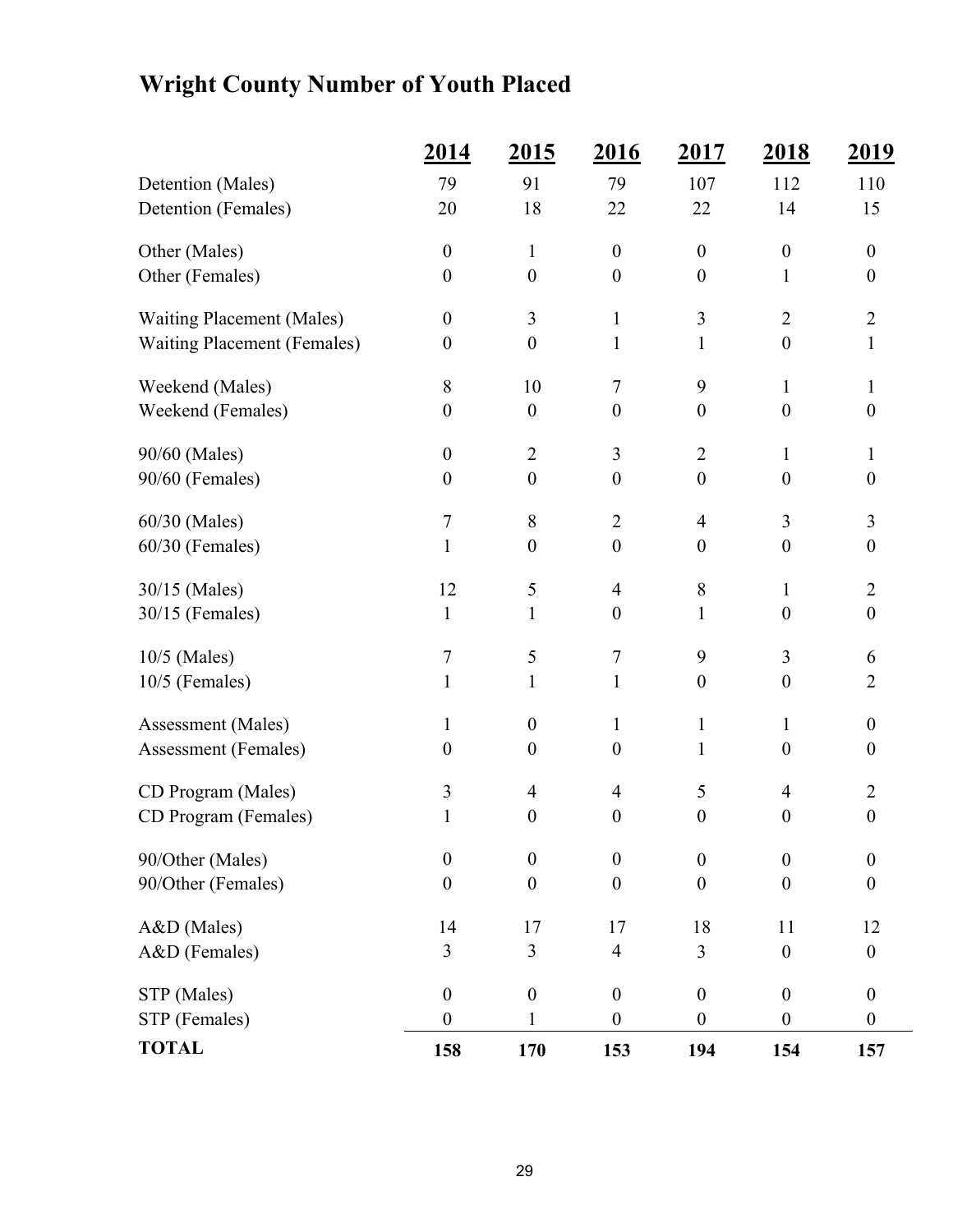|                                    | 2014             | 2015             | 2016             | 2017             | 2018             | 2019             |
|------------------------------------|------------------|------------------|------------------|------------------|------------------|------------------|
| <b>Average Daily Population</b>    | 5.62             | 6.65             | 6.98             | 7.60             | 7.61             | 6.85             |
| Average Length of Stay             | 15.55            | 13.95            | 14.11            | 13.21            | 15.19            | 14.21            |
| Detention (Males)                  | 269              | 540              | 453              | 999              | 958              | 546              |
| Detention (Females)                | 153              | 117              | 232              | 299              | 325              | 191              |
|                                    |                  |                  |                  |                  |                  |                  |
| Other (Males)                      | 28               | $\boldsymbol{7}$ | 20               | $\boldsymbol{0}$ | $\boldsymbol{0}$ | $\overline{0}$   |
| Other (Females)                    | 17               | 6                | 29               | 51               | $\overline{2}$   | 20               |
| <b>Waiting Placement (Males)</b>   | 21               | 45               | 29               | 50               | 35               | 102              |
| <b>Waiting Placement (Females)</b> | 21               | 15               | $\boldsymbol{0}$ | 5                | 74               | 73               |
|                                    |                  |                  |                  |                  |                  |                  |
| Weekend (Males)                    | 6                | 6                | 10               | $\boldsymbol{0}$ | $\overline{4}$   | $\boldsymbol{0}$ |
| Weekend (Females)                  | $\overline{2}$   | $\overline{2}$   | $\overline{4}$   | $\boldsymbol{0}$ | $\boldsymbol{0}$ | $\boldsymbol{0}$ |
| 90/60 (Males)                      | 63               | 331              | 418              | 263              | $\overline{4}$   | 184              |
| 90/60 (Females)                    | 266              | 123              | 175              | 61               | 63               | $\boldsymbol{0}$ |
|                                    |                  |                  |                  |                  |                  |                  |
| 60/30 (Males)                      | 193              | 131              | 387              | 241              | 225              | 277              |
| $60/30$ (Females)                  | 98               | $\boldsymbol{0}$ | 64               | $\boldsymbol{0}$ | 90               | 30               |
| 30/15 (Males)                      | 126              | 112              | 125              | 200              | 194              | 111              |
| $30/15$ (Females)                  | 57               | 15               | 47               | 45               | 48               | 14               |
|                                    |                  |                  |                  |                  |                  |                  |
| 10/5 (Males)                       | 36               | 35               | 62               | 60               | 63               | 31               |
| $10/5$ (Females)                   | 9                | 11               | 25               | 10               | 5                | $\boldsymbol{0}$ |
| Assessment (Males)                 | 87               | 21               | 49               | 66               | 76               | 116              |
| Assessment (Females)               | 25               | 24               | 28               | $\boldsymbol{0}$ | $\boldsymbol{0}$ | 35               |
|                                    |                  |                  |                  |                  |                  |                  |
| CD Program (Males)                 | 444              | 765              | 319              | 376              | 549              | 692              |
| CD Program (Females)               | 93               | 32               | $\boldsymbol{0}$ | $\boldsymbol{0}$ | 54               | $\boldsymbol{0}$ |
| 90/Other (Males)                   | 11               | $\boldsymbol{0}$ | 5                | $\boldsymbol{0}$ | $\boldsymbol{0}$ | $\boldsymbol{0}$ |
| 90/Other (Females)                 | 16               | 35               | $\boldsymbol{0}$ | $\boldsymbol{0}$ | $\boldsymbol{0}$ | 70               |
|                                    |                  |                  |                  |                  |                  |                  |
| A&D (Males)                        | 11               | 39               | 30               | 47               | 9                | 3                |
| A&D (Females)                      | $\boldsymbol{0}$ | 5                | 13               | $\mathbf{1}$     | $\mathbf{1}$     | 6                |
| STP (Males)                        | $\boldsymbol{0}$ | 10               | 30               | $\boldsymbol{0}$ | $\boldsymbol{0}$ | $\boldsymbol{0}$ |
| STP (Females)                      | 0                | $\pmb{0}$        | $\pmb{0}$        | $\boldsymbol{0}$ | $\boldsymbol{0}$ | $\boldsymbol{0}$ |
| <b>TOTAL</b>                       | 2,052            | 2,427            | 2,554            | 2,774            | 2,779            | 2,501            |

## **Non-member County Child Care Days**